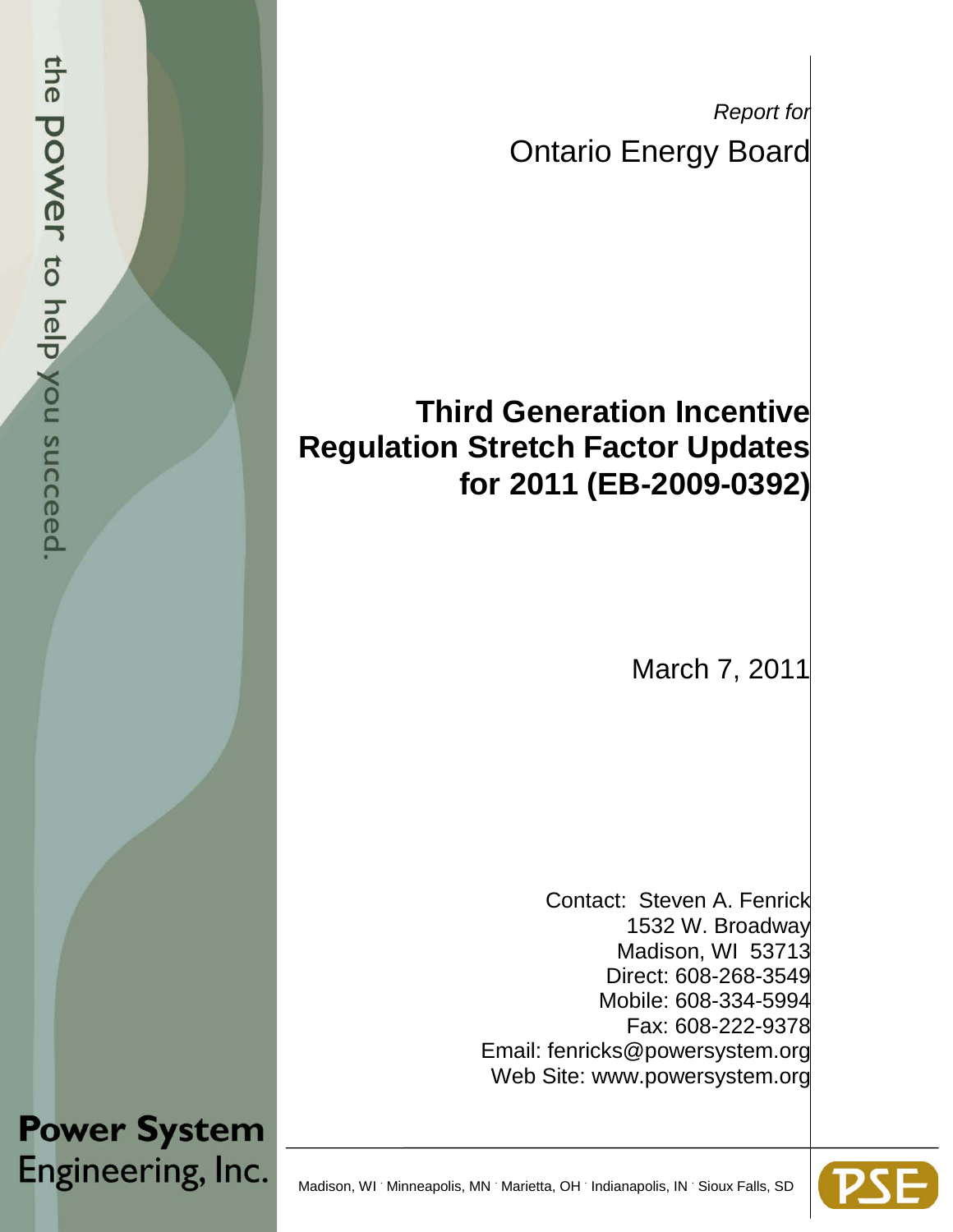# **About Power System Engineering, Inc.**

Founded in 1974, PSE is a full-service consulting firm serving the utility industry with offices in Wisconsin, Indiana, Minnesota, Ohio, and South Dakota. PSE's benchmarking experience includes research for regulatory purposes and utility management improvement. Our benchmarking team consists of economists, planning and design engineers, rate and financial analysts, communications infrastructure consultants, and smart grid technology experts. In addition to our statistical cost research, PSE has expertise in the areas of demand response, energy efficiency, value-based reliability planning, T&D reliability benchmarking, merger valuations, load forecasting, T&D system planning and design, resource planning, communication technologies, smart grid integration, rate design, survey design, alternative regulation, and cost of service studies. For more information on PSE and a full list of services, visit our website at www.powersystem.org.

# **About the Authors**

### **Steven A. Fenrick**

Mr. Fenrick is a Senior Economist at PSE and has a decade of consulting experience in the evaluation of utility efficiency. He leads PSE's cost and reliability performance benchmarking efforts. He has provided expert witness testimony on performance benchmarking and authored numerous reports on the topic. Mr. Fenrick has evaluated performance relating to electric and gas distribution, power transmission, power plant performance, and water distribution. These evaluations have been conducted for domestic and international utilities, regulatory agencies, and consumer advocates.

#### **Donald J. Wyhowski**

Dr. Wyhowski has served as an economics professor, most notably at the Australian National University, and as a referee for a number of scholarly economic journals, and has years of experience in econometric benchmarking model development. Dr. Wyhowski is an expert econometrician and wrote the GAUSS code that adjusted benchmarking coefficient estimates for groupwise heteroskedacity based on an unbalanced panel dataset schema.

#### **Erik S. Sonju**

Mr. Sonju is the Vice President of Power Delivery Planning and Design at PSE. He is a licensed engineer in eleven states. Prior to joining PSE, he was the System Engineer at Great Lakes Energy in Michigan. His expertise is distribution and transmission benchmarking, capital investment planning, strategic operations planning, delivery plant design and project management, reliability assessment, and utility interactions with government agencies and electric consumers. Overall, Mr. Sonju has performed in-depth studies or directed the studies of over 50 electric utility power delivery systems.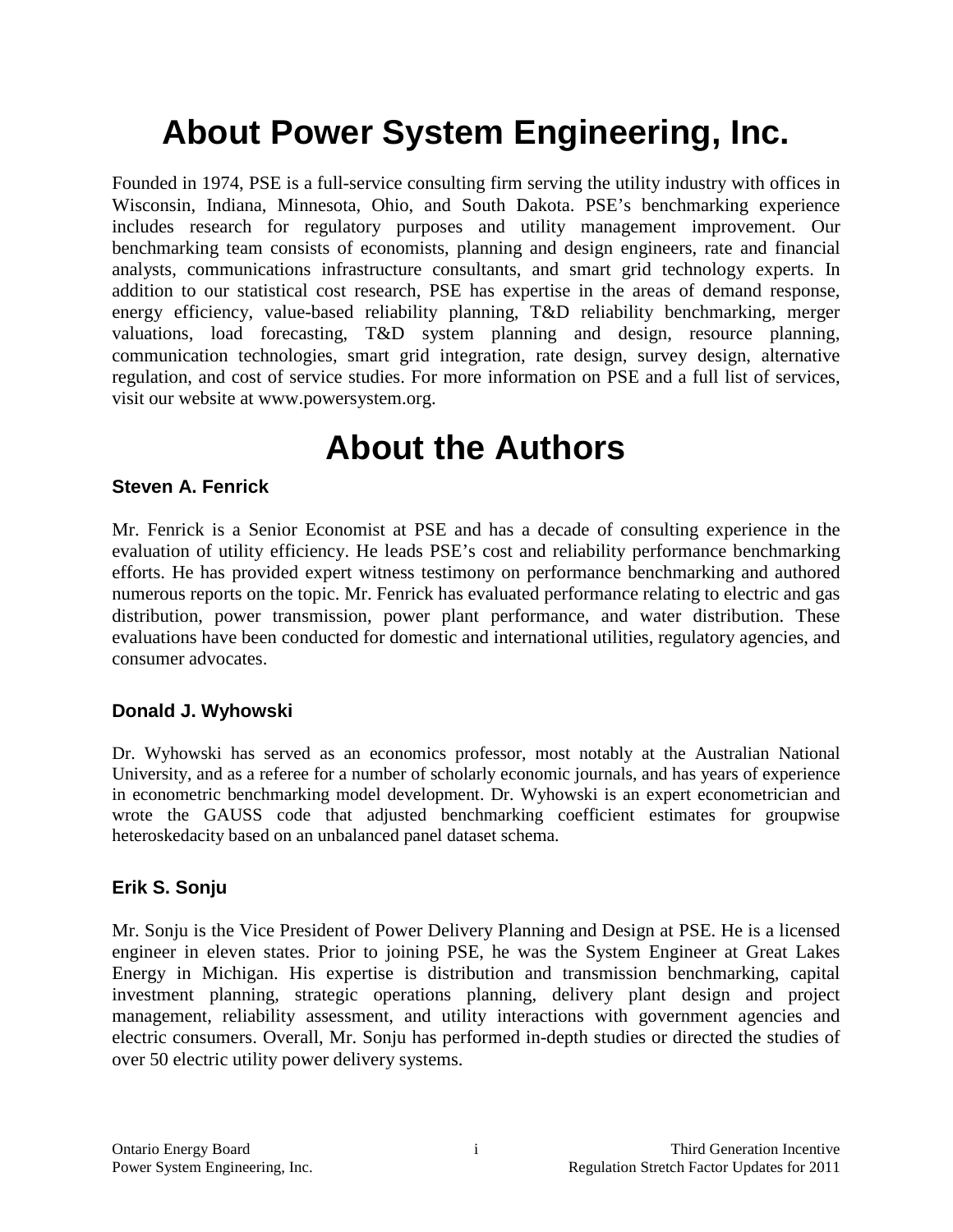# **Table of Contents**

| 1              |       |         |  |
|----------------|-------|---------|--|
| $\overline{2}$ |       |         |  |
|                | 2.1   |         |  |
|                | 2.2   |         |  |
|                | 2.3   |         |  |
|                | 2.4   |         |  |
|                | 2.4.1 |         |  |
|                |       | 2.4.2   |  |
|                |       | 2.4.2.1 |  |
|                |       | 2.4.2.2 |  |
|                |       | 2.4.2.3 |  |
|                |       | 2.4.2.4 |  |
|                | 2.4.3 |         |  |
|                | 2.5   |         |  |
|                | 2.5.1 |         |  |
|                | 2.5.2 |         |  |
|                | 2.5.3 |         |  |
| 3              |       |         |  |
| $\overline{A}$ |       |         |  |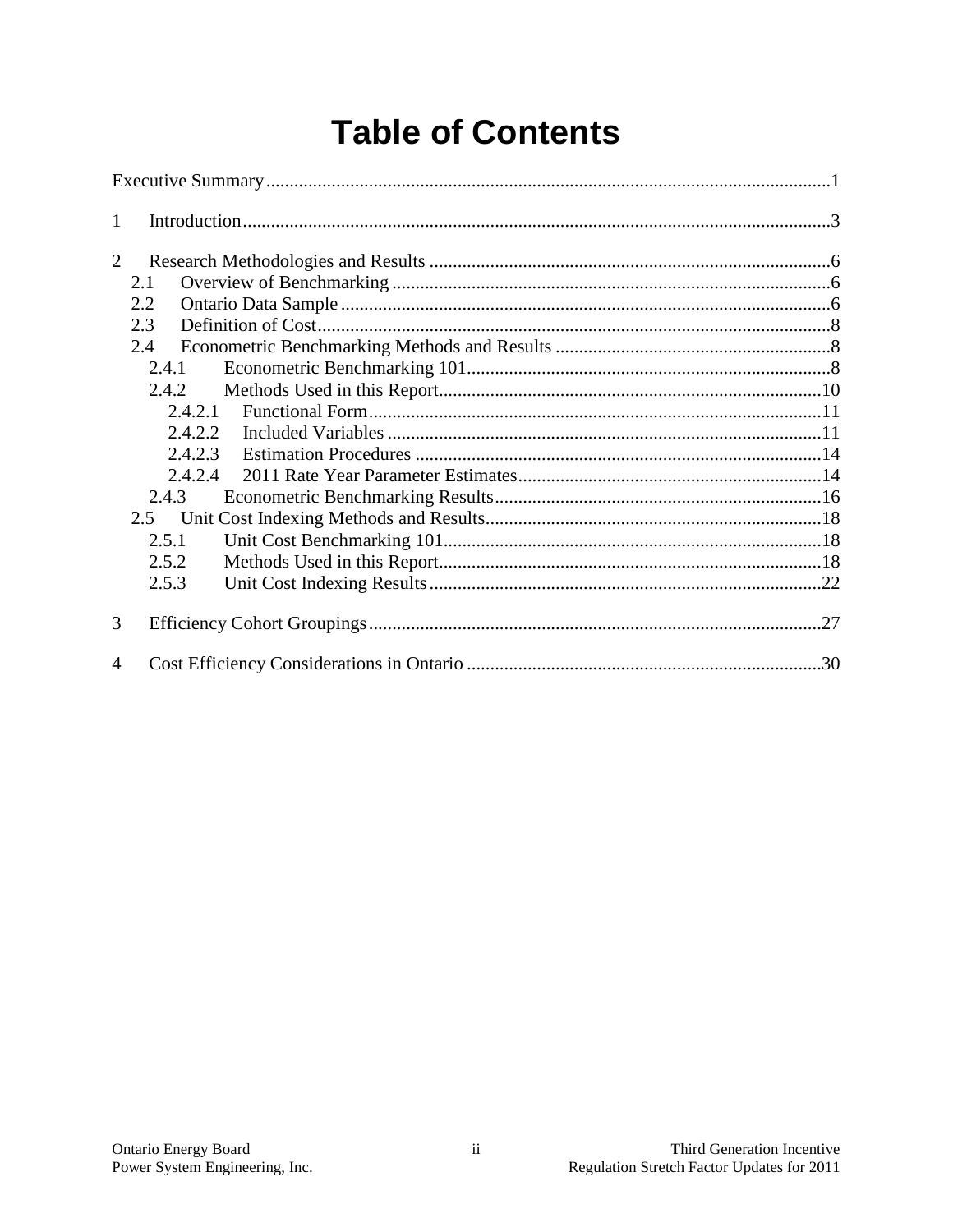# **Tables**

| Table 9: Productivity Trends of the Ontario Power Distribution Industry 31 |  |
|----------------------------------------------------------------------------|--|

# **Figures**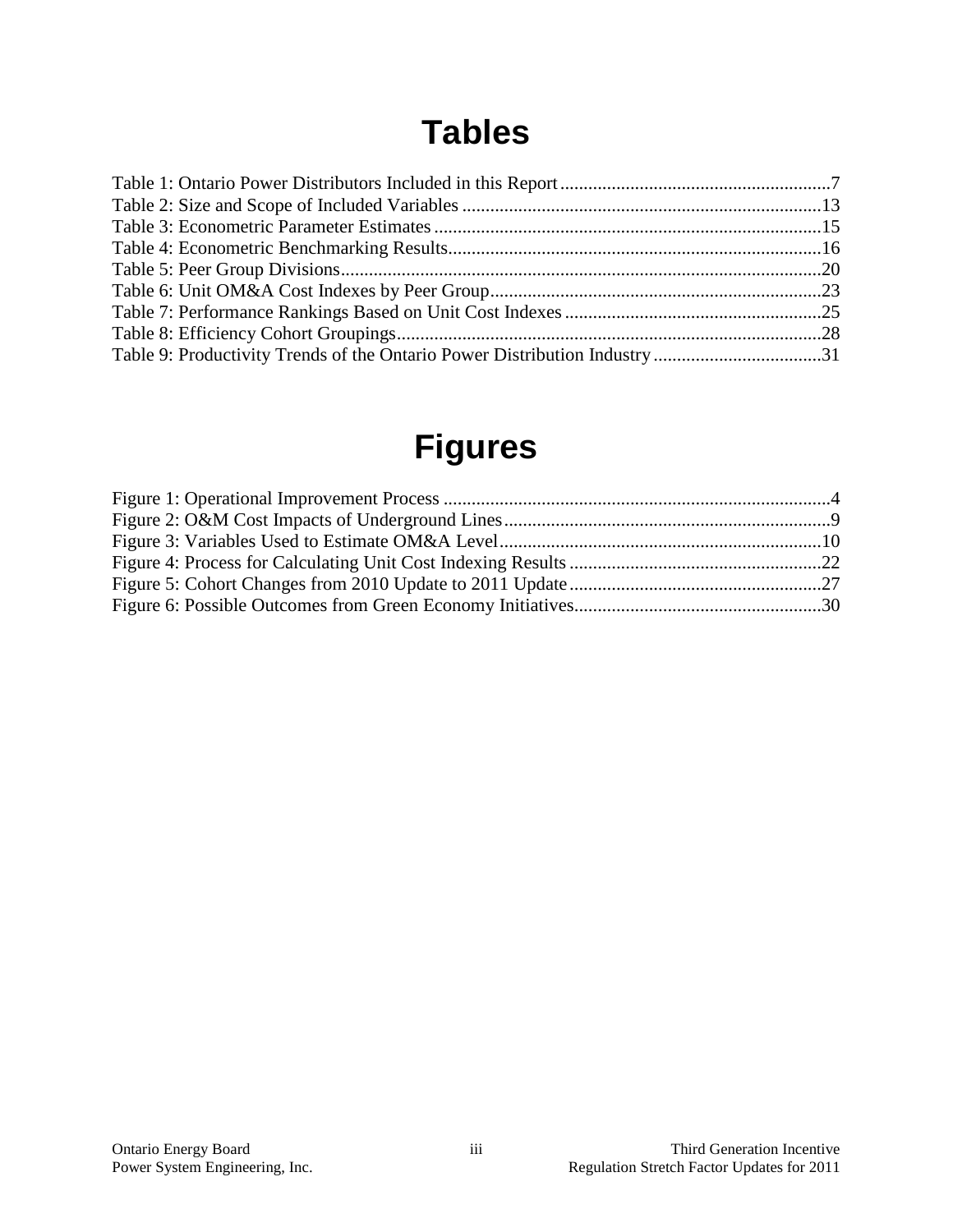# <span id="page-4-0"></span>**Executive Summary**

In November 2009, the Ontario Energy Board (OEB) acquired the professional services of Power System Engineering, Inc. (PSE) to provide benchmarking evaluations of Ontario power distributors' operations, maintenance, and administrative (OM&A) spending levels using data supplied to the OEB by each power distributor. PSE provided the 2010 benchmarking results in the report "Third Generation Incentive Regulation Stretch Factor Updates for 2010" dated February [1](#page-4-1)7, 2010. $^1$ 

This report presents the methodologies and results of a benchmarking study that identifies the 2011 rate year efficiency cohort groupings intended to be used for the Third Generation Incentive Regulation stretch factors for Ontario's power distribution industry.

The 2011 updated study results are the sole product of incorporating new 2009 data and industry amalgamations into a pre-established benchmarking paradigm. The methodologies employed in the 2011 benchmarking study, described in Section 2 of this report, are exactly the same as those employed in the 2010 study and are founded on methods developed in previous consultations on the topic.<sup>[2](#page-4-2)</sup> Similarly, the method of determining efficiency cohort groupings is the same method that was used in 2010. This method is described in the July 14, 2008 Report of the Board on 3rd Generation Incentive Regulation for Ontario's Electricity Distributors, pp. 21-2[3](#page-4-3).<sup>3</sup>

Based on the benchmarking results, and using newly available 2009 data, PSE divides the Ontario industry into three efficiency cohorts. These cohorts are based on both econometric and unit cost index benchmarking results. Local distribution companies (LDCs) in the first cohort have been identified as top performers by both econometric and unit cost index benchmark methods. LDCs located in the third cohort group have been designated as bottom performers by both methods. All other companies are placed in the middle cohort.

The 2011 efficiency cohorts are summarized below. There are 12 members in cohort one, 54 members in cohort two, and 11 members in cohort three. Table 8, found in Section 3, displays the full list of companies with their corresponding cohort grouping.

## **Cohort 1**

- Chatham-Kent Hydro Inc.
- Festival Hydro Inc.
- Grimsby Power Incorporated
- Hydro 2000 Inc.
- Hydro Hawkesbury Inc.

<span id="page-4-2"></span><span id="page-4-1"></span> $^1$  http://www.oeb.gov.on.ca/OEB/\_Documents/EB-2009-0392/Report\_2010\_Stretch\_Factor\_Updates.pdf<br>  $^2$  http://www.oeb.gov.on.ca/documents/cases/EB-2006-0268/PEG\_Final\_Benchmarking\_Report\_20080320.pdf<br>  $^3$  http://www.oeb.

<span id="page-4-3"></span>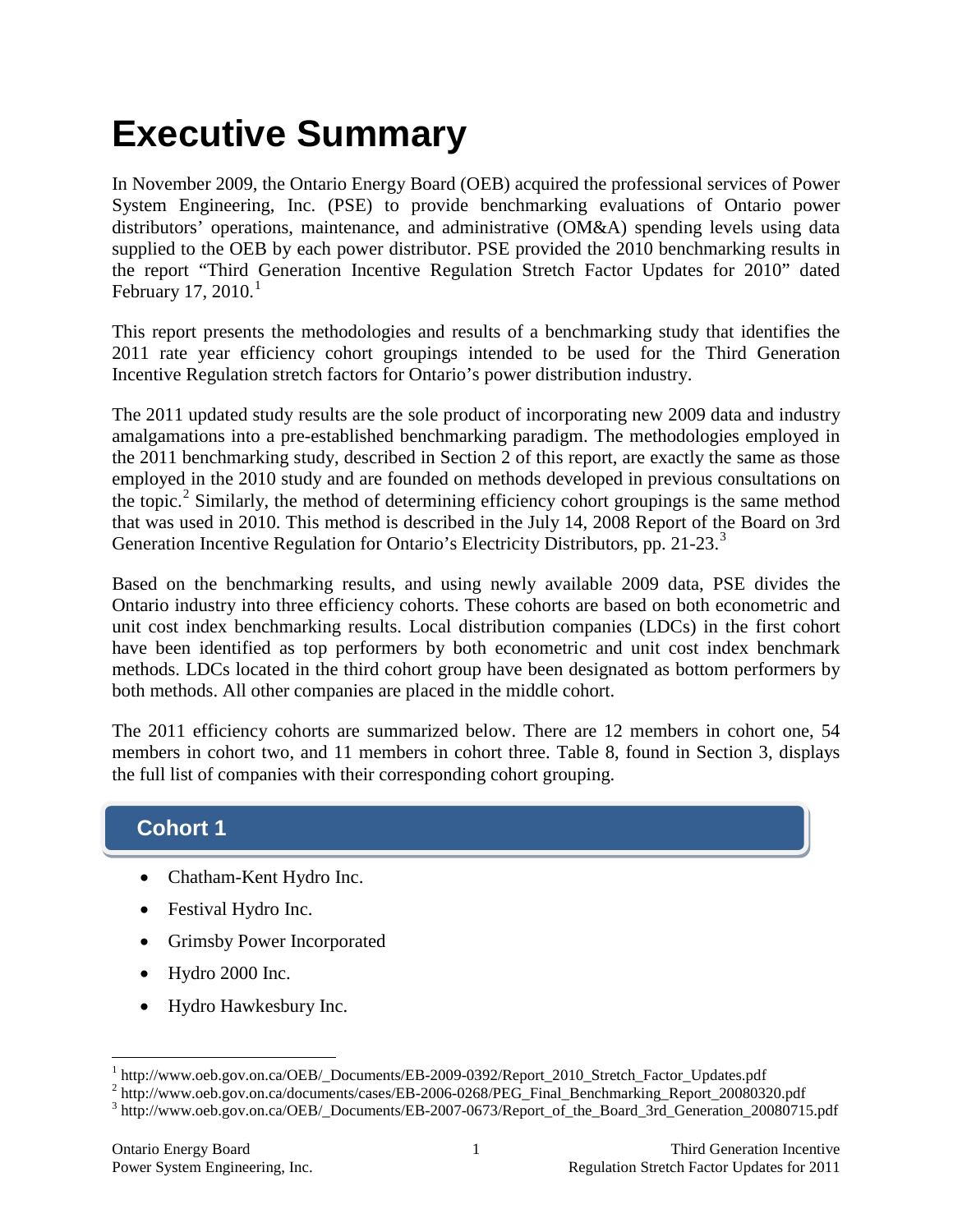- Hydro One Brampton Networks Inc.
- Kitchener-Wilmot Hydro Inc.
- Lakefront Utilities Inc.
- Middlesex Power Distribution Corporation
- North Bay Hydro Distribution Limited
- Northern Ontario Wires Inc.
- Renfrew Hydro Inc.

## **Cohort 2 Cohort 2**

All LDCs not in Group 1 or 3

### **Cohort 3**

- Algoma Power Inc. \*
- Centre Wellington Hydro Ltd.
- Chapleau Public Utilities Corporation
- Clinton Power Corporation
- COLLUS Power Corp.
- Erie Thames Powerlines Corporation
- Greater Sudbury Hydro Inc.
- Port Colborne (CNP)
- Toronto Hydro-Electric System Limited
- West Coast Huron Energy Inc.
- West Perth Power Inc.

\* Formerly Great Lakes Power Limited

The remainder of this report provides a narrative of the benchmarking methodologies and displays the research results. Following the Introduction, Section 2 offers a summary of the benchmarking approaches used in designating efficiency cohort groupings. Section 2 also reveals the results for each benchmarking technique. Section 3 combines the two benchmarking results into three efficiency cohort groupings. Section 4 concludes this report with a discussion of cost efficiency considerations in Ontario.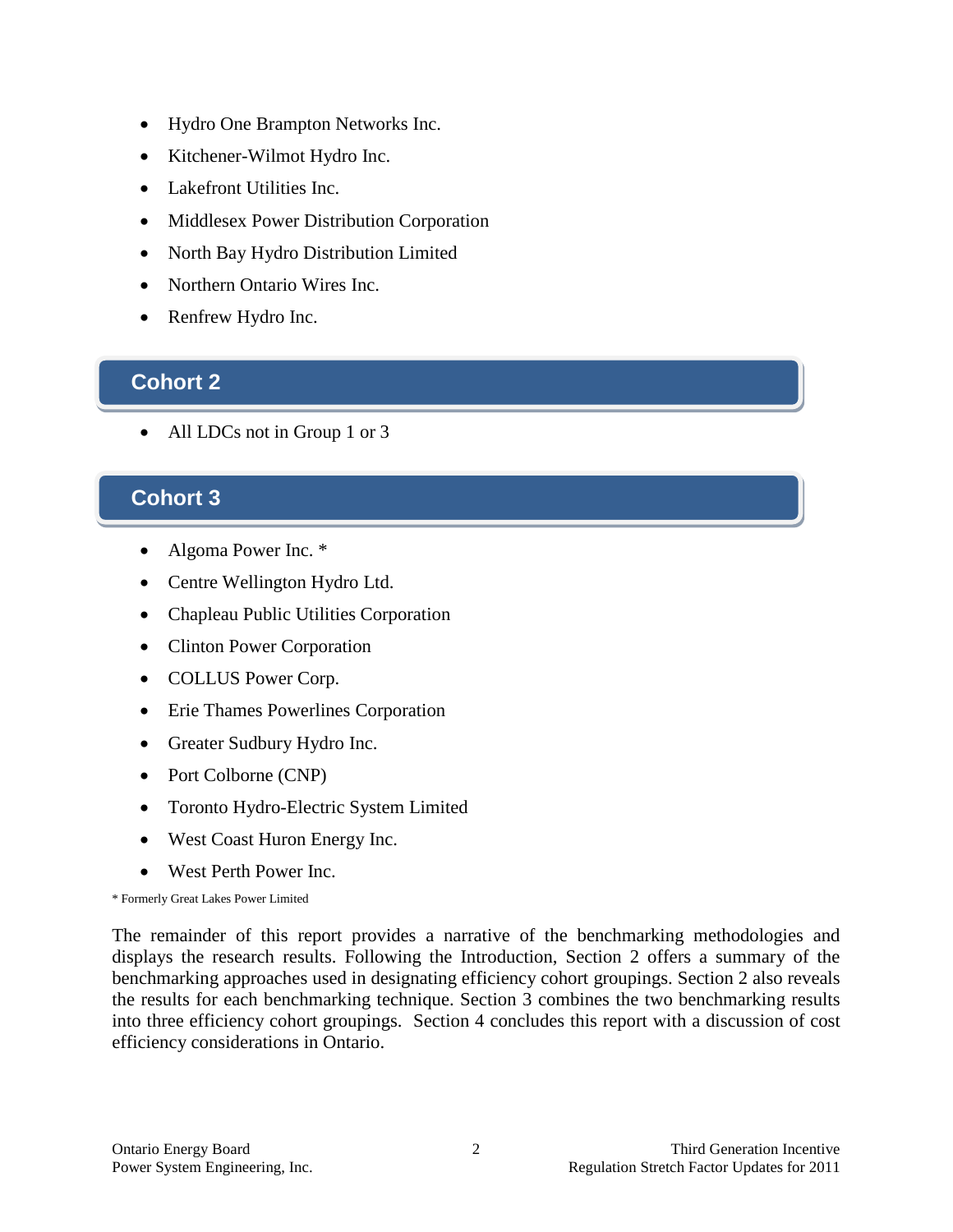# <span id="page-6-0"></span>**1 Introduction**

This report presents the methodologies and results of a benchmarking study that identifies the 2011 rate year efficiency cohort groupings intended to be used as an update to the Third Generation Incentive Regulation stretch factors for Ontario's power distribution industry. The study results divide the Ontario industry into three efficiency cohorts which are based on both econometric and unit cost index benchmarking methods.

As a product of this study, each company will be assigned a productivity stretch factor for the 2011 rate year commensurate with their efficiency cohort group. The assigned stretch factor will be the same for all firms in a given cohort but will differ between cohorts. (A full list of cohort groupings can be found in Section 3, Table 8 of this report.)

PSE staff has extensive experience in utility performance benchmarking. Mr. Fenrick leads PSE's regulatory and internal management improvement benchmarking practice. He has testified and authored numerous reports on the topic. He has presented company-specific results to top utility management assisting them in measuring and improving the performance levels and productivity trends of their utilities.<sup>[4](#page-6-1)</sup> Utilities have used PSE's benchmarking research to formulate strategic plans, present results to their Board of Directors and customers in town hall meetings, inform compensation mechanisms, and set goals for future performance evaluations.

Mr. Fenrick is a strong advocate of using **accurate** benchmarking methods to gauge and enhance performance, not only in the regulatory arena but also for internal management purposes.<sup>[5](#page-6-2)</sup> Given the natural monopoly nature of the power distribution industry, being able to proxy competition and learn from industry peers is paramount to providing end-use customers with reliable service at a reasonable cost.

<span id="page-6-1"></span> <sup>4</sup> Increasing a utility's productivity will lower future rate increases and provide better value for customers. Management should strive to increase the productivity trends of their utilities to the extent possible, assuming optimal reliability levels, customer service, and long-term sustainability are preserved. Measuring productivity is essential to a full understanding of the impacts of past strategic decisions and informing current ones.

<span id="page-6-2"></span> $<sup>5</sup>$  The OEB benchmarking methodology, implemented in this report, exemplifies high quality benchmarking using</sup> two distinct approaches (econometric and unit cost index benchmarking methods).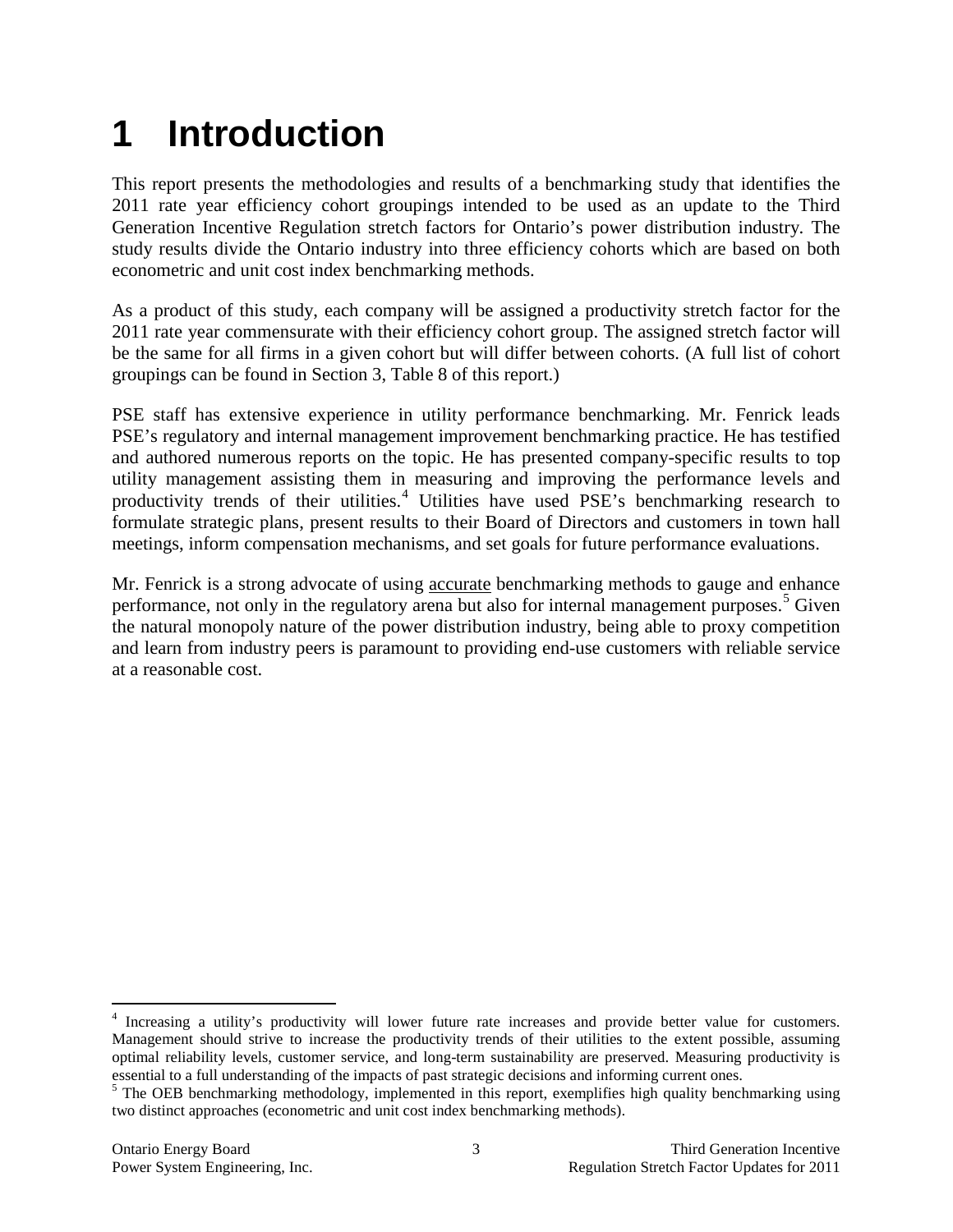The process PSE has developed to assist utilities with their objectives is shown in the following graph.



**Figure 1: Operational Improvement Process**

<span id="page-7-0"></span>PSE's performance evaluation studies have included examinations of power distribution reliability, OM&A costs, total costs, productivity trends, and more detailed expenses.<sup>[6](#page-7-1)</sup> Our benchmarking team includes professionals in the areas of economics, smart grid technologies, and professional engineers. These studies have been sponsored by utilities, regulatory commissions, and consumer advocates.

The OEB incentive regulation stretch factor calculation process runs parallel to the benchmarking improvement progression described above. Data inputs are gathered from the LDCs operating in Ontario, statistical benchmarking models and peer groups are created, and a report is generated from the results, leading to the designation of stretch factors reflective of the performance evaluation. LDCs are not locked into this stretch factor designation for the life of the  $3<sup>rd</sup>$  Generation Incentive Regulation plan. They have an opportunity to improve cost performance annually and have this improvement reflected in updated benchmarking results and resultant stretch factors. This regulatory process closely mimics how PSE recommends utility management itself should measure and improve OM&A cost performance.

As previously indicated, both econometric and unit cost index benchmarking methods were applied. The econometric method uses regression analysis to fashion expected, or benchmark, costs after accounting for the external circumstances of each distributor. Performance is then measured by calculating the ratio of actual cost with benchmark costs. Statistical significance is measured to determine statistically superior and inferior cost performers.

The unit cost indexing method separates the Ontario industry into twelve peer groups based on characteristics found to be significant cost drivers in the econometric research. A unit cost metric is then calculated for each distributor by dividing OM&A cost by a comprehensive output index. The unit cost for each distributor is compared to the mean of its respective peer group to determine the OM&A cost performance of each company. Based on this comparison, top and bottom quartile cost performers are identified.

<span id="page-7-1"></span><sup>&</sup>lt;sup>6</sup> With LDC trial balance data no longer being confidential, utility management will be able to better leverage this detailed data to derive least-cost strategies to increase utility cost performance.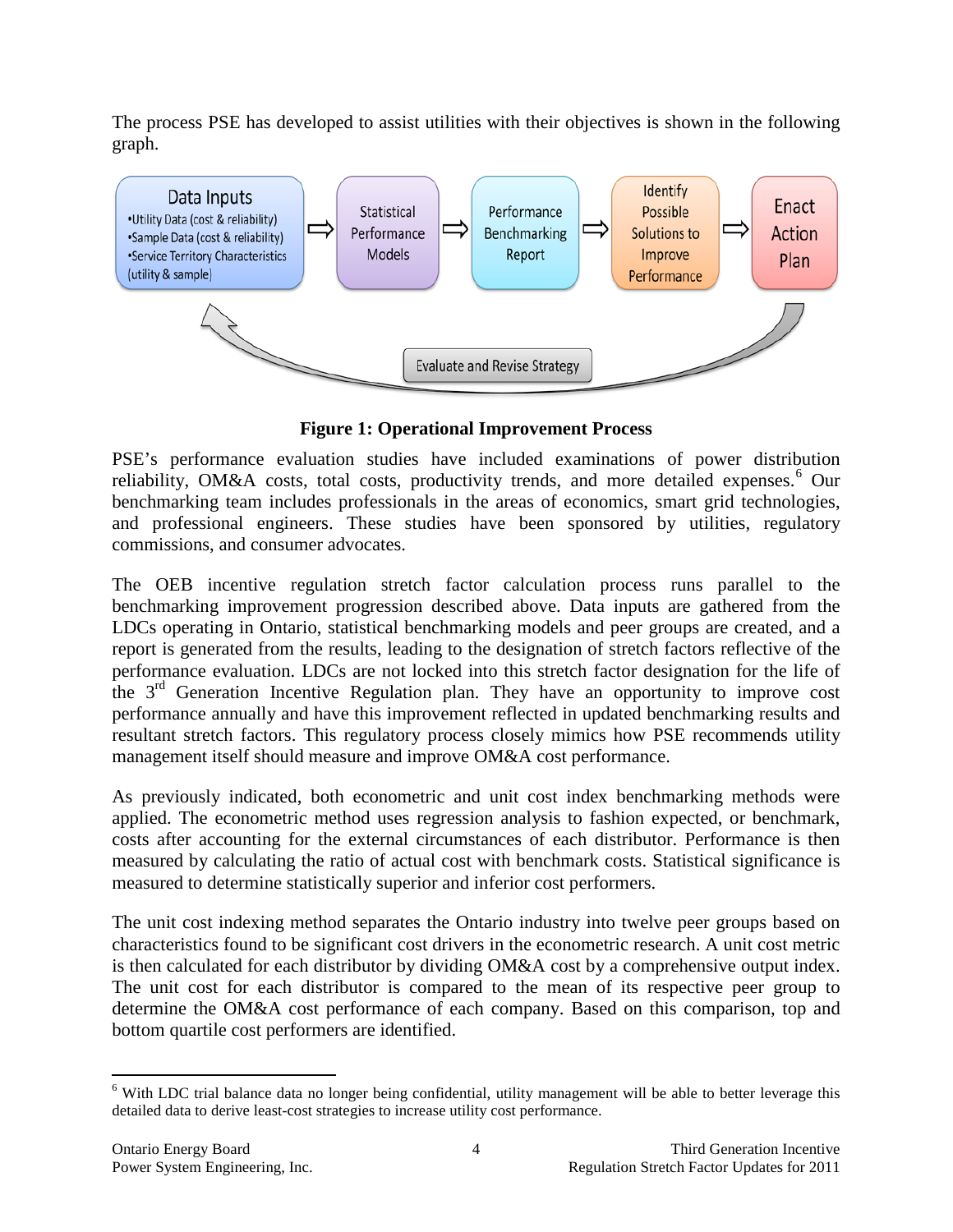Cohort groupings are directly determined by the two benchmarking results. To be in efficiency cohort group one, the company is required to attain an evaluation of statistical superiority in the econometric benchmarking and in the top quartile of the unit cost indexing. Efficiency cohort group three members are determined by those utilities that are deemed statistically inferior by the econometric approach and are in the bottom quartile of the indexing results. All remaining utilities are placed in cohort group two.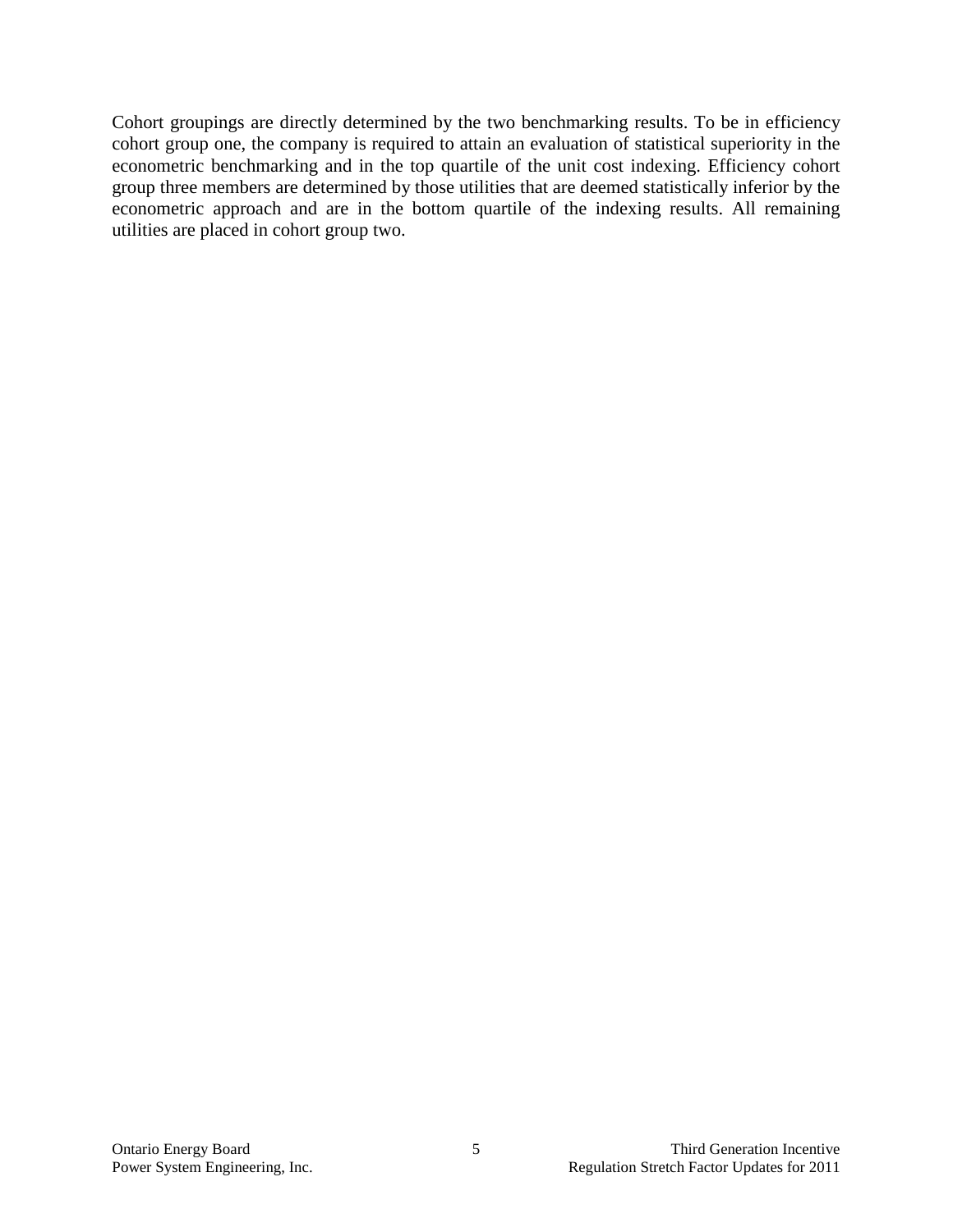# <span id="page-9-0"></span>**2 Research Methodologies and Results**

This section provides an overview of performance benchmarking, the data sample, definition of OM&A cost, and descriptions of the econometric and unit cost benchmarking methods, procedures, and results.

## <span id="page-9-1"></span>**2.1 Overview of Benchmarking**

Benchmarking allows regulators to objectively compare performance across utilities and jurisdictions. Regulators can use benchmarking when regulating electric reliability, determining appropriate cost or salary levels, and in the escalation provisions of multi-year rate or revenue caps. Utility managers can use benchmarking to determine overall performance within the industry, pinpoint areas where cost effective improvements can be made, set challenging yet achievable goals, evaluate strategic options, assist in the development of business cases for specific technologies, and identify best practices.

Performance cost benchmarking enables a comparison between a utility's actual costs to a customized expectation of those costs. Relatively good cost performers will have actual costs below the expected amounts, whereas poor performers will have actual costs above the expected amounts.

$$
Performance = \frac{Costs^{Actual}}{Costs^{Expected}}
$$
 [Equation 1]

Equation 1 shows performance to be a function of two terms. Actual costs are reported directly from the utility, whereas expected costs must be estimated. The research challenge is to calculate expected costs in a fair and accurate way, accounting for the specific advantages and disadvantages inherent in the operating circumstances of each utility. This last point is crucial. For benchmarking to accurately evaluate cost management performance, the relevant external operating conditions encountered by each utility must be adjusted for the differences among sample members. For econometric benchmarking, these differences are adjusted for through the use of regression analysis. In regards to unit cost indexing, external operating conditions are controlled for through the stratification of utilities into separate peer groups.

## <span id="page-9-2"></span>**2.2 Ontario Data Sample**

For the 2011 update, the sample includes 77 utilities which are listed in Table 1 below. This sample size is smaller than the 2010 sample, which consisted of 82 utilities. The reduction in number is due to amalgamations of industry members. In such cases, data for the individual companies have been combined to form one successor firm. The individual merged companies cease to be included in the benchmarking analysis.

The sample period for the 2011 update is 2002-2009. This eight-year period allows a large sample to be developed to increase the precision of the parameter estimates of the econometric model.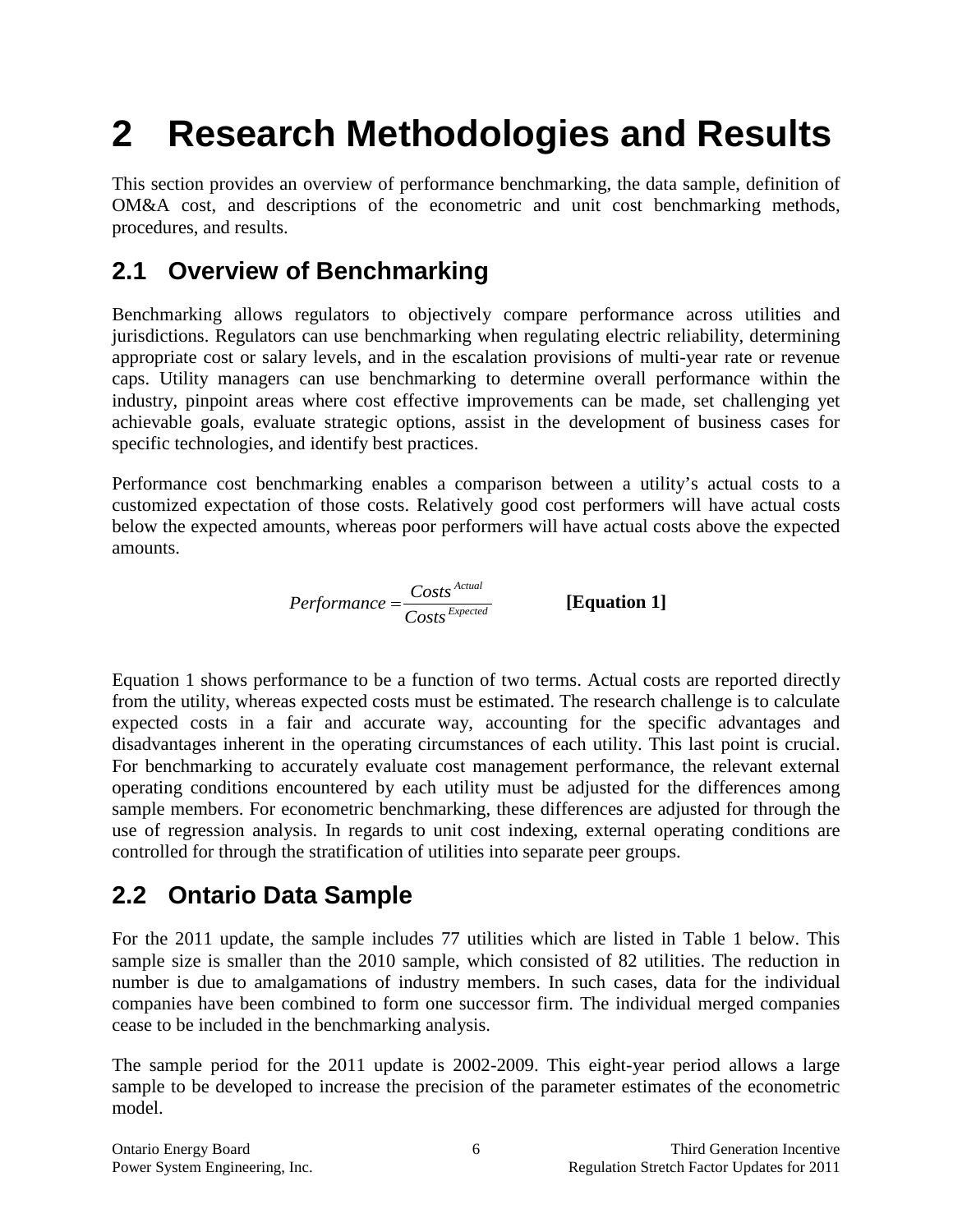#### **Table 1: Ontario Power Distributors Included in this Report**

# **List of Ontario Power Distributors**

<span id="page-10-0"></span>Algoma Power Inc. Lakeland Power Distribution Ltd. Atikokan Hydro Inc. **London Hydro Inc.** Bluewater Power Distribution Corporation Middlesex Power Distribution Corporation Brant County Power Inc. **Example 20 and Server County Power Utility Corporation** Brantford Power Inc. The Contract of Milton Hydro Distribution Inc. Burlington Hydro Inc. **Newmarket - Tay Power Distribution Ltd.** Newmarket - Tay Power Distribution Ltd. Cambridge and North Dumfries Hydro Inc. Niagara Peninsula Energy Inc. Centre Wellington Hydro Ltd. Niagara-on-the-Lake Hydro Inc. Chapleau Public Utilities Corporation Norfolk Power Distribution Inc. Chatham-Kent Hydro Inc. North Bay Hydro Distribution Limited Clinton Power Corporation **Northern Ontario Wires Inc.** COLLUS Power Corp. **COLLUS Power Corp. COLLUS Power Corp.** Oakville Hydro Electricity Distribution Inc. Cooperative Hydro Embrun Inc. **Cooperative Hydro Embrun Inc.** Orangeville Hydro Limited E.L.K. Energy Inc. Orillia Power Distribution Corporation Enersource Hydro Mississauga Inc. Oshawa PUC Networks Inc. EnWin Utilities Ltd. **Communist Contains Constructed Contains Construction** Construction Communist Communist Communist Communist Communist Communist Communist Communist Communist Communist Communist Communist Communist Com Erie Thames Powerlines Corporation Parry Sound Power Corporation Espanola Regional Hydro Distribution Corporation Peterborough Distribution Incorporated Essex Powerlines Corporation **Port Colborne (CNP)** Festival Hydro Inc. **PowerStream Inc.** PowerStream Inc. Fort Erie - Eastern Ontario Power (CNP) PUC Distribution Inc. Fort Frances Power Corporation **Renfrew Hydro Inc.** Greater Sudbury Hydro Inc. The Rideau St. Lawrence Distribution Inc. Grimsby Power Incorporated Sioux Lookout Hydro Inc. Guelph Hydro Electric Systems Inc. St. Thomas Energy Inc. Haldimand County Hydro Inc. Thunder Bay Hydro Electricity Distribution Inc. Halton Hills Hydro Inc. **Tillsonburg Hydro Inc.** Hearst Power Distribution Company Limited Toronto Hydro-Electric System Limited Horizon Utilities Corporation **Veridian Connections** Inc. Hydro 2000 Inc. Wasaga Distribution Inc. Hydro Hawkesbury Inc. The Control of Materloo North Hydro Inc. Hydro One Brampton Networks Inc. Welland Hydro-Electric System Corp. Hydro One Networks Inc. Wellington North Power Inc. Hydro Ottawa Limited West Coast Huron Energy Inc. Innisfil Hydro Distribution Systems Limited West Perth Power Inc. Kenora Hydro Electric Corporation Ltd. Westario Power Inc. Kingston Hydro Corporation Whitby Hydro Electric Corporation Kitchener-Wilmot Hydro Inc. The Moodstock Hydro Services Inc. Lakefront Utilities Inc.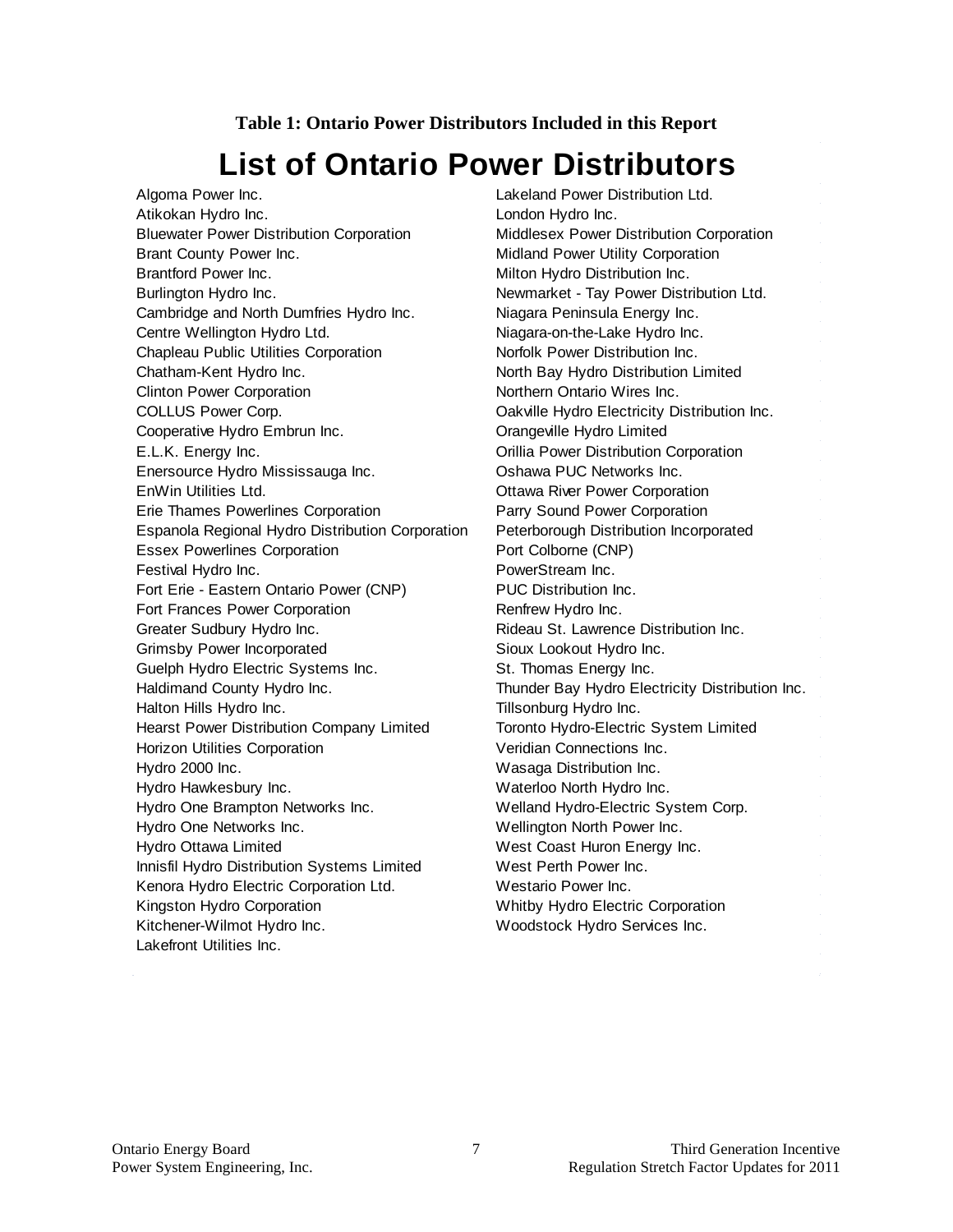## <span id="page-11-0"></span>**2.3 Definition of Cost**

The costs examined in this report are defined as total distribution OM&A expenses. The data was provided to PSE by the Ontario Energy Board. The data source was built from data submitted by each utility via the OEB Reporting and Record-keeping Requirements (RRR).<sup>[7](#page-11-3)</sup>

## <span id="page-11-1"></span>**2.4 Econometric Benchmarking Methods and Results**

This section begins with a brief overview, in general terms, of the econometric benchmarking approach. It is followed by the benchmarking results.

### <span id="page-11-2"></span>**2.4.1 Econometric Benchmarking 101**

The econometric approach to benchmarking allows the researcher to fashion an appropriate target (or benchmark) for an examined metric. Econometric benchmarking predicts costs which are customized for the specific operating conditions encountered by each utility. This prediction is interpreted as the expected costs of a utility with identical characteristics and "average" relative performance. The established benchmark can be compared to a company's actual costs to determine performance, as shown in Equation 2 below.

*Performance* = 
$$
\frac{OM & A \text{ Cost}^{Actual}}{OM & A \text{ Cost}^{Model \text{ Prediction}}}
$$
 [Equation 2]

The model prediction of the cost level is attained by choosing a functional form, based on theory, and using regression analysis to estimate the parameters embedded within this functional form. This approach not only allows for simultaneous consideration of multiple cost drivers, but also permits statistical testing of these variables and estimates their respective impact on cost. A simplified illustrative functional form is offered below.

### *Expected*  $Cost = a + b * No. of Customers + c * Percent underlying$

If the researcher postulates that OM&A costs are only linearly influenced by the number of customers and the percent of lines underground, Equation 3 would be the functional form. The coefficient "*a*" is the intercept term; its interpretation is that it costs money to be in business even if output is zero. The coefficient "*b*" signifies the cost of adding an additional customer, and the coefficient "*c*" shows the cost of increasing the proportion of undergrounding.

The researcher would then collect a data sample and use regression analysis to estimate these parameter values. The signs of the estimates would need to conform to theory and hypothesis testing would be conducted to assure the researcher that these variables are indeed statistically significant cost drivers. The values of *a*, *b*, and *c* serve as "weights" to determine the magnitude of the impact of each variable on expected cost.

Equation 3, although simplified, shows the advantage of the econometric benchmarking approach because it permits the simultaneous consideration of multiple variables. The researcher

<span id="page-11-3"></span> <sup>7</sup> http://www.oeb.gov.on.ca/OEB/Industry/Media+Room/Publications/RRR+Reports/Yearbook+of+Distributors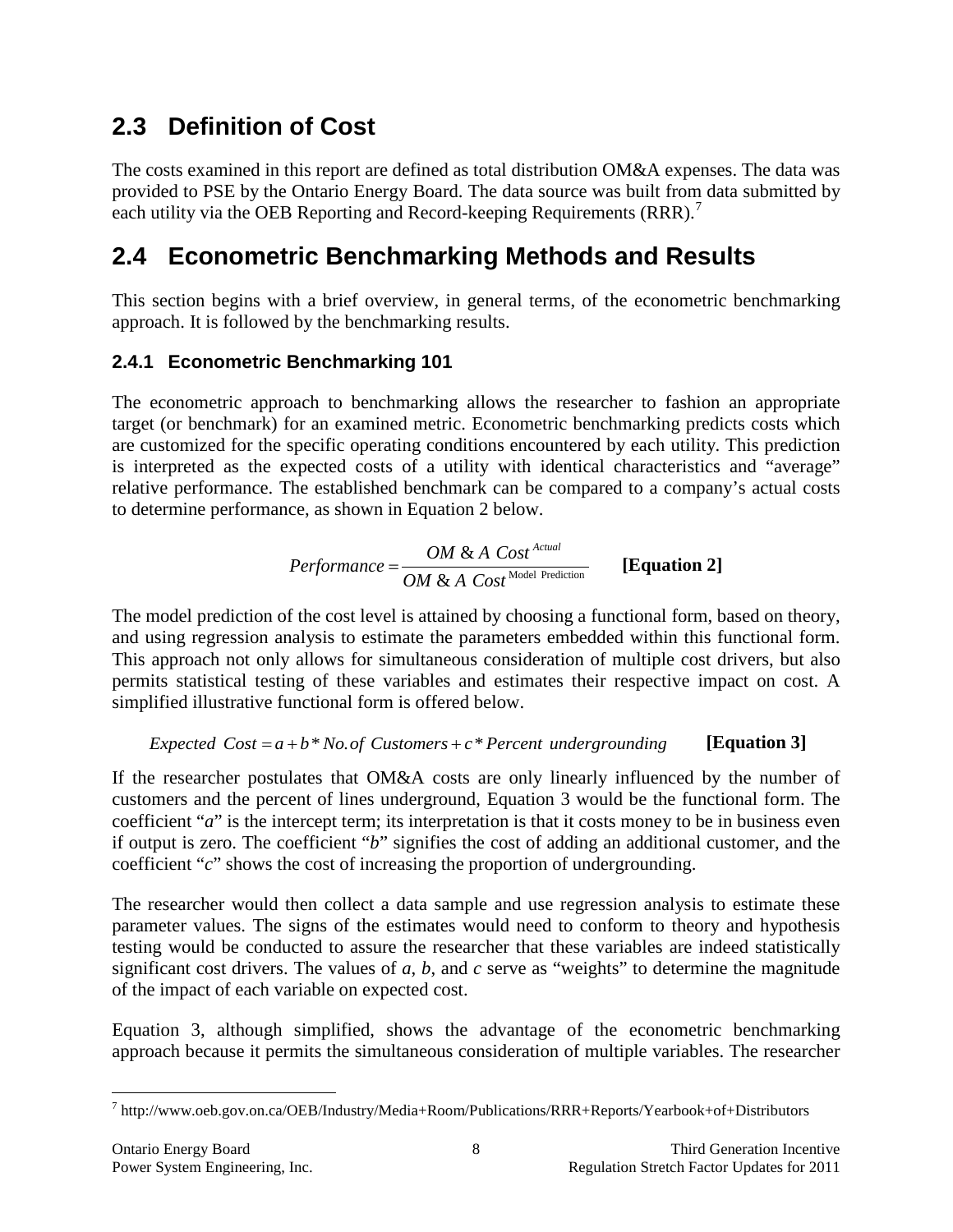can test the significance of hypothetical cost drivers and incorporate them into the analysis. The econometric approach can also be used to better inform peer group selection.

The graph below depicts the impact of undergrounding on O&M cost.<sup>[8](#page-12-1)</sup> The x-axis is a measure of the amount of undergrounding; the y-axis is cost per customer. This figure reveals the relationship between undergrounding and distribution O&M expenses. As undergrounding increases, cost per customer tends to decline. The econometric method is able to capture this tendency and incorporate it in the expected cost value of each company.



#### **Figure 2: O&M Cost Impacts of Underground Lines**

<span id="page-12-0"></span>Estimation is enhanced by taking the natural log of each variable. This transforms the parameter estimates from marginal cost to cost elasticity estimates. Cost elasticity measures the *percentage* change in cost relative to a *percentage* change in the cost driver. For example, with this transformation, the interpretation of *b* in Equation 3 is: if the number of customers increases by 10 percent, then cost is predicted to increase by *b* times 10 percent. If *b* equals 0.5, then a 10 percent increase in customers is estimated to increase cost by 5 percent.

Econometric benchmarking is further advanced by the inclusion of additional relevant variables. Each explanatory variable allows for an explicit adjustment of the differing circumstances found within the sampled utilities regarding the incorporated variable.

<span id="page-12-1"></span><sup>&</sup>lt;sup>8</sup> This graph is based on undergrounding and operation and maintenance expenses of U.S. investor-owned power distributors. Recent research by PSE has quantified the impact of underground lines on both cost and reliability levels. Mr. Fenrick will be presenting a paper on the topic, "Cost-Benefit Considerations of Underground versus Overhead Power Lines" at IEEE's Global ESMO Conference in May 2011.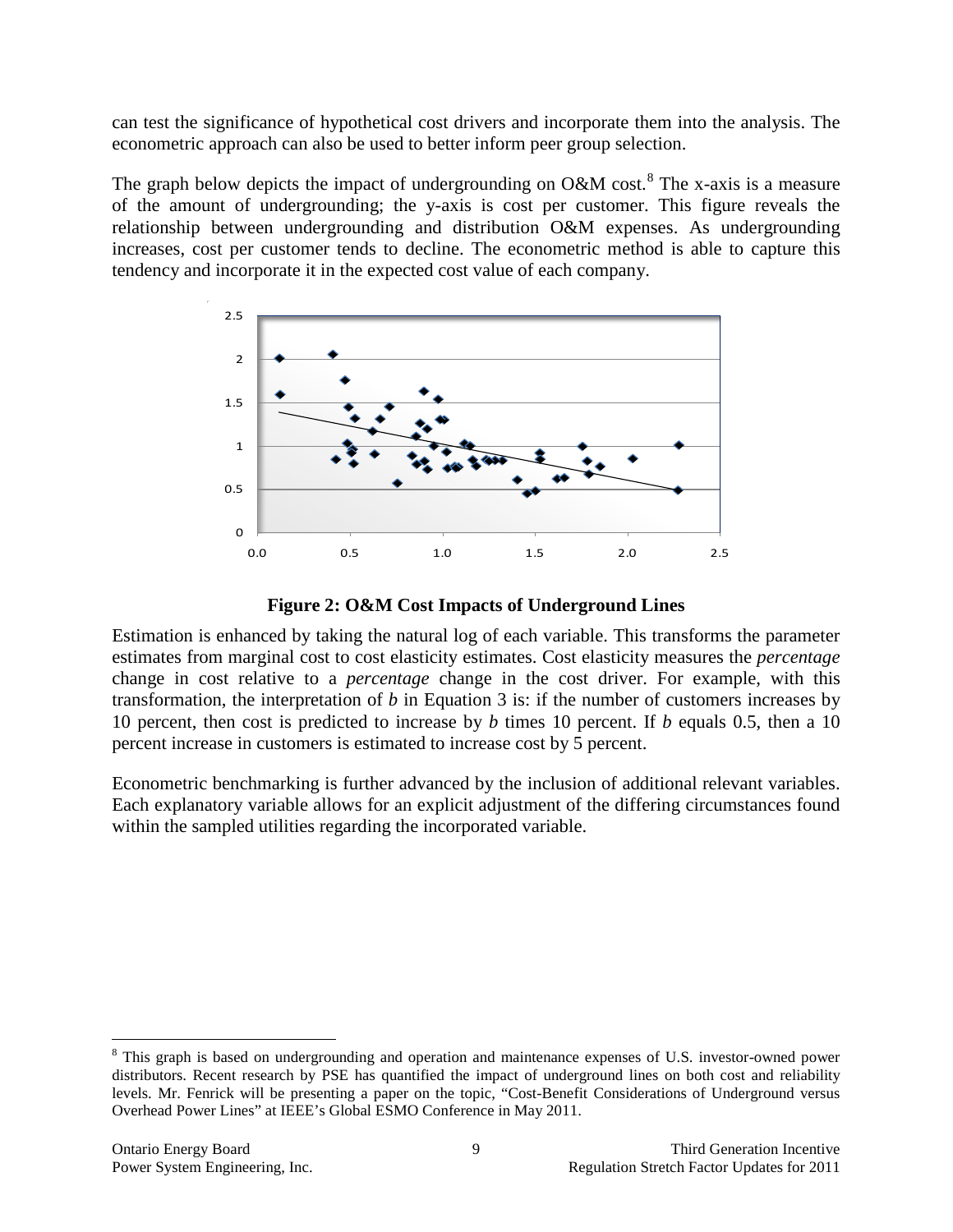For example, in the econometric model estimated for this report, seven distinct variables (shown in the figure 3), which factor in external business or service territory conditions are used to formulate the estimated benchmark OM&A level.



**Figure 3: Variables Used to Estimate OM&A Level**

<span id="page-13-1"></span>After the variables are chosen, industry data is collected. The econometric approach enables a large sample since utilities with vastly differing operating conditions can be integrated into the analysis. Contrary to the peer group approach, since the econometric method adjusts for numerous conditions, a sample with varied operating conditions actually enhances the evaluation. For example, Hydro One Networks in Ontario lacks a suitable comparison group needed to perform benchmarking using the unit cost indexing method. It can be included in the econometric benchmarking because of the ability of this approach to accommodate dissimilar utilities within the analysis.

### <span id="page-13-0"></span>**2.4.2 Methods Used in this Report**

The approaches used in this report are derived from methods developed in previous consultations on the topic, which are reiterated in this section in a compressed format.<sup>[9](#page-13-2)</sup> Items such as the functional form of the OM&A econometric model, included variables, estimation procedures, and 2011 rate year parameter estimates are discussed.

<span id="page-13-2"></span> <sup>9</sup> For more detail on the benchmarking approaches please see: http://www.oeb.gov.on.ca/documents/cases/EB-2006- 0268/PEG\_Final\_Benchmarking\_Report\_20080320.pdf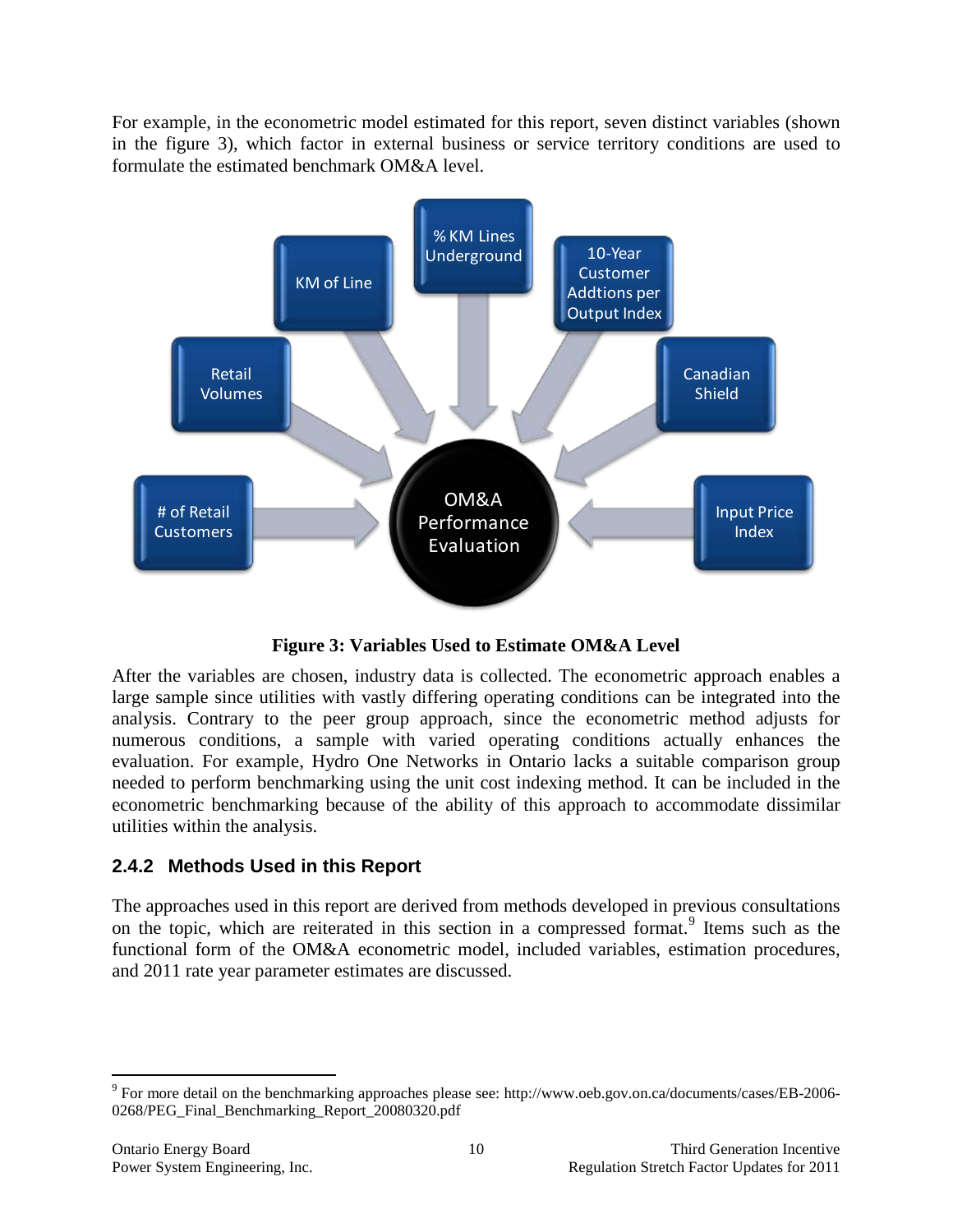#### <span id="page-14-0"></span>*2.4.2.1 Functional Form*

The functional form used in this report is identical to that used in last year's update. It is a "quadratic" functional form, which has the following general formula:

$$
\ln C = \alpha_o + \sum_i \alpha_i \ln Y_i + \sum_j \alpha_j \ln W_j + \sum_l \alpha_l \ln Z_l + \alpha_i T
$$
  
+ 
$$
\frac{1}{2} \Biggl[ \sum_i \gamma_i \ln Y_i \ln Y_i + \sum_j \gamma_j \ln W_j \ln W_j \Biggr]^{\ell}
$$
  
+ 
$$
\epsilon.
$$
 [Equation 4]

Here,  $Y_i$  denotes one of several variables that quantify output and  $W_j$  denotes the input price. error term. Also,  $\alpha$ '*s* and  $\gamma$ '*s* represent the econometric parameter estimates. These are elasticity The *Z*-variables denote the additional business conditions, *T* is a trend variable, and ε denotes the estimates of the impact of each variable on OM&A costs.

#### <span id="page-14-1"></span>*2.4.2.2 Included Variables*

There are seven explanatory variables included in the OM&A econometric model. These variables can be separated into three categories. The first is an output category which quantifies the amount of output put forth by each distributor. Explanatory variables in the output category are: the number of customers, total volumes (kilowatt hours), and total kilometers of line.

The second category is an input price which is an external measure of the composite market price of procuring inputs. This input price encapsulates both area-specific labour and non-labour price estimations to customize the index to the service territory of each LDC. The weighting for the input price index was, on average, fifty percent on a customized estimate of labour price specific to each LDC, and a fifty percent weight on the non-labour price estimation which was based on the gross domestic product implicit price index (GDP-IPI) of Ontario. Thus, the non-labour price does not vary by LDC, only by year. Whereas, the labour price component of the input price index varies by LDC and by year.

The labour price variation for each LDC was calculated by computing the average employment income by level of educational attainment in various Ontario cities. This data was gathered from the 2001 census. A mapping of LDCs to the cities used in the analysis formed the basis for the labour price assignment. Labour price values were then escalated for years subsequent to 2001 by adjusting the index for labour cost trends in Ontario.

The third category of explanatory variables is the business condition category, also known as Zvariables. This category includes such variables as the percent of distribution lines underground, ten year customer growth divided by an output index,  $10^{\circ}$  $10^{\circ}$  and a binary variable of whether most or all of the service territory of the utility is on the Canadian Shield.

<span id="page-14-2"></span><sup>&</sup>lt;sup>10</sup> Customer information derived from the prior regulator was assembled to calculate ten year customer growth numbers which allowed the construction of this variable.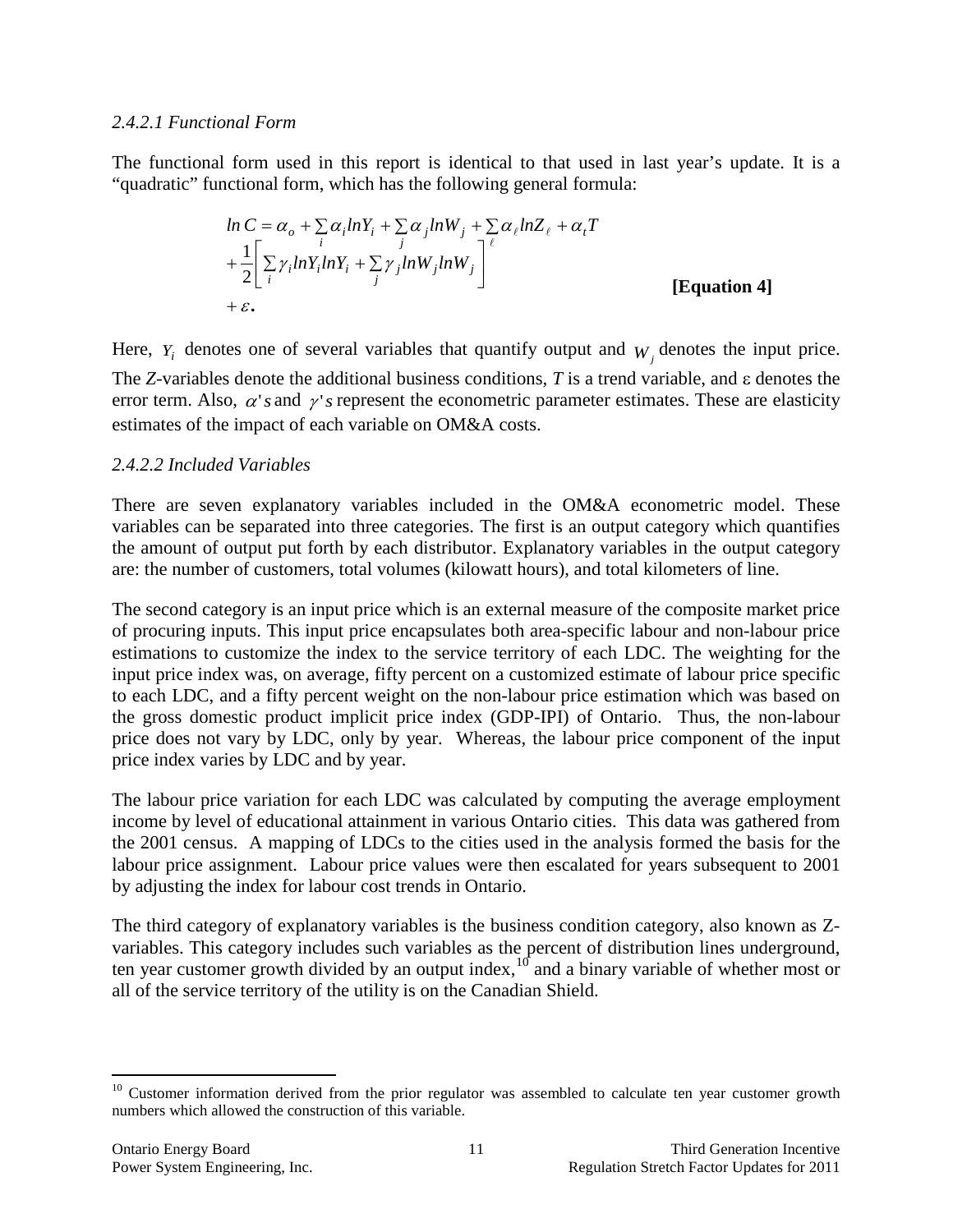The percentage of distribution lines underground is calculated by dividing the reported amount of underground kilometers of line by the total reported kilometers of line. As previously discussed, a higher prevalence of underground lines tends to reduce OM&A unit costs. Thus, the parameter estimate in the econometric model would be expected to have a negative sign.

**[Equation 5]**

In calculating the ten-year customer growth variable, the Board provided data on the number of customers served by each LDC (or predecessor utilities) in 1992 and 1997. The number of customers in each year was then estimated based on the 1992, 1997, and the sample data of 2002 through 2009. This variable is a measure of the age of the distribution system. The expectation is that as the system becomes newer, OM&A expenses would decline. The variable is calculated by taking the current year's number of customers and subtracting the number of customers ten years ago. This difference is then divided by a measure of the size of the utility inclusive of number of customers, volumes, and kilometers of line. This allows us to normalize or scale the ten year customer growth based on the size of each LDC.

*Ten Year Customer Growth* = 
$$
\frac{N_t - N_{t-10}}{Output \ Index}
$$
 [Equation 6]

The binary variable indicates whether most or all of the LDC's service territory is located on the Canadian Shield. If the LDC is determined to be on the Canadian Shield, it receives a value of "1", likewise, if it is not on the Shield it receives a value of "0" in the econometric dataset. This variable was developed using a map from an authoritative text on Ontario's geography.<sup>[11](#page-15-0)</sup> The Canadian Shield is a physiographic region characterized by shallow, rocky soils and numerous lakes. The land is unsuited for agriculture and is typically forested. We would expect OM&A costs to be higher for LDCs located on the Shield. Correspondingly, the estimated model coefficient value should have a positive sign.

The latest year of available values of the included model variables for each utility are presented in Table 2 below. This table reveals the actual reported data by each company through the latest available year. Please note that OM&A costs are reported in thousands of dollars.

<span id="page-15-0"></span><sup>&</sup>lt;sup>11</sup> L.J. Chapman and D.F. Putnam, "The Physiography of Southern Ontario", Toronto: University of Toronto Press, 1996.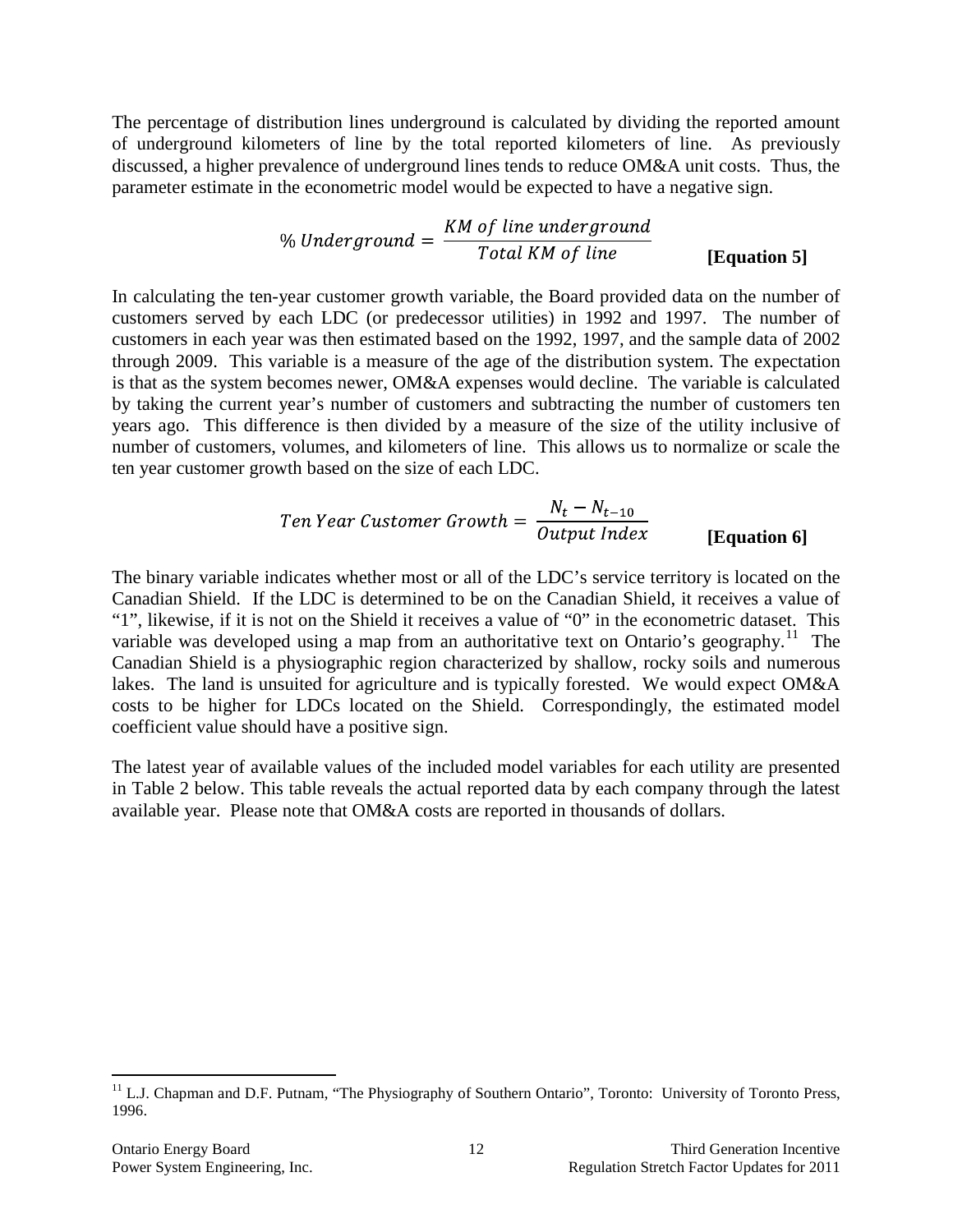### **Table 2: Size and Scope of Included Variables[12](#page-16-1)**

### **Size and Scope of Variables Used in Econometric Research by LDC**

<span id="page-16-0"></span>

| <b>LDC</b>                                                                    | OM&A<br>Cost<br>(000) | Customers        | Total<br>Volume<br>(MWh) | Kilometers<br>of Line | Input<br>Price<br>Index | Percent<br>Lines<br><b>Underground</b> | Canadian<br>Shield | <b>Customer</b><br>Growth/<br>Output<br>Index |  |
|-------------------------------------------------------------------------------|-----------------------|------------------|--------------------------|-----------------------|-------------------------|----------------------------------------|--------------------|-----------------------------------------------|--|
| Algoma Power Inc.                                                             | 8,762                 | 11,688           | 186,827                  | 1,845                 | 1.088                   | 0.2%                                   | Yes                | 336                                           |  |
| Atikokan Hydro Inc.                                                           | 893                   | 1,670            | 23,073                   | 92                    | 1.155                   | 0.5%                                   | Yes                | $-1,805$                                      |  |
| <b>Bluewater Power Distribution Corporation</b>                               | 10,173                | 35,580           | 1,004,963                | 751                   | 1.251                   | 23.6%                                  | No                 | 673                                           |  |
| Brant County Power Inc.                                                       | 4,246                 | 9,614            | 271,572                  | 320                   | 1.173                   | 11.9%                                  | No                 | 2,290                                         |  |
| Brantford Power Inc.                                                          | 7,868                 | 37,668           | 907,514                  | 541                   | 1.173                   | 50.8%                                  | No                 | 2,225                                         |  |
| Burlington Hydro Inc.                                                         | 13,705                | 63,558           | 1,584,518                | 1,718                 | 1.318                   | 38.1%                                  | No                 | 3,030                                         |  |
| Cambridge and North Dumfries Hydro Inc.                                       | 9,912                 | 50,201           | 1,410,431                | 1,105                 | 1.280                   | 35.9%                                  | No                 | 2,754                                         |  |
| Centre Wellington Hydro Ltd.                                                  | 1,710                 | 6,382            | 147,575                  | 146                   | 1.232                   | 47.3%                                  | No                 | 3,231                                         |  |
| Chapleau Public Utilities Corporation                                         | 500                   | 1,326            | 28,675                   | 27                    | 1.170                   | 3.7%                                   | Yes                | $-1,785$                                      |  |
| Chatham-Kent Hydro Inc.                                                       | 5,550                 | 32,168           | 697,061                  | 810                   | 1.195                   | 28.0%                                  | No                 | 385                                           |  |
| <b>Clinton Power Corporation</b>                                              | 551                   | 1,660            | 29,677                   | 21                    | 1.202                   | 19.0%                                  | No                 | 631                                           |  |
| COLLUS Power Corp.                                                            | 3,915                 | 14,908           | 306,784                  | 338                   | 1.116                   | 37.0%                                  | No                 | 2,952                                         |  |
| Cooperative Hydro Embrun Inc.                                                 | 409                   | 1,941            | 29,476                   | 27                    | 1.362                   | 44.4%                                  | No                 | 6,632                                         |  |
| E.L.K. Energy Inc.                                                            | 2,529                 | 11,112           | 233,194                  | 147                   | 1.404                   | 39.5%                                  | No                 | 2,500                                         |  |
|                                                                               |                       |                  |                          |                       | 1.372                   | 65.4%                                  | No                 |                                               |  |
| Enersource Hydro Mississauga Inc.<br>EnWin Utilities Ltd.                     | 51,190                | 189,738          | 7,498,988                | 5,300                 |                         |                                        | No                 | 2,478                                         |  |
|                                                                               | 20,938                | 84,726           | 2,463,049                | 1,127<br>270          | 1.404                   | 36.7%<br>21.5%                         |                    | 1,238                                         |  |
| Erie Thames Powerlines Corporation                                            | 4,379                 | 14,040           | 401,845                  |                       | 1.202                   |                                        | No                 | 1,112                                         |  |
| Espanola Regional Hydro Distribution Corporation                              | 1,127                 | 3,383            | 65,263                   | 137                   | 1.170                   | 8.0%                                   | Yes                | 703                                           |  |
| <b>Essex Powerlines Corporation</b>                                           | 5,307                 | 28,202           | 535,521                  | 458                   | 1.404                   | 52.2%                                  | No                 | 2,508                                         |  |
| Festival Hydro Inc.                                                           | 3,707                 | 19,531           | 549,507                  | 276                   | 1.174                   | 33.3%                                  | No                 | 1,627                                         |  |
| Fort Erie - Eastern Ontario Power (CNP)                                       | 4,918                 | 19,167           | 336,890                  | 699                   | 1.157                   | 7.6%                                   | No                 | 4,458                                         |  |
| Fort Frances Power Corporation                                                | 1,326                 | 3,768            | 82,504                   | 84                    | 1.155                   | 9.5%                                   | Yes                | 73                                            |  |
| Greater Sudbury Hydro Inc.                                                    | 11,459                | 46,539           | 957,200                  | 944                   | 1.170                   | 22.6%                                  | Yes                | 161                                           |  |
| <b>Grimsby Power Incorporated</b>                                             | 1,770                 | 10,073           | 171,241                  | 172                   | 1.318                   | 19.2%                                  | No                 | 3,977                                         |  |
| Guelph Hydro Electric Systems Inc.                                            | 9,833                 | 49,299           | 1,485,531                | 1,063                 | 1.232                   | 59.8%<br>5.1%                          | No<br>No           | 3,361<br>706                                  |  |
| Haldimand County Hydro Inc.                                                   | 7,042                 | 20,911           | 543,863                  | 1,731<br>1,363        | 1.173<br>1.345          | 35.3%                                  | No                 | 2,785                                         |  |
| Halton Hills Hydro Inc.<br>Hearst Power Distribution Company Limited          | 4,165<br>847          | 21,184<br>2,764  | 470,763<br>79,207        | 68                    | 1.170                   | 16.2%                                  | Yes                | 170                                           |  |
|                                                                               |                       |                  |                          | 3,363                 | 1.318                   | 54.8%                                  | No                 |                                               |  |
| <b>Horizon Utilities Corporation</b>                                          | 41,196<br>268         | 234,666          | 5,279,120                | 21                    | 1.067                   | 14.3%                                  | No                 | 1,309                                         |  |
| Hydro 2000 Inc.                                                               |                       | 1,184            | 26,230                   |                       |                         |                                        |                    | 1,310                                         |  |
| Hydro Hawkesbury Inc.                                                         | 803                   | 5,453            | 169,625                  | 66                    | 1.067<br>1.372          | 15.2%                                  | No                 | 1,800                                         |  |
| Hydro One Brampton Networks Inc.                                              | 18,523                | 131,027          | 3,608,712                | 2,778                 | 1.299                   | 70.5%<br>3.5%                          | No<br>Yes          | 5,804                                         |  |
| Hydro One Networks Inc.                                                       | 519,828               | 1,193,767        | 23,459,000               | 120,750<br>5,387      | 1.362                   | 49.7%                                  | No                 | 1,035<br>2,903                                |  |
| Hydro Ottawa Limited                                                          | 55,309                | 298,855          | 7,560,275                | 741                   | 1.287                   |                                        | No                 |                                               |  |
| Innisfil Hydro Distribution Systems Limited                                   | 3,732                 | 14,645           | 229,263                  |                       |                         | 18.4%                                  | Yes                | 2,228                                         |  |
| Kenora Hydro Electric Corporation Ltd.                                        | 1,789                 | 5,579            | 108,850                  | 98                    | 1.229                   | 10.2%                                  |                    | $-528$<br>255                                 |  |
| Kingston Hydro Corporation                                                    | 5,445                 | 26,991           | 714,182                  | 357                   | 1.115<br>1.280          | 34.7%                                  | No<br>No           |                                               |  |
| Kitchener-Wilmot Hydro Inc.                                                   | 12,776                | 85,998           | 1,777,333                | 1,854                 | 1.179                   | 44.2%                                  |                    | 3,178                                         |  |
| Lakefront Utilities Inc.                                                      | 1,931                 | 9,534<br>9,387   | 247,365<br>213,657       | 115<br>350            | 1.189                   | 17.4%<br>18.6%                         | No<br>Yes          | 2,768                                         |  |
| Lakeland Power Distribution Ltd.                                              | 2,930                 | 146,787          |                          |                       | 1.202                   | 51.1%                                  | No                 | 1,199                                         |  |
| London Hydro Inc.                                                             | 27,357                |                  | 3,150,821                | 2,705<br>125          |                         |                                        | No                 | 2,480                                         |  |
| Middlesex Power Distribution Corporation<br>Midland Power Utility Corporation | 1,635<br>1,820        | 7,911<br>6,905   | 184,694<br>203,110       | 115                   | 1.195<br>1.096          | 20.8%<br>31.3%                         | No                 | 1,973<br>2,167                                |  |
| Milton Hydro Distribution Inc.                                                | 5,441                 | 27,506           | 677,369                  | 866                   | 1.318                   | 37.0%                                  | <b>No</b>          | 7,981                                         |  |
|                                                                               |                       |                  | 700,601                  |                       |                         |                                        | No                 |                                               |  |
| Newmarket - Tay Power Distribution Ltd.<br>Niagara Peninsula Energy Inc.      | 6,786                 | 32,827           | 1,171,202                | 1,053<br>1,944        | 1.330                   | 44.4%<br>24.1%                         | No                 | 3,121                                         |  |
| Niagara-on-the-Lake Hydro Inc.                                                | 13,260<br>1,860       | 50,823<br>7,880  | 173,476                  | 341                   | 1.157<br>1.157          | 27.9%                                  | No                 | 2,803<br>2,597                                |  |
|                                                                               | 4,619                 |                  |                          | 765                   |                         |                                        |                    |                                               |  |
| Norfolk Power Distribution Inc.<br>North Bay Hydro Distribution Limited       |                       | 18,895<br>23,776 | 363,134                  |                       | 1.173                   | 14.1%                                  | No                 | 2,634                                         |  |
| Northern Ontario Wires Inc.                                                   | 5,056                 |                  | 552,881                  | 616<br>370            | 1.091                   | 16.1%<br>1.4%                          | Yes                | 445<br>$-798$                                 |  |
|                                                                               | 2,025                 | 6,069            | 123,575                  |                       | 1.214                   |                                        | Yes                |                                               |  |
| Oakville Hydro Electricity Distribution Inc.                                  | 10,818                | 62,858           | 1,471,674                | 1,428                 | 1.345                   | 61.4%                                  | No                 | 4,427                                         |  |
| Orangeville Hydro Limited<br>Orillia Power Distribution Corporation           | 2,375                 | 11,126           | 243,157                  | 173                   | 1.330                   | 41.0%                                  | No                 | 2,772                                         |  |
| Oshawa PUC Networks Inc.                                                      | 3,958                 | 12,962           | 309,606                  | 307<br>950            | 1.287                   | 19.2%                                  | No                 | 1,412                                         |  |
|                                                                               | 9,175                 | 52,488           | 1,087,955                |                       | 1.372                   | 46.2%                                  | No                 | 2,351                                         |  |

<span id="page-16-1"></span><sup>&</sup>lt;sup>12</sup> Values reflect the latest year of available data for each LDC. For most companies, this is 2009.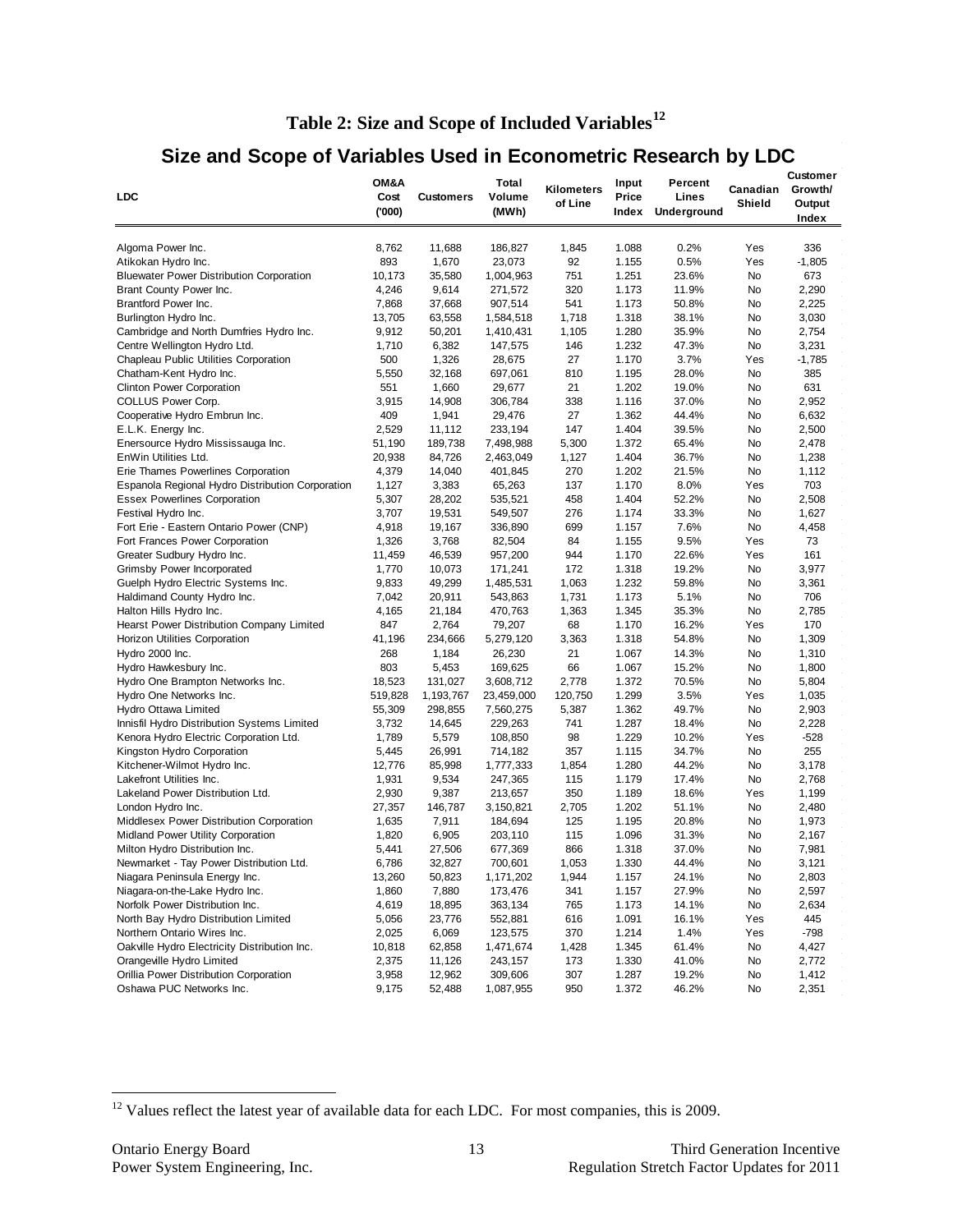#### **continued**

### **Size and Scope of Variables Used in Econometric Research by LDC**

| <b>LDC</b>                                      | OM&A<br>Cost<br>(000) | <b>Customers</b> | Total<br>Volume<br>(MWh) | <b>Kilometers</b><br>of Line | Input<br>Price<br>Index | Percent<br>Lines<br>Underground | Canadian<br><b>Shield</b> | Customer<br>Growth/<br>Output<br>Index |
|-------------------------------------------------|-----------------------|------------------|--------------------------|------------------------------|-------------------------|---------------------------------|---------------------------|----------------------------------------|
| <b>Ottawa River Power Corporation</b>           | 2.419                 | 10.462           | 191.997                  | 146                          | 1.004                   | 13.0%                           | Yes                       | 1,186                                  |
| Parry Sound Power Corporation                   | 1,221                 | 3.378            | 89.932                   | 128                          | 1.229                   | 8.6%                            | Yes                       | 717                                    |
| Peterborough Distribution Incorporated          | 6.684                 | 35,037           | 791,578                  | 550                          | 1.108                   | 30.2%                           | <b>No</b>                 | 1,615                                  |
| Port Colborne (CNP)                             | 3,543                 | 9,124            | 190,211                  | 313                          | 1.157                   | 5.1%                            | <b>No</b>                 | 167                                    |
| PowerStream Inc.                                | 60,557                | 320,695          | 8,039,883                | 7,681                        | 1.372                   | 64.1%                           | <b>No</b>                 | 4,297                                  |
| PUC Distribution Inc.                           | 7.914                 | 32.825           | 707.757                  | 732                          | 1.088                   | 15.8%                           | Yes                       | 376                                    |
| Renfrew Hydro Inc.                              | 1,032                 | 4.180            | 96.981                   | 55                           | 1.004                   | 3.6%                            | <b>No</b>                 | 678                                    |
| Rideau St. Lawrence Distribution Inc.           | 1.631                 | 5.863            | 110,634                  | 89                           | 1.161                   | 10.1%                           | <b>No</b>                 | 328                                    |
| Sioux Lookout Hydro Inc.                        | 1,135                 | 2,740            | 71,779                   | 211                          | 1.155                   | 2.8%                            | Yes                       | 56                                     |
| St. Thomas Energy Inc.                          | 3,365                 | 16,243           | 289,185                  | 243                          | 1.202                   | 35.8%                           | <b>No</b>                 | 2,937                                  |
| Thunder Bay Hydro Electricity Distribution Inc. | 11.992                | 49.922           | 974.297                  | 1,186                        | 1.155                   | 19.7%                           | Yes                       | 539                                    |
| Tillsonburg Hydro Inc.                          | 2.096                 | 6.738            | 184,231                  | 156                          | 1.238                   | 34.6%                           | <b>No</b>                 | 1,903                                  |
| Toronto Hydro-Electric System Limited           | 190,701               | 690,243          | 24,588,093               | 9,794                        | 1.372                   | 57.6%                           | <b>No</b>                 | 741                                    |
| Veridian Connections Inc.                       | 19,542                | 111,994          | 2,454,094                | 2,201                        | 1.379                   | 41.8%                           | <b>No</b>                 | 2,958                                  |
| Wasaga Distribution Inc.                        | 2,031                 | 11,869           | 117,509                  | 236                          | 1.287                   | 47.0%                           | <b>No</b>                 | 6,451                                  |
| Waterloo North Hydro Inc.                       | 9.083                 | 51.089           | 1,360,025                | 1,541                        | 1.280                   | 31.3%                           | <b>No</b>                 | 2,868                                  |
| Welland Hydro-Electric System Corp.             | 4,930                 | 21.916           | 402,159                  | 443                          | 1.157                   | 25.5%                           | <b>No</b>                 | 1,086                                  |
| Wellington North Power Inc.                     | 1.159                 | 3,588            | 87,132                   | 76                           | 1.169                   | 13.2%                           | <b>No</b>                 | 1,523                                  |
| West Coast Huron Energy Inc.                    | 1,435                 | 3,763            | 155,319                  | 65                           | 1.280                   | 20.0%                           | <b>No</b>                 | 509                                    |
| West Perth Power Inc.                           | 716                   | 2,052            | 58,761                   | 36                           | 1.174                   | 30.6%                           | <b>No</b>                 | 1,542                                  |
| Westario Power Inc.                             | 4,688                 | 21,805           | 475,054                  | 436                          | 1.057                   | 28.9%                           | <b>No</b>                 | 1,522                                  |
| Whitby Hydro Electric Corporation               | 8,409                 | 39,513           | 840,204                  | 1,034                        | 1.379                   | 52.1%                           | No                        | 5,229                                  |
| Woodstock Hydro Services Inc.                   | 3,443                 | 14,838           | 354,090                  | 245                          | 1.238                   | 37.1%                           | No                        | 1,920                                  |

#### <span id="page-17-0"></span>*2.4.2.3 Estimation Procedures*

Benchmarking performance results are calculated by taking three-year averages of the most recently available scores. For nearly all of the Ontario distributors, this entails a 2007-2009 average.

The software package, GAUSS, is the same econometric software package used in last year's update. The use of GAUSS allows for custom estimation procedures to be developed. In the case of this research, corrections for groupwise heteroskedasticity were developed. This allowed for more precision in coefficient estimates relative to an Ordinary Least Squares (OLS) regression.

#### <span id="page-17-1"></span>*2.4.2.4 2011 Rate Year Parameter Estimates*

Parameter estimates are provided in Table 3 below. All parameter estimates are signed according to theory and are plausible in magnitude. All first order variables are statistically different from zero, at a 95% confidence level.

The model quantifies the relationship between OM&A cost and the included variables. As expected, as outputs (customers, volumes, kilometer of line) increase, so does predicted OM&A cost. Similarly, higher input prices result in higher expected OM&A costs, all else being equal. OM&A expenses tend to be higher the older a system is and if the system is on the Canadian Shield. Expenses tend to decrease as the percent of underground lines increase.

The adjusted  $R^2$  statistic is also reported in Table 3. This is a measure of the explanatory power of the model relative to the overall variation in sampled OM&A costs. A value of 1.0 indicates that all variation in OM&A expenses among distributors is explained by the model, whereas a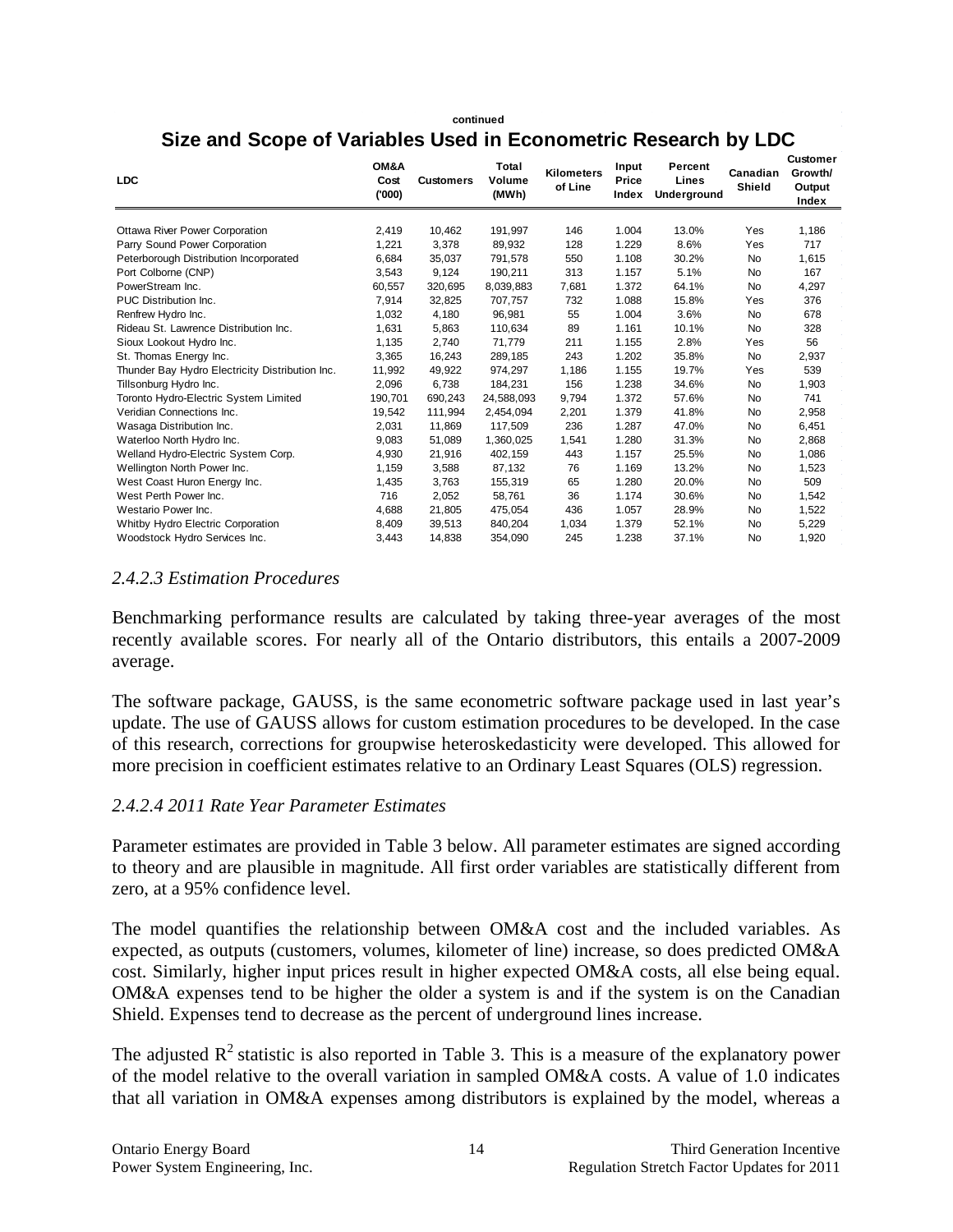<span id="page-18-0"></span>value of 0.0 indicates that none of the variation is explained. The  $R^2$  value for the 2011 update is 0.981.

#### **Table 3: Econometric Parameter Estimates**

### **Econometric Model of OM&A Expenses**

#### **VARIABLE KEY**

N= Number of Customers

- V= Total Volumes
- M= Total Kilometers of Line
- W= Input Price Index
- UN= Percent of Distribution Lines Underground
- CG= 10 Year Customer Growth / Output Index
- CS= Canadian Shield (binary)

| <b>EXPLANATORY</b><br><b>VARIABLE</b> | <b>PARAMETER</b><br><b>ESTIMATE</b> | <b>T-STATISTIC</b> | <b>EXPLANATORY</b><br><b>VARIABLE</b> | <b>PARAMETER</b><br><b>ESTIMATE</b> | <b>T-STATISTIC</b> |
|---------------------------------------|-------------------------------------|--------------------|---------------------------------------|-------------------------------------|--------------------|
|                                       |                                     |                    |                                       |                                     |                    |
| N                                     | 0.503                               | 13.92              | W                                     | 0.483                               | 5.70               |
| <b>NN</b>                             | $-0.102$                            | $-5.43$            | <b>WW</b>                             | $-1.406$                            | $-2.21$            |
|                                       |                                     |                    |                                       |                                     |                    |
| $\overline{\mathsf{v}}$               | 0.341                               | 9.96               | <b>UN</b>                             | $-0.121$                            | $-11.51$           |
| VV                                    | 0.084                               | 5.22               |                                       |                                     |                    |
|                                       |                                     |                    | CG                                    | $-0.064$                            | $-8.65$            |
| M                                     | 0.125                               | 5.42               |                                       |                                     |                    |
| MМ                                    | 0.013                               | 1.41               | <b>CS</b>                             | 0.013                               | 2.27               |
| <b>MCS</b>                            | 0.003                               | 1.20               |                                       |                                     |                    |
|                                       |                                     |                    |                                       |                                     |                    |
| Constant                              | 16.354                              | 775.87             |                                       |                                     |                    |
|                                       |                                     |                    |                                       |                                     |                    |
| Trend                                 | 0.021                               | 7.05               |                                       |                                     |                    |

#### **Other Results**

| Rbar-Squared           | 0.981     |
|------------------------|-----------|
| Sample Period          | 2002-2009 |
| Number of Observations | 609       |

í,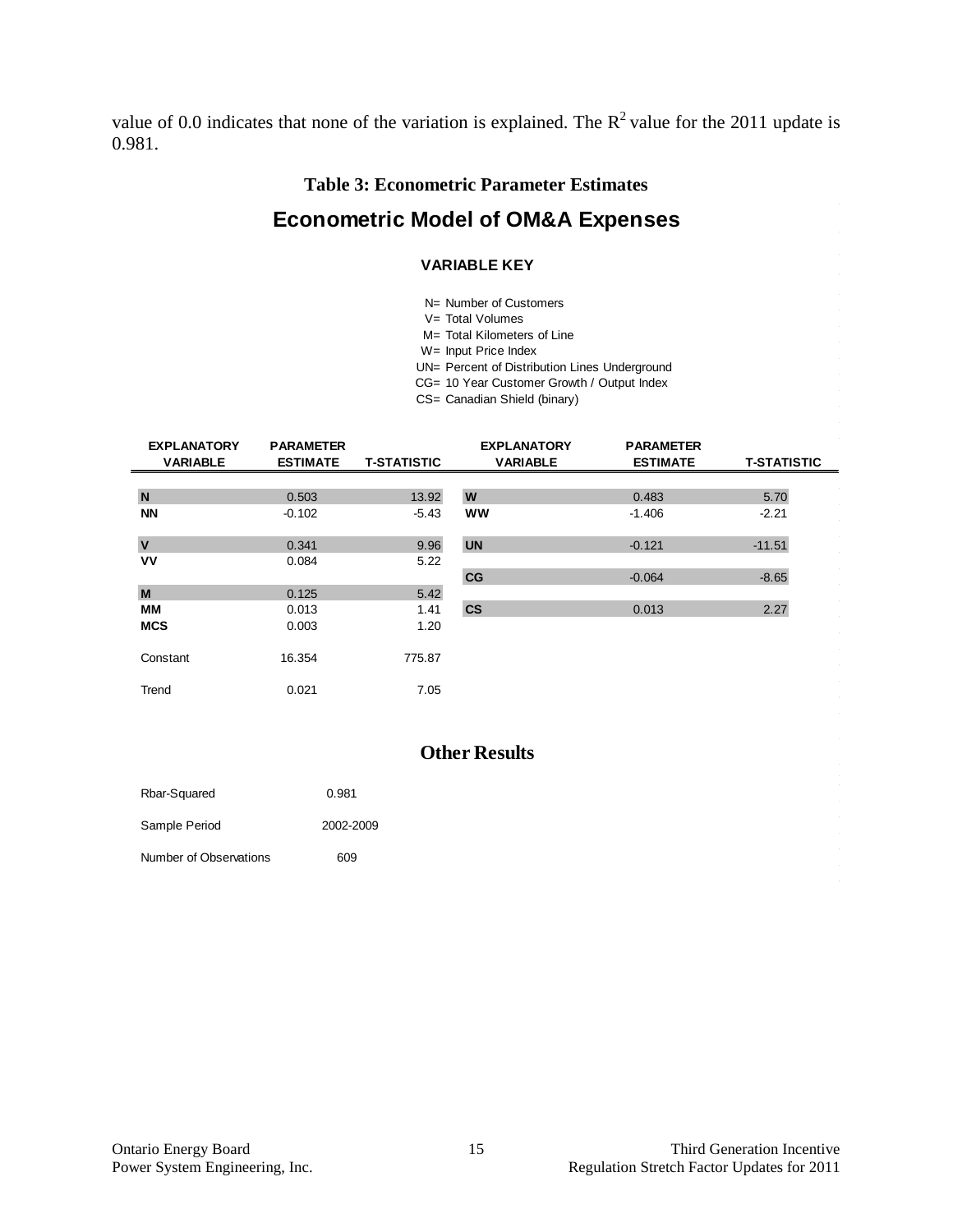#### <span id="page-19-0"></span>**2.4.3 Econometric Benchmarking Results**

The OM&A performance evaluations are presented in Table 4 below. The ratio of the average actual OM&A costs of each company in the last three years to the model's benchmark cost projections over the same years is reported. A lower ratio of actual cost to predicted cost implies better performance. Distributors have been ranked according to this ratio.

P-value statistical tests were conducted for each utility to test the hypothesis of it being an average cost performer. If a distributor is a good cost performer with a p-value between 0 and 0.10, the hypothesis of average performance is rejected in favor of a statistically superior performer designation. Likewise, if a distributor is a poor cost performer with a p-value between 0 and 0.10, the hypothesis of average performance is rejected in favor of a statistically inferior performer designation. Fifteen distributors fit into each the statistically superior and statistically inferior classification.

#### **Table 4: Econometric Benchmarking Results**

## <span id="page-19-1"></span>**Performance Rankings Based on Econometric**

|                                              | Actual/                  |                        |         |                   |
|----------------------------------------------|--------------------------|------------------------|---------|-------------------|
|                                              | <b>Years Benchmarked</b> | Predicted <sup>1</sup> | P-Value | Rank <sup>1</sup> |
| Hydro Hawkesbury Inc.                        | 2007-2009                | 0.600                  | 0.000   | 1                 |
| Chatham-Kent Hydro Inc.                      | 2007-2009                | 0.729                  | 0.003   | 2                 |
| Northern Ontario Wires Inc.                  | 2007-2009                | 0.748                  | 0.005   | 3                 |
| Hydro One Brampton Networks Inc.             | 2007-2009                | 0.769                  | 0.010   | 4                 |
| Hydro 2000 Inc.                              | 2007-2009                | 0.790                  | 0.019   | 5                 |
| Grimsby Power Incorporated                   | 2007-2009                | 0.791                  | 0.019   | 6                 |
| Waterloo North Hydro Inc.                    | 2007-2009                | 0.797                  | 0.022   | 7                 |
| Kitchener-Wilmot Hydro Inc.                  | 2007-2009                | 0.798                  | 0.023   | 8                 |
| Cambridge and North Dumfries Hydro Inc.      | 2007-2009                | 0.817                  | 0.037   | 9                 |
| Middlesex Power Distribution Corporation     | 2007-2009                | 0.829                  | 0.049   | 10                |
| Renfrew Hydro Inc.                           | 2007-2009                | 0.834                  | 0.055   | 11                |
| Festival Hydro Inc.                          | 2007-2009                | 0.837                  | 0.057   | 12                |
| Oshawa PUC Networks Inc.                     | 2007-2009                | 0.854                  | 0.081   | 13                |
| North Bay Hydro Distribution Limited         | 2007-2009                | 0.860                  | 0.090   | 14                |
| Lakefront Utilities Inc.                     | 2007-2009                | 0.862                  | 0.093   | 15                |
| Halton Hills Hydro Inc.                      | 2007-2009                | 0.874                  | 0.117   | 16                |
| Hearst Power Distribution Company Limited    | 2007-2009                | 0.889                  | 0.148   | 17                |
| Kingston Hydro Corporation                   | 2007-2009                | 0.895                  | 0.163   | 18                |
| Veridian Connections Inc.                    | 2007-2009                | 0.898                  | 0.170   | 19                |
| E.L.K. Energy Inc.                           | 2007-2009                | 0.930                  | 0.260   | 20                |
| Newmarket - Tay Power Distribution Ltd.      | 2007-2009                | 0.931                  | 0.262   | 21                |
| Horizon Utilities Corporation                | 2007-2009                | 0.931                  | 0.265   | 22                |
| Oakville Hydro Electricity Distribution Inc. | 2007-2009                | 0.934                  | 0.273   | 23                |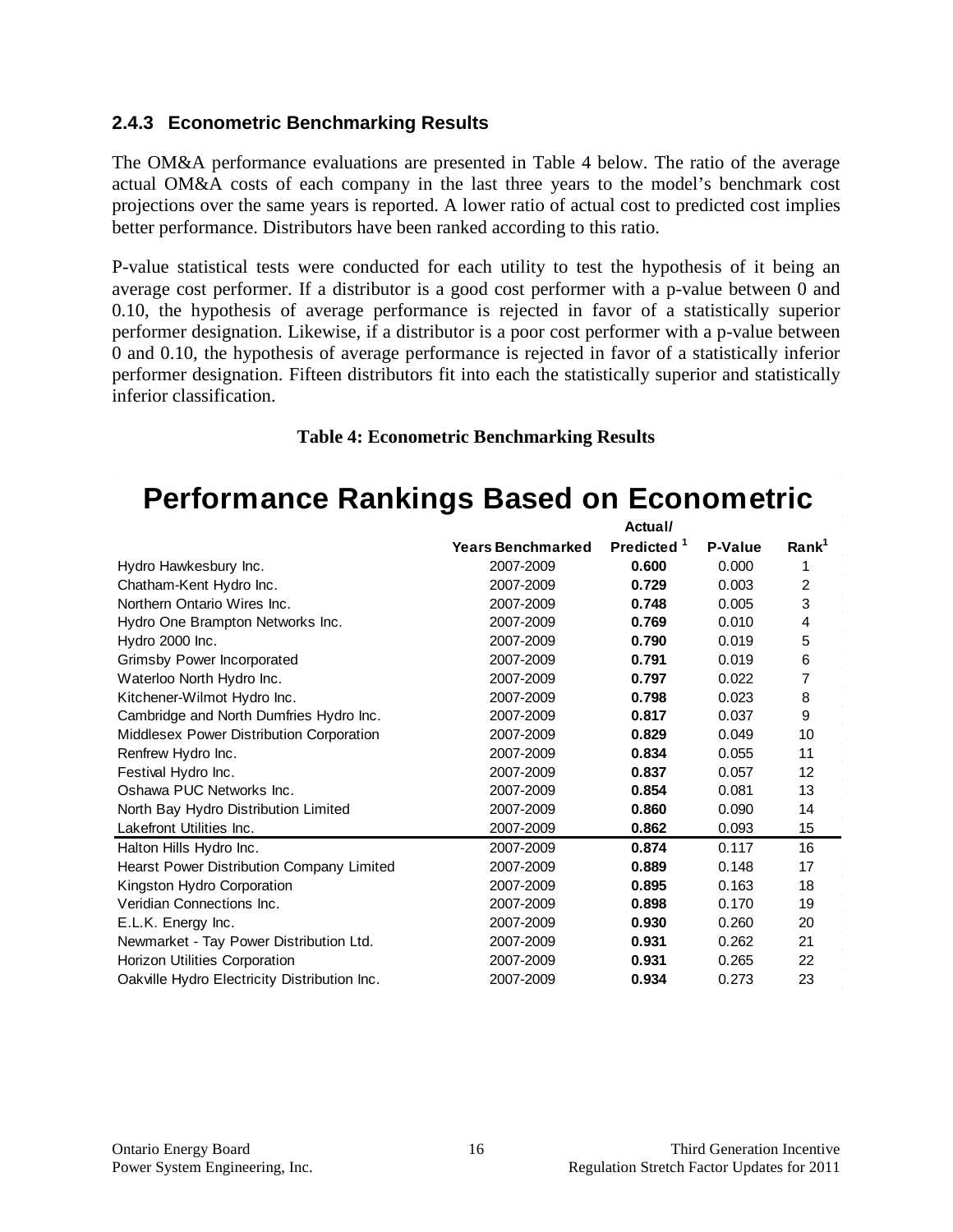## **continued Performance Rankings Based on Econometric**

|                                                       |                          | Actual/                |         |                   |  |
|-------------------------------------------------------|--------------------------|------------------------|---------|-------------------|--|
|                                                       | <b>Years Benchmarked</b> | Predicted <sup>1</sup> | P-Value | Rank <sup>1</sup> |  |
| Niagara-on-the-Lake Hydro Inc.                        | 2007-2009                | 0.945                  | 0.308   | 24                |  |
| Hydro Ottawa Limited                                  | 2007-2009                | 0.945                  | 0.310   | 25                |  |
| Rideau St. Lawrence Distribution Inc.                 | 2007-2009                | 0.949                  | 0.321   | 26                |  |
| Milton Hydro Distribution Inc.                        | 2007-2009                | 0.958                  | 0.351   | 27                |  |
| <b>PUC Distribution Inc.</b>                          | 2007-2009                | 0.958                  | 0.354   | 28                |  |
| Peterborough Distribution Incorporated                | 2007-2009                | 0.962                  | 0.366   | 29                |  |
| Wasaga Distribution Inc.                              | 2007-2009                | 0.968                  | 0.388   | 30                |  |
| Kenora Hydro Electric Corporation Ltd.                | 2007-2009                | 0.969                  | 0.390   | 31                |  |
| Welland Hydro-Electric System Corp.                   | 2007-2009                | 0.974                  | 0.409   | 32                |  |
| Lakeland Power Distribution Ltd.                      | 2007-2009                | 0.976                  | 0.416   | 33                |  |
| Orangeville Hydro Limited                             | 2007-2009                | 0.987                  | 0.454   | 34                |  |
| Innisfil Hydro Distribution Systems Limited           | 2007-2009                | 0.991                  | 0.469   | 35                |  |
| Burlington Hydro Inc.                                 | 2007-2009                | 1.001                  | 0.498   | 36                |  |
| Espanola Regional Hydro Distribution Corporation      | 2007-2009                | 1.007                  | 0.476   | 37                |  |
| Guelph Hydro Electric Systems Inc.                    | 2007-2009                | 1.009                  | 0.469   | 38                |  |
| Atikokan Hydro Inc.                                   | 2007-2009                | 1.011                  | 0.461   | 39                |  |
| Cooperative Hydro Embrun Inc.                         | 2007-2009                | 1.028                  | 0.405   | 40                |  |
| Ottawa River Power Corporation                        | 2007-2009                | 1.028                  | 0.404   | 41                |  |
| <b>Essex Powerlines Corporation</b>                   | 2007-2009                | 1.030                  | 0.397   | 42                |  |
| PowerStream Inc.                                      | 2007-2009                | 1.036                  | 0.376   | 43                |  |
| St. Thomas Energy Inc.                                | 2007-2009                | 1.040                  | 0.365   | 44                |  |
| Thunder Bay Hydro Electricity Distribution Inc.       | 2007-2009                | 1.044                  | 0.353   | 45                |  |
| London Hydro Inc.                                     | 2007-2009                | 1.045                  | 0.350   | 46                |  |
| Westario Power Inc.                                   | 2007-2009                | 1.047                  | 0.341   | 47                |  |
| Sioux Lookout Hydro Inc.                              | 2007-2009                | 1.049                  | 0.337   | 48                |  |
| Woodstock Hydro Services Inc.                         | 2007-2009                | 1.050                  | 0.334   | 49                |  |
| Haldimand County Hydro Inc.                           | 2007-2009                | 1.054                  | 0.318   | 50                |  |
| Parry Sound Power Corporation                         | 2007-2009                | 1.066                  | 0.285   | 51                |  |
| <b>Bluewater Power Distribution Corporation</b>       | 2007-2009                | 1.077                  | 0.254   | 52                |  |
| Tillsonburg Hydro Inc.                                | 2007-2009                | 1.079                  | 0.250   | 53                |  |
| Enersource Hydro Mississauga Inc.                     | 2007-2009                | 1.080                  | 0.246   | 54                |  |
| Norfolk Power Distribution Inc.                       | 2007-2009                | 1.086                  | 0.233   | 55                |  |
| Brantford Power Inc.                                  | 2007-2009                | 1.087                  | 0.229   | 56                |  |
| Brant County Power Inc.                               | 2007-2009                | 1.097                  | 0.205   | 57                |  |
| Hydro One Networks Inc.                               | 2007-2009                | 1.133                  | 0.134   | 58                |  |
| Whitby Hydro Electric Corporation                     | 2007-2009                | 1.140                  | 0.123   | 59                |  |
| EnWin Utilities Ltd.                                  | 2007-2009                | 1.145                  | 0.116   | 60                |  |
| Wellington North Power Inc.                           | 2007-2009                | 1.147                  | 0.112   | 61                |  |
| Fort Frances Power Corporation                        | 2007-2009                | 1.155                  | 0.102   | 62                |  |
| Midland Power Utility Corporation                     | 2007-2009                | 1.162                  | 0.092   | 63                |  |
| Orillia Power Distribution Corporation                | 2007-2009                | 1.167                  | 0.086   | 64                |  |
| Niagara Peninsula Energy Inc.                         | 2007-2009                | 1.172                  | 0.079   | 65                |  |
| Centre Wellington Hydro Ltd.                          | 2007-2009                | 1.184                  | 0.067   | 66                |  |
| Greater Sudbury Hydro Inc.                            | 2007-2009                | 1.192                  | 0.060   | 67                |  |
| COLLUS Power Corp.                                    | 2007-2009                | 1.194                  | 0.058   | 68                |  |
| Toronto Hydro-Electric System Limited                 | 2007-2009                | 1.217                  | 0.042   | 69                |  |
| Chapleau Public Utilities Corporation                 | 2007-2009                | 1.228                  | 0.035   | 70                |  |
|                                                       |                          | 1.230                  | 0.034   | 71                |  |
| West Coast Huron Energy Inc.<br>West Perth Power Inc. | 2007-2009<br>2007-2009   | 1.236                  |         | 72                |  |
| <b>Clinton Power Corporation</b>                      |                          | 1.267                  | 0.030   | 73                |  |
|                                                       | 2007, 2009               |                        | 0.018   |                   |  |
| Fort Erie - Eastern Ontario Power (CNP)               | 2007-2009                | 1.271                  | 0.017   | 74                |  |
| Erie Thames Powerlines Corporation                    | 2007-2009<br>2007-2009   | 1.365<br>1.403         | 0.003   | 75                |  |
| Port Colborne (CNP)                                   |                          |                        | 0.001   | 76                |  |
| Algoma Power Inc.                                     | 2007-2009                | 1.518                  | 0.000   | 77                |  |

1 Lower values imply better performance.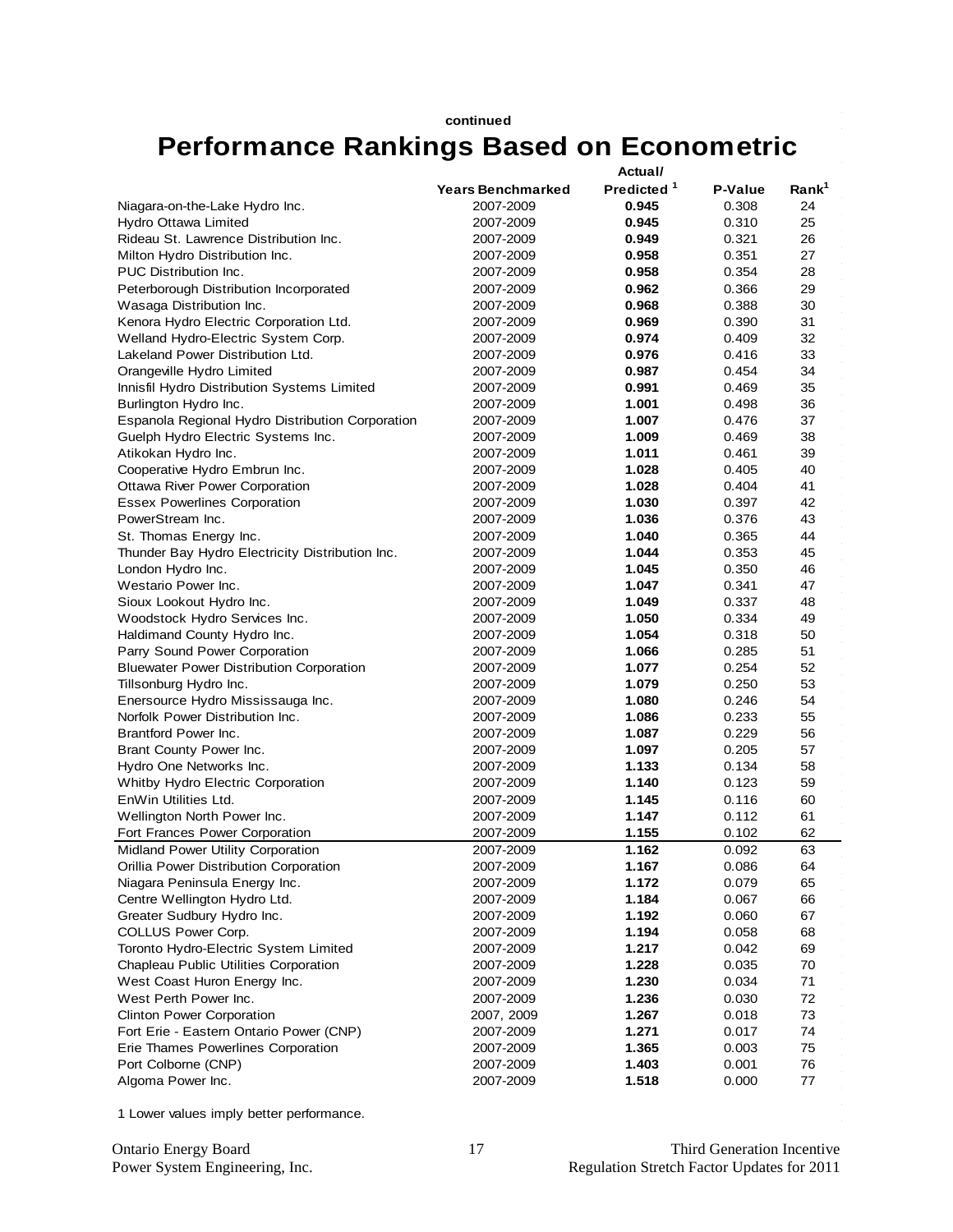## <span id="page-21-0"></span>**2.5 Unit Cost Indexing Methods and Results**

This section begins with a brief overview, in general terms, of the unit cost benchmarking approach. It is followed by information specific to the benchmarking methods found in this report.

### <span id="page-21-1"></span>**2.5.1 Unit Cost Benchmarking 101**

When implementing the unit cost index benchmarking approach, the analyst calculates the ratio of the relevant statistic being measured (e.g., OM&A cost) to a measure of output (e.g., number of customers). This ratio is compared to the mean metric of a group of firms sharing similar business and operating conditions to the company being investigated. This group of firms is called a peer group. The peer group's mean serves as an estimate for the expected unit cost of the target utility. If a firm's unit cost ratio is below the peer group average, they are classified as an above average performer, if the unit cost ratio of a company is above the peer group average, they are classified as a below-average cost performer.

*Performance* = 
$$
\frac{OM & A Unit Cost^{Actual}}{OM & A Unit Cost^{Per Group Average}}
$$
 [Equation 7]

As is the case for the econometric approach, multiple outputs can be integrated in devising an appropriate measure of output. A multi-output index can incorporate the cost impacts inherent in multiple output measures such as the number of customers, volumes, or kilometers of line. The weights for each individual output measure can be derived from the cost elasticity measurements of the econometric model to calculate a more accurate output index than would be present if only one measure of output were used. A multi-output index is used in this research and will be discussed in further detail in Section 2.5.2 below.

It should be noted that the unit cost indexing approach does not explicitly adjust for the reality that utilities encounter significantly different external circumstances. Adjustments for heterogeneous conditions rest solely upon the selection of an appropriate peer group. Therefore, peer group selection must be done with care. This is the reason for dividing the Ontario industry into twelve peer groups based on identified significant cost drivers which resulted from the econometric research.

### <span id="page-21-2"></span>**2.5.2 Methods Used in this Report**

The Ontario power distribution industry was divided into twelve separate peer groups.<sup>[13](#page-21-3)</sup> The peer groups were based on the criteria of location, size, geography, percent undergrounding, and customer growth. The original determination of peer groups was based on 2002 through 2006 data and will remain constant through the end of the  $3<sup>rd</sup>$  Generation Incentive Regulation plan, except where industry amalgamations necessitate adjustments. These variables were identified

<span id="page-21-3"></span><sup>&</sup>lt;sup>13</sup> This number includes the "Large Northern" peer group which only consists of one utility, Hydro One Networks. No other Ontario power distributors are similar enough to offer a fair comparison to Hydro One Networks using the unit cost indexing approach.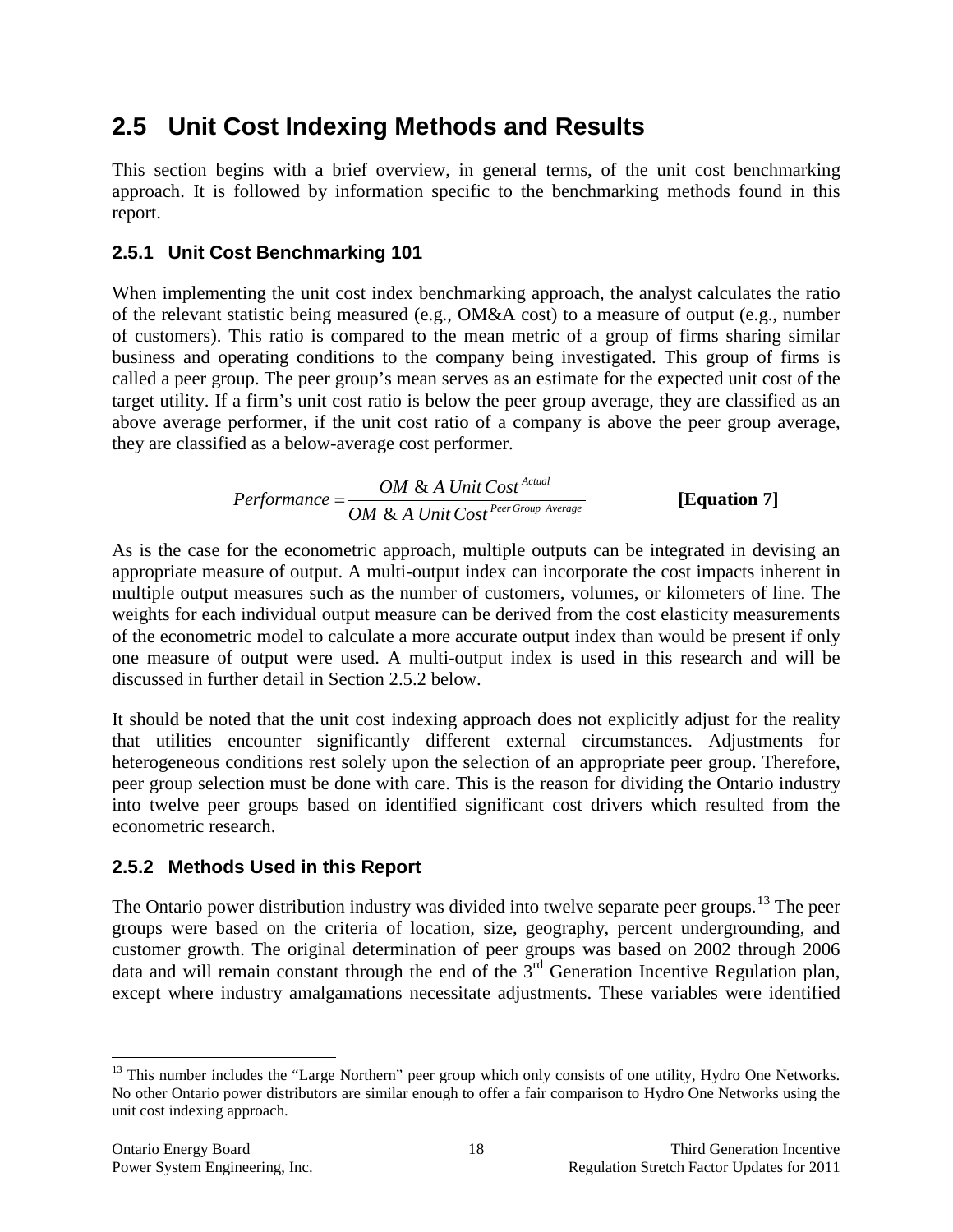on the basis of the OM&A econometric model previously estimated. Table 5 below displays the peer groups and the variable data that was used in the development of peer group divisions.

A unit cost index was constructed for each distributor and for each year of available data. The construction of this index has total OM&A expenses as the numerator and a multi-output index as the denominator. This unit cost index is constructed according to Equation 8 for utility *h* in year *t*.

Unit 
$$
\text{Cost}_{h,t} = \text{Cost}_{h,t} / \text{Output Index}_{h,t}
$$
 [Equation 8]

The output index in Equation 8 is calculated by weighting up the identified outputs and creating a composite output index. The estimated output elasticities for customers, volumes, and kilometers of lines were 0.50, 0.34, and 0.13, respectively. The corresponding elasticity weights were 0.52, 0.35, and 0.13 and sum to  $1<sup>14</sup>$  $1<sup>14</sup>$  $1<sup>14</sup>$  These output elasticities result from the econometric model. Equation 9 offers the formula for calculating this output index.

In Output 
$$
Index_{h,t} = \sum_{i} s e_i \cdot (\ln Y_{i,h,t} - \overline{\ln Y_{i,t}})
$$
 [Equation 9]

Here for each company h in year *t*,

 $Y_{i}$ <sub> $h$ </sub> = quantity of output dimension *i* 

- $\overline{\ln Y_{i}}$  = sample mean of the logged quantity of output dimension *i* provided by all utilities
- $se_i$  = share of output dimension *i* in the sum of the econometric estimates of the cost elasticities of the output quantities.

<span id="page-22-0"></span><sup>&</sup>lt;sup>14</sup> The weights are derived by summing the output elasticities and dividing each component output elasticity by this sum.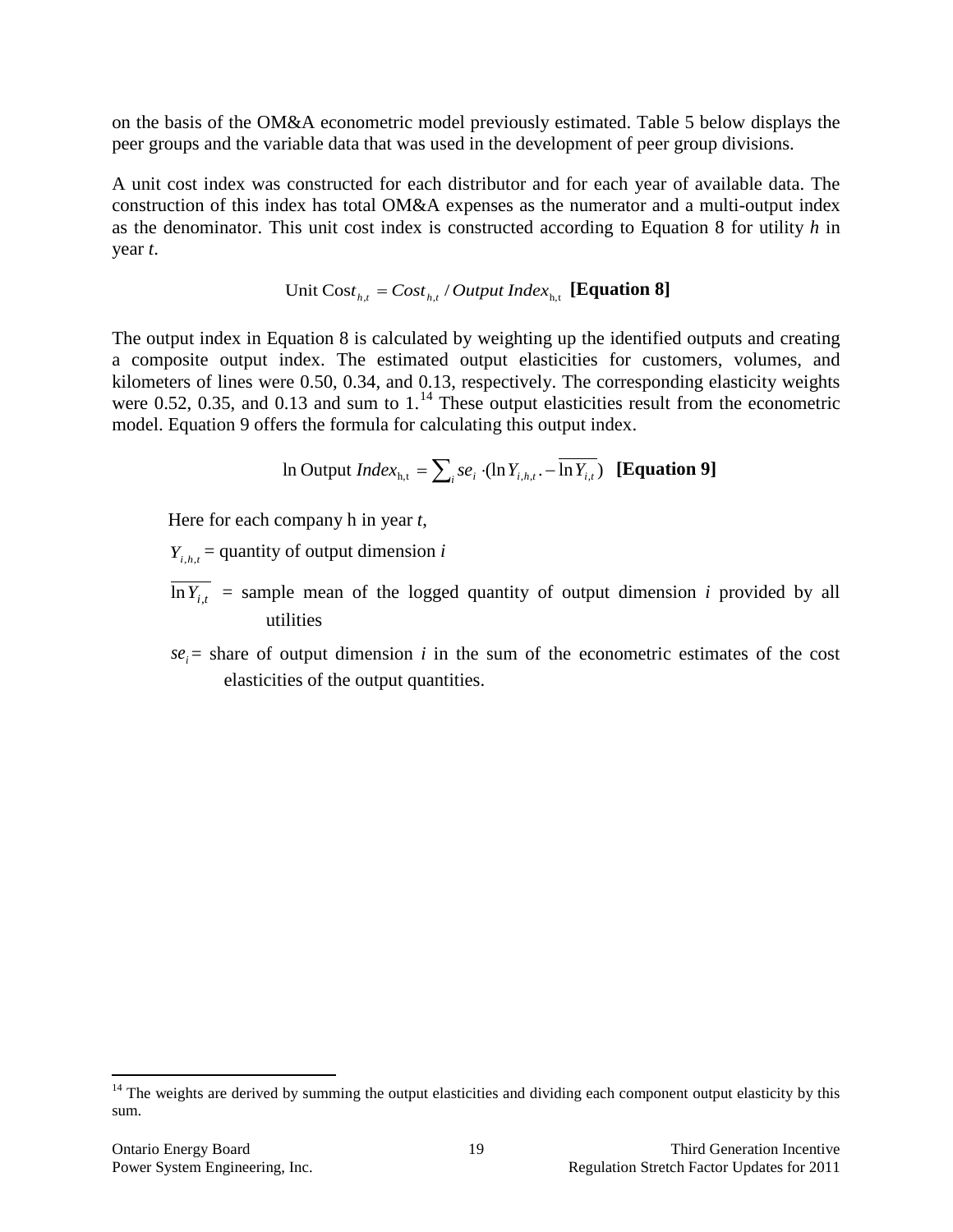# <span id="page-23-0"></span>**Peer Groups for Ontario LDCs**

|                                                             |                        | % Under-               | Canadian      | <b>Customer</b>                  |
|-------------------------------------------------------------|------------------------|------------------------|---------------|----------------------------------|
| <b>Peer Group Designation &amp; Distributor</b>             | Customers <sup>1</sup> | grounding <sup>1</sup> | <b>Shield</b> | Growth/Output Index <sup>1</sup> |
| Small Northern Low Undergrounding                           |                        |                        |               |                                  |
| Algoma Power Inc.                                           | 11,688                 | 0.2%                   | Yes           | 336                              |
| Atikokan Hydro Inc.                                         | 1,670                  | 0.0%                   | Yes           | $-1,805$                         |
| Chapleau Public Utilities Corporation                       | 1,326                  | 3.7%                   | Yes           | $-1,785$                         |
| Espanola Regional Hydro Distribution Corpor                 | 3,383                  | 8.0%                   | Yes           | 703                              |
| Fort Frances Power Corporation                              | 3,768                  | 9.5%                   | Yes           | 73                               |
| Northern Ontario Wires Inc.                                 | 6,069                  | 1.4%                   | Yes           | $-798$                           |
| Parry Sound Power Corporation                               | 3,378                  | 8.6%                   | Yes           | 717                              |
| Renfrew Hydro Inc.                                          | 4,180                  | 3.6%                   | <b>No</b>     | 678                              |
| Sioux Lookout Hydro Inc.                                    | 2,740                  | 2.8%                   | Yes           | 56                               |
| Small Northern Medium Undergrounding                        |                        |                        |               |                                  |
| Hearst Power Distribution Company Limited                   | 2,764                  | 16.2%                  | Yes           | 170                              |
| Kenora Hydro Electric Corporation Ltd.                      | 5,579                  | 10.2%                  | Yes           | $-528$                           |
| Lakeland Power Distribution Ltd.                            | 9,387                  | 18.6%                  | Yes           | 1,199                            |
|                                                             | 10,462                 | 13.0%                  | Yes           |                                  |
| Ottawa River Power Corporation<br>Mid-Size Northern         |                        |                        |               | 1,186                            |
|                                                             |                        |                        | Yes           |                                  |
| Greater Sudbury Hydro Inc.                                  | 46,539                 | 22.6%                  | Yes           | 161<br>445                       |
| North Bay Hydro Distribution Limited                        | 23,776                 | 16.1%                  |               |                                  |
| PUC Distribution Inc.                                       | 32,825                 | 15.8%                  | Yes           | 376                              |
| Thunder Bay Hydro Electricity Distribution In               | 49,922                 | 19.7%                  | Yes           | 539                              |
| Large Northern                                              |                        |                        |               |                                  |
| Hydro One Networks Inc.                                     | 1,193,767              | 3.5%                   | Yes           | 1,035                            |
| Small Southern Low & Medium Undergrounding                  |                        |                        |               |                                  |
| Brant County Power Inc.                                     | 9,614                  | 11.9%                  | <b>No</b>     | 2,290                            |
| <b>Clinton Power Corporation</b>                            | 1,660                  | 19.0%                  | <b>No</b>     | 631                              |
| Hydro 2000 Inc.                                             | 1,184                  | 14.3%                  | No            | 1,310                            |
| Hydro Hawkesbury Inc.                                       | 5,453                  | 15.2%                  | No            | 1,800                            |
| Lakefront Utilities Inc.                                    | 9,534                  | 17.4%                  | No            | 2,768                            |
| Port Colborne (CNP)                                         | 9,124                  | 5.1%                   | <b>No</b>     | 167                              |
| Rideau St. Lawrence Distribution Inc.                       | 5,863                  | 10.1%                  | <b>No</b>     | 328                              |
| Wellington North Power Inc.                                 | 3,588                  | 13.2%                  | No            | 1,523                            |
| Small Southern Medium-High Undergrounding                   |                        |                        |               |                                  |
| Middlesex Power Distribution Corporation                    | 7,911                  | 20.8%                  | No            | 1,973                            |
| Midland Power Utility Corporation                           | 6,905                  | 31.3%                  | <b>No</b>     | 2,167                            |
| Tillsonburg Hydro Inc.                                      | 6,738                  | 34.6%                  | <b>No</b>     | 1,903                            |
| West Coast Huron Energy Inc.                                | 3,763                  | 20.0%                  | <b>No</b>     | 509                              |
| West Perth Power Inc.                                       | 2,052                  | 30.6%                  | No            | 1,542                            |
| Small Southern Medium-High Undergrounding with Rapid Growth |                        |                        |               |                                  |
| Centre Wellington Hydro Ltd.                                | 6,382                  | 47.3%                  | No            | 3,231                            |
| Cooperative Hydro Embrun Inc.                               | 1,941                  | 44.4%                  | <b>No</b>     | 6,632                            |
| Grimsby Power Incorporated                                  | 10,073                 | 19.2%                  | No            | 3,977                            |
| Niagara-on-the-Lake Hydro Inc.                              | 7,880                  | 27.9%                  | No            | 2,597                            |
| Orangeville Hydro Limited                                   | 11,126                 | 41.0%                  | No            | 2,772                            |
| Mid-size Southern Low & Medium Undergrounding               |                        |                        |               |                                  |
| Fort Erie - Eastern Ontario Power (CNP)                     | 19,167                 | 7.6%                   | No            | 4,458                            |
| Haldimand County Hydro Inc.                                 | 20,911                 | 5.1%                   | <b>No</b>     | 706                              |
| Innisfil Hydro Distribution Systems Limited                 | 14,645                 | 18.4%                  | <b>No</b>     | 2,228                            |
| Norfolk Power Distribution Inc.                             | 18,895                 | 14.1%                  | No            | 2,634                            |
| Orillia Power Distribution Corporation                      | 12,962                 | 19.2%                  | No            | 1,412                            |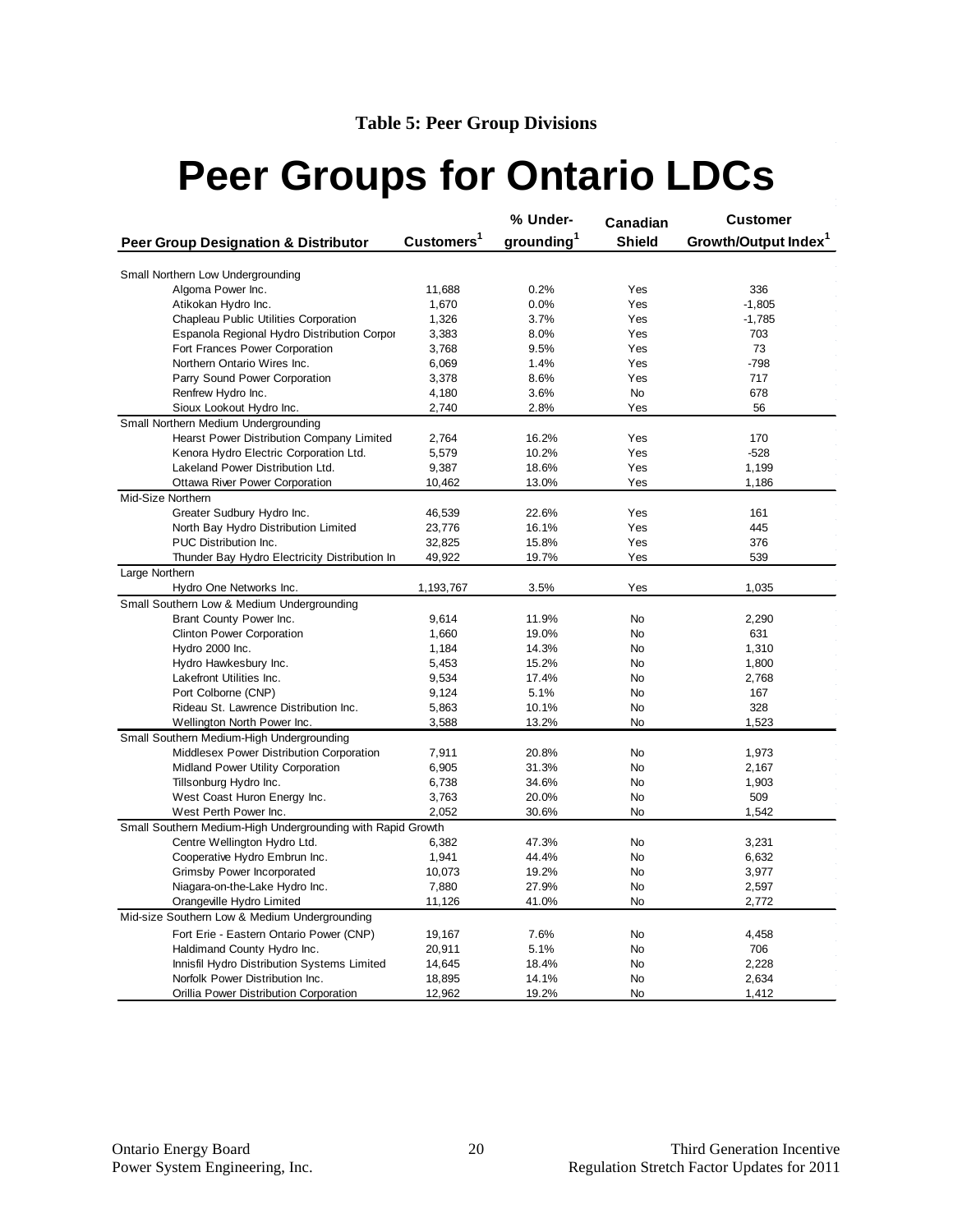#### **continued**

# **Peer Groups for Ontario LDCs**

|                                                 |                        | % Under-               | Canadian      | <b>Customer</b>                  |
|-------------------------------------------------|------------------------|------------------------|---------------|----------------------------------|
| <b>Peer Group Designation &amp; Distributor</b> | Customers <sup>1</sup> | grounding <sup>1</sup> | <b>Shield</b> | Growth/Output Index <sup>1</sup> |
| Mid-size Southern Medium-High Undergrounding    |                        |                        |               |                                  |
| <b>Bluewater Power Distribution Corporation</b> | 35,580                 | 23.6%                  | <b>No</b>     | 673                              |
| Chatham-Kent Hydro Inc.                         | 32,168                 | 28.0%                  | <b>No</b>     | 385                              |
| COLLUS Power Corp.                              | 14,908                 | 37.0%                  | <b>No</b>     | 2,952                            |
| E.L.K. Energy Inc.                              | 11,112                 | 39.5%                  | No            | 2,500                            |
| Erie Thames Powerlines Corporation              | 14,040                 | 21.5%                  | No            | 1,112                            |
| <b>Essex Powerlines Corporation</b>             | 28,202                 | 52.2%                  | <b>No</b>     | 2,508                            |
| Festival Hydro Inc.                             | 19,531                 | 33.3%                  | <b>No</b>     | 1,627                            |
| Kingston Hydro Corporation                      | 26,991                 | 34.7%                  | No            | 255                              |
| Niagara Peninsula Energy Inc.                   | 50,823                 | 24.1%                  | No            | 2,803                            |
| Peterborough Distribution Incorporated          | 35,037                 | 30.2%                  | No            | 1,615                            |
| St. Thomas Energy Inc.                          | 16,243                 | 35.8%                  | <b>No</b>     | 2,937                            |
| Wasaga Distribution Inc.                        | 11,869                 | 47.0%                  | <b>No</b>     | 6,451                            |
| Welland Hydro-Electric System Corp.             | 21,916                 | 25.5%                  | No            | 1,086                            |
| Westario Power Inc.                             | 21,805                 | 28.9%                  | No            | 1,522                            |
| Woodstock Hydro Services Inc.                   | 14,838                 | 37.1%                  | No            | 1,920                            |
| Large City Southern Medium-High Undergrounding  |                        |                        |               |                                  |
| EnWin Utilities Ltd.                            | 84,726                 | 36.7%                  | No            | 1,238                            |
| Hydro Ottawa Limited                            | 298,855                | 49.7%                  | <b>No</b>     | 2,903                            |
| Toronto Hydro-Electric System Limited           | 690,243                | 57.6%                  | No            | 741                              |
| Veridian Connections Inc.                       | 111,994                | 41.8%                  | No            | 2,958                            |
| Large City Southern High Undergrounding         |                        |                        |               |                                  |
| Enersource Hydro Mississauga Inc.               | 189,738                | 65.4%                  | No            | 2,478                            |
| Horizon Utilities Corporation                   | 234,666                | 54.8%                  | No            | 1,309                            |
| Hydro One Brampton Networks Inc.                | 131,027                | 70.5%                  | <b>No</b>     | 5,804                            |
| London Hydro Inc.                               | 146,787                | 51.1%                  | No            | 2,480                            |
| PowerStream Inc.                                | 320,695                | 64.1%                  | No            | 4,297                            |
| Mid-size GTA Medium-High & High Undergrounding  |                        |                        |               |                                  |
| Brantford Power Inc.                            | 37,668                 | 50.8%                  | <b>No</b>     | 2,225                            |
| Burlington Hydro Inc.                           | 63,558                 | 38.1%                  | No            | 3,030                            |
| Cambridge and North Dumfries Hydro Inc.         | 50,201                 | 35.9%                  | No            | 2,754                            |
| Guelph Hydro Electric Systems Inc.              | 49,299                 | 59.8%                  | No            | 3,361                            |
| Halton Hills Hydro Inc.                         | 21,184                 | 35.3%                  | <b>No</b>     | 2,785                            |
| Kitchener-Wilmot Hydro Inc.                     | 85,998                 | 44.2%                  | No            | 3,178                            |
| Milton Hydro Distribution Inc.                  | 27,506                 | 37.0%                  | No            | 7,981                            |
| Newmarket - Tay Power Distribution Ltd.         | 32,827                 | 44.4%                  | No            | 3,121                            |
| Oakville Hydro Electricity Distribution Inc.    | 62,858                 | 61.4%                  | No            | 4,427                            |
| Oshawa PUC Networks Inc.                        | 52,488                 | 46.2%                  | No            | 2,351                            |
| Waterloo North Hydro Inc.                       | 51,089                 | 31.3%                  | No            | 2,868                            |
| Whitby Hydro Electric Corporation               | 39,513                 | 52.1%                  | No            | 5,229                            |

<sup>1</sup> Latest year of available data.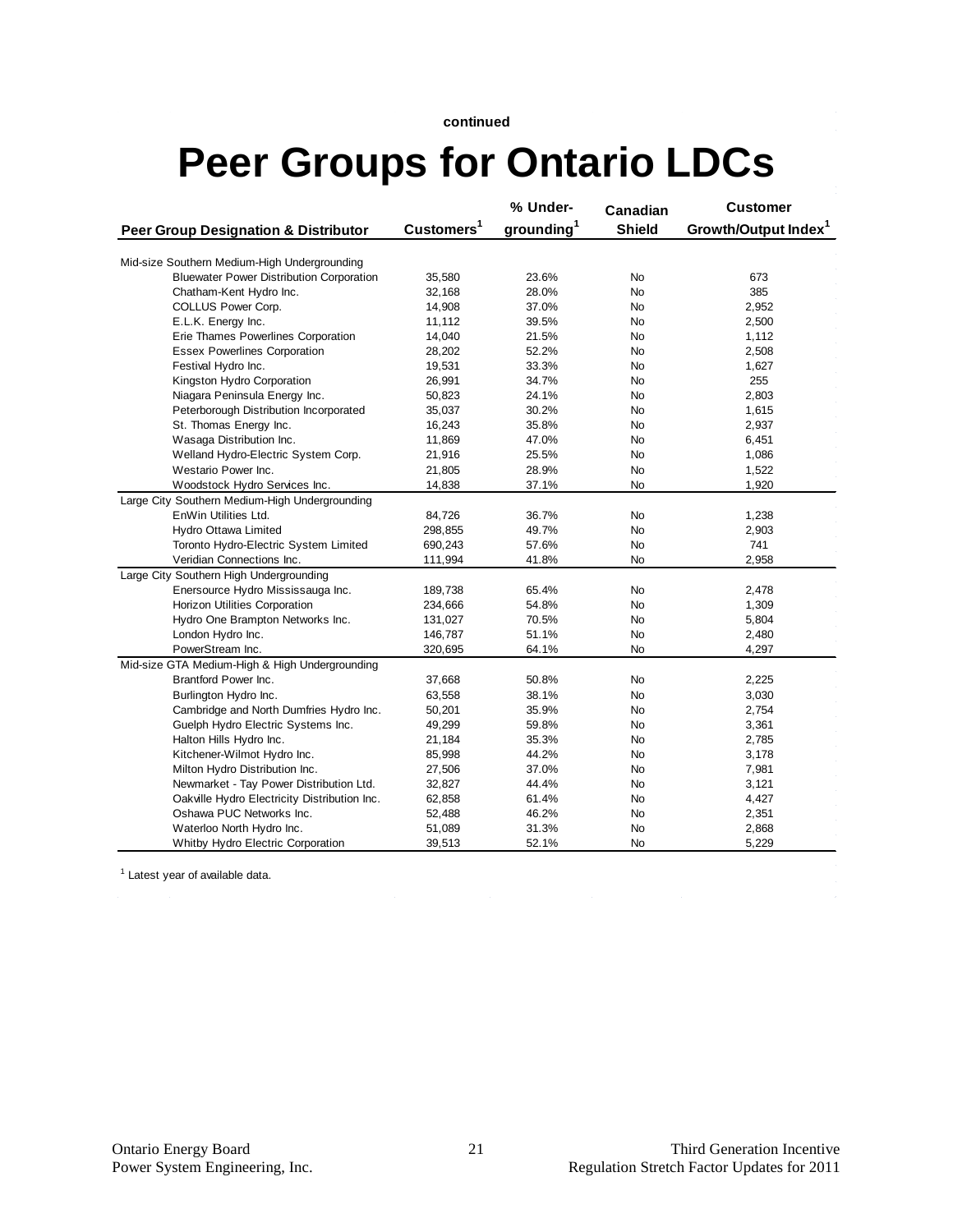### <span id="page-25-0"></span>**2.5.3 Unit Cost Indexing Results**

The OM&A performance evaluations for each year of available data are presented in Table 6 below. The ratio of the average actual OM&A unit cost index of each company in the last three years to the peer group's average OM&A unit cost index over the same years is reported. A lower ratio of actual unit cost to peer group unit cost implies better performance. Table 7 ranks each power distributor according to this ratio.

Two lines have been drawn on Table 7 demarcating the first quartile and the fourth quartile. The utilities on the top (efficiency rankings 1-19) are labeled as top quartile cost performers. The utilities on the bottom (efficiency rankings 58-76) are classified as bottom quartile cost performers according to the unit cost benchmarking method.<sup>[15](#page-25-2)</sup> Hydro One Networks is not included in Table 7 given its lack of suitable Ontario peers.

The overall process used to calculate the unit cost indexing results is shown in Figure 4 below.



<span id="page-25-1"></span>**Figure 4: Process for Calculating Unit Cost Indexing Results**

<span id="page-25-2"></span>Ontario Energy Board 22 Third Generation Incentive Power System Engineering, Inc. Regulation Stretch Factor Updates for 2011 <sup>15</sup> This was calculated by dividing 76 by 4. This puts 19 LDC's in each of the four quartiles.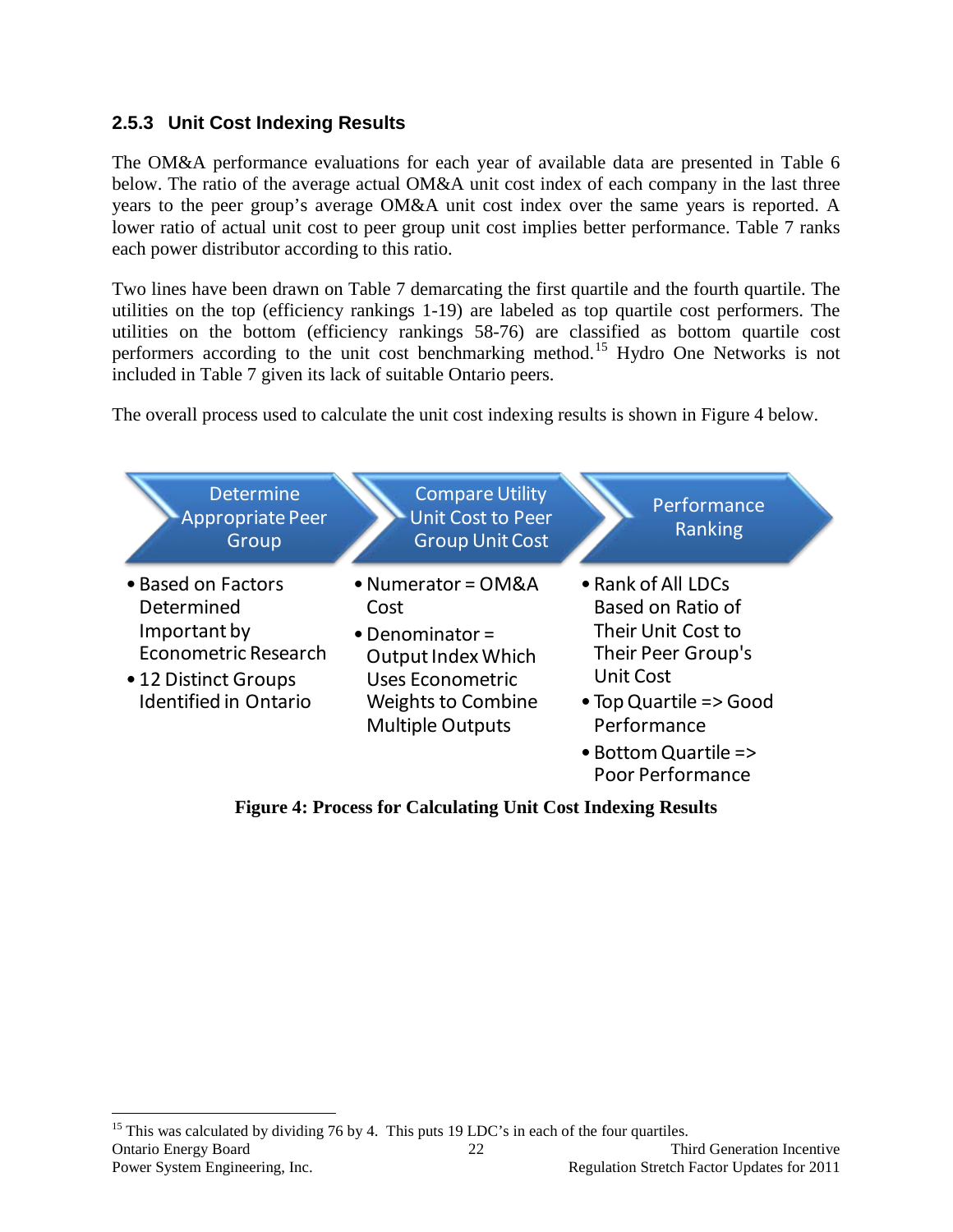### **Table 6: Unit OM&A Cost Indexes by Peer Group**

# **Unit OM&A Cost Indexes**

<span id="page-26-0"></span>

|                                                                                       |      |             |                         |                                                 |       |                         |           |       | <b>Average of Last</b>            | Average /                   |                                        |
|---------------------------------------------------------------------------------------|------|-------------|-------------------------|-------------------------------------------------|-------|-------------------------|-----------|-------|-----------------------------------|-----------------------------|----------------------------------------|
|                                                                                       |      |             |                         |                                                 |       |                         |           |       | 3 Available<br>Years <sup>1</sup> | Group                       | Percentage<br>Differences <sup>1</sup> |
|                                                                                       | 2002 | 2003        | 2004                    | 2005                                            | 2006  | 2007                    | 2008      | 2009  |                                   | Average <sup>1</sup><br>[A] | $[A - 1]$                              |
| <b>Small Northern Low Undergrounding</b>                                              |      |             |                         |                                                 |       |                         |           |       |                                   |                             |                                        |
| Renfrew Hydro Inc.                                                                    |      |             |                         | 0.911 0.975 0.904 0.798 0.984 1.080 1.199       |       |                         |           | 1.205 | 1.161                             | 0.670                       | $-33.0%$                               |
| Northern Ontario Wires Inc.                                                           |      |             |                         | 1.249 1.115 1.225 1.077 1.150 1.241 1.350 1.400 |       |                         |           |       | 1.330                             | 0.767                       | $-23.3%$                               |
| Parry Sound Power Corporation                                                         |      |             |                         | 0.945 1.143 1.150 1.213 1.263 1.240 1.422 1.467 |       |                         |           |       | 1.377                             | 0.794                       | $-20.6%$                               |
| Espanola Regional Hydro                                                               |      |             |                         | 1.286 1.070 0.997 1.056 1.361 1.350 1.386       |       |                         |           | 1.502 | 1.413                             | 0.815                       | $-18.5%$                               |
| Sioux Lookout Hydro Inc.                                                              |      |             |                         | 1.019  0.823  1.178  1.274  1.302  1.428  1.517 |       |                         |           | 1.543 | 1.496                             | 0.863                       | $-13.7%$                               |
| Fort Frances Power Corporation                                                        |      |             |                         | 1.150 1.161 1.181 1.251 1.288 1.386 1.520 1.638 |       |                         |           |       | 1.515                             | 0.874                       | $-12.6%$                               |
| Chapleau Public Utilities Corporation 1.582 1.643 1.668 1.842 1.766 2.292 2.136 1.784 |      |             |                         |                                                 |       |                         |           |       | 2.071                             | 1.194                       | 19.4%                                  |
| Atikokan Hydro Inc.                                                                   |      |             |                         | 1.350 2.509 1.591 1.496 1.499 1.841 2.341 2.603 |       |                         |           |       | 2.262                             | 1.305                       | 30.5%                                  |
| Algoma Power Inc.                                                                     |      |             |                         | 2.340 2.419 2.544 2.714 2.795 2.861 3.049       |       |                         |           | 3.028 | 2.979                             | 1.718                       | 71.8%                                  |
| <b>Group Average</b>                                                                  |      |             |                         |                                                 |       |                         |           |       | 1.734                             |                             |                                        |
|                                                                                       |      |             |                         |                                                 |       |                         |           |       |                                   |                             |                                        |
| <b>Small Northern Medium Undergrounding</b>                                           |      |             |                         |                                                 |       |                         |           |       |                                   |                             |                                        |
| <b>Hearst Power Distribution Company</b>                                              |      |             | 0.652 0.629 0.787 0.773 |                                                 |       | 0.852 0.891 1.029       |           | 1.281 | 1.067                             | 0.887                       | $-11.3%$                               |
| Lakeland Power Distribution Ltd.                                                      |      |             |                         | 0.974 1.174 0.819 0.823 0.979                   |       | 0.881 1.218             |           | 1.341 | 1.147                             | 0.953                       | $-4.7%$                                |
| Ottawa River Power Corporation                                                        |      | 0.911 1.019 |                         | 0.995 0.963                                     |       | 1.038 1.167 1.186 1.217 |           |       | 1.190                             | 0.988                       | $-1.2%$                                |
| Kenora Hydro Electric Corporation                                                     |      |             |                         | 1.053 1.074 1.105 1.068 1.100 1.237 1.395 1.603 |       |                         |           |       | 1.412                             | 1.173                       | 17.3%                                  |
| <b>Group Average</b>                                                                  |      |             |                         |                                                 |       |                         |           |       | 1.204                             |                             |                                        |
| <b>Mid-Size Northern</b>                                                              |      |             |                         |                                                 |       |                         |           |       |                                   |                             |                                        |
| North Bay Hydro Distribution Limited 1.094 0.977 0.964 0.855 1.104 0.970 0.989        |      |             |                         |                                                 |       |                         |           | 0.951 | 0.970                             | 0.855                       | $-14.5%$                               |
| PUC Distribution Inc.                                                                 |      | 0.834 0.903 |                         | 1.031 1.006 0.985 1.118 1.038                   |       |                         |           | 1.128 | 1.095                             | 0.965                       | $-3.5%$                                |
| Thunder Bay Hydro Electricity                                                         |      | 1.027 1.114 | 1.068                   |                                                 |       | 0.961 1.010 1.112 1.124 |           | 1.155 | 1.130                             | 0.997                       | $-0.3%$                                |
| Greater Sudbury Hydro Inc.                                                            |      |             |                         | 0.990 0.959 1.084 0.967 1.028 1.705 1.132 1.186 |       |                         |           |       | 1.341                             | 1.183                       | 18.3%                                  |
| Group Average                                                                         |      |             |                         |                                                 |       |                         |           |       | 1.134                             |                             |                                        |
|                                                                                       |      |             |                         |                                                 |       |                         |           |       |                                   |                             |                                        |
| Large Northern                                                                        |      |             |                         |                                                 |       |                         |           |       |                                   |                             |                                        |
| Hydro One Networks Inc.                                                               |      |             |                         | 1.142 0.938 0.895 0.963 1.153 1.352 1.573 1.732 |       |                         |           |       | 1.552                             | 1.000                       | 0.0%                                   |
| Group Average                                                                         |      |             |                         |                                                 |       |                         |           |       | 1.552                             |                             |                                        |
| <b>Small Southern Low &amp; Medium Undergrounding</b>                                 |      |             |                         |                                                 |       |                         |           |       |                                   |                             |                                        |
| Hydro Hawkesbury Inc.                                                                 |      |             |                         | 0.527  0.551  0.504  0.602  0.568  0.614  0.659 |       |                         |           | 0.656 | 0.643                             | 0.501                       | $-49.9%$                               |
| Lakefront Utilities Inc.                                                              |      |             |                         | 0.700  0.622  0.712  0.847  0.909               |       | 0.928                   | 0.934     | 0.961 | 0.941                             | 0.733                       | $-26.7%$                               |
| Hydro 2000 Inc.                                                                       |      |             |                         | 0.556 0.633 0.634 1.142 0.910 0.961 0.987       |       |                         |           | 1.082 | 1.010                             | 0.787                       | $-21.3%$                               |
| Brant County Power Inc.                                                               |      |             |                         | 1.188 1.339 1.398 1.399 1.547                   |       | 0.672 1.394             |           | 1.786 | 1.284                             | 1.001                       | 0.1%                                   |
| Rideau St. Lawrence Distribution                                                      |      |             |                         | 1.011  1.045  1.041  1.138  1.166  1.220        |       |                         | 1.321     | 1.434 | 1.325                             | 1.033                       | 3.3%                                   |
| Wellington North Power Inc.                                                           |      |             |                         | 1.120 1.021 1.069 1.115 1.177 1.155 1.487       |       |                         |           | 1.459 | 1.367                             | 1.066                       | 6.6%                                   |
| <b>Clinton Power Corporation</b>                                                      |      | 1.215 1.271 |                         | 1.091 1.194                                     | 1.558 | 1.752                   | <b>NA</b> | 1.786 | 1.769                             | 1.379                       | 37.9%                                  |
| Port Colborne (CNP)                                                                   |      |             | 0.710 0.801 0.874 1.995 |                                                 | 2.009 | 2.193                   | 1.840     | 1.740 | 1.924                             | 1.500                       | 50.0%                                  |
| Group Average                                                                         |      |             |                         |                                                 |       |                         |           |       | 1.283                             |                             |                                        |
| Small Southern Medium-High Undergrounding                                             |      |             |                         |                                                 |       |                         |           |       |                                   |                             |                                        |
| Middlesex Power Distribution                                                          |      |             |                         | 0.967 1.128 0.980 1.089 0.954 0.919 0.916 0.983 |       |                         |           |       | 0.939                             | 0.810                       | $-19.0%$                               |
| Tillsonburg Hydro Inc.                                                                |      |             |                         | 0.808 1.268 1.263 1.387 0.975 0.967 1.002 1.333 |       |                         |           |       | 1.100                             | 0.948                       | $-5.2%$                                |
| Midland Power Utility Corporation                                                     |      |             |                         | 1.140 1.107 1.083 1.007 1.119 1.093 1.112 1.148 |       |                         |           |       | 1.118                             | 0.964                       | $-3.6%$                                |
| West Perth Power Inc.                                                                 |      |             |                         | 1.150 1.163 1.067 0.903 1.157 1.117 1.294 1.525 |       |                         |           |       | 1.312                             | 1.131                       | 13.1%                                  |
| West Coast Huron Energy Inc.                                                          |      |             |                         | 1.162 1.172 1.149 1.443 1.478 1.220 1.304 1.469 |       |                         |           |       | 1.331                             | 1.147                       | 14.7%                                  |
| <b>Group Average</b>                                                                  |      |             |                         |                                                 |       |                         |           |       | 1.160                             |                             |                                        |
|                                                                                       |      |             |                         |                                                 |       |                         |           |       |                                   |                             |                                        |
| Small Southern Medium-High Undergrounding with Rapid Growth                           |      |             |                         |                                                 |       |                         |           |       |                                   |                             |                                        |
| Grimsby Power Incorporated                                                            |      |             |                         | 0.682 0.690 0.757 0.796 0.765 0.837 0.892 0.926 |       |                         |           |       | 0.885                             | 0.852                       | $-14.8%$                               |
| Niagara-on-the-Lake Hydro Inc.                                                        |      |             |                         | 0.825 0.771 0.847 0.780 0.861 0.954 0.955 1.007 |       |                         |           |       | 0.972                             | 0.936                       | $-6.4%$                                |
| Orangeville Hydro Limited                                                             |      |             |                         | 0.866 0.913 0.812 0.882 0.886 0.951 1.054 1.042 |       |                         |           |       | 1.015                             | 0.978                       | $-2.2%$                                |
| Centre Wellington Hydro Ltd.                                                          |      |             |                         | 1.172 1.113 1.053 1.052 1.064 1.076 1.133 1.220 |       |                         |           |       | 1.143                             | 1.101                       | 10.1%                                  |
| Cooperative Hydro Embrun Inc.                                                         |      |             |                         | 0.925 0.997 0.897 1.059 1.070 1.171 1.174 1.185 |       |                         |           |       | 1.177                             | 1.133                       | 13.3%                                  |
| <b>Group Average</b>                                                                  |      |             |                         |                                                 |       |                         |           |       | 1.038                             |                             |                                        |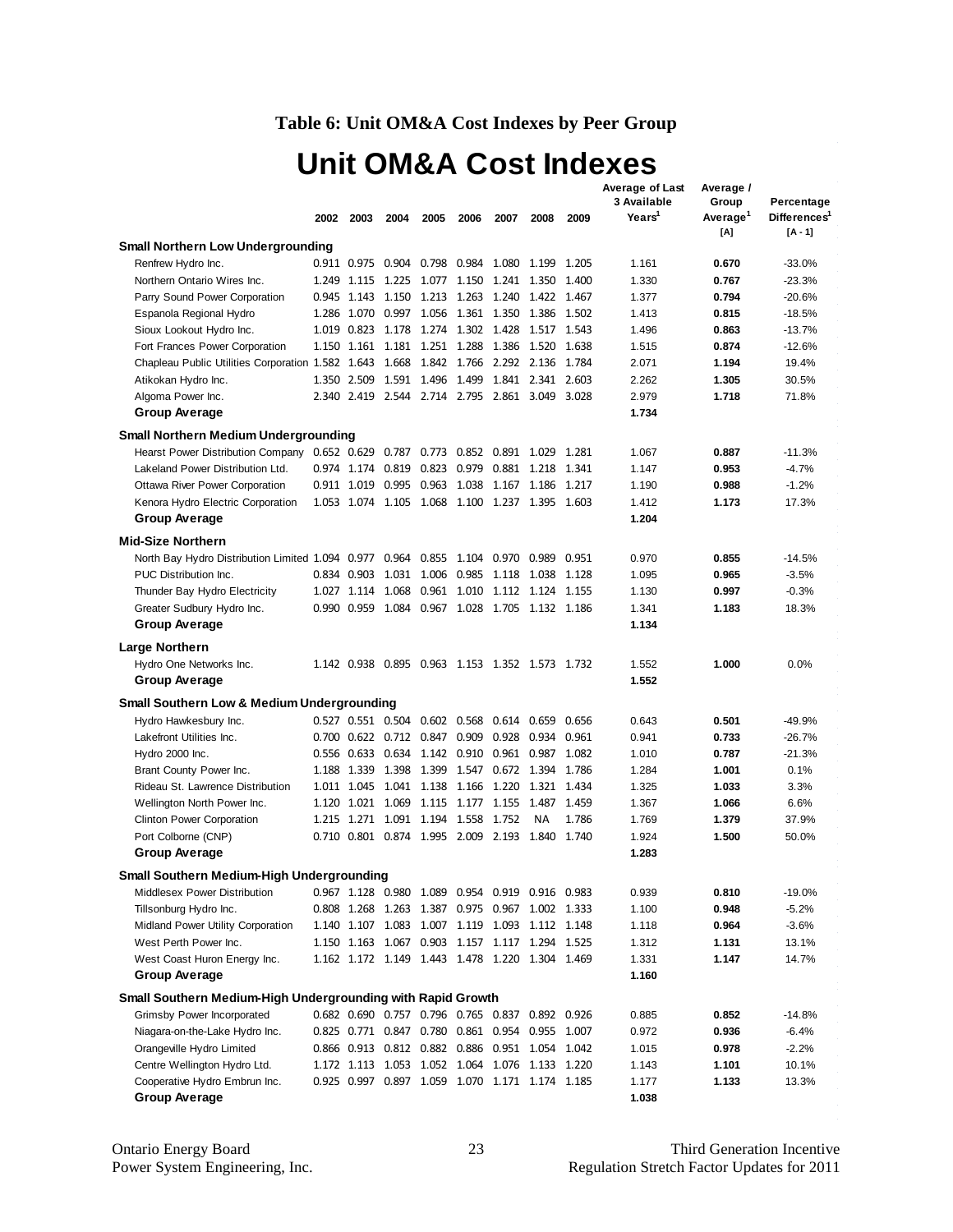#### **continued**

## **Unit OM&A Cost Indexes**

|                                                                                    |      |                   |                         |                                     |             |                                                        |             |       | Average of Last<br>3 Available | Average /                     |                                        |
|------------------------------------------------------------------------------------|------|-------------------|-------------------------|-------------------------------------|-------------|--------------------------------------------------------|-------------|-------|--------------------------------|-------------------------------|----------------------------------------|
|                                                                                    | 2002 | 2003              | 2004                    | 2005                                | 2006        | 2007                                                   | 2008        | 2009  | Years <sup>1</sup>             | Group<br>Average <sup>1</sup> | Percentage<br>Differences <sup>1</sup> |
|                                                                                    |      |                   |                         |                                     |             |                                                        |             |       |                                | [A]                           | $IA - 11$                              |
| Mid-size Southern Low & Medium Undergrounding                                      |      |                   |                         |                                     |             |                                                        |             |       |                                |                               |                                        |
| Innisfil Hydro Distribution                                                        |      |                   |                         |                                     |             | 0.916 1.073 1.119 0.941 1.002 1.073 1.170 1.201        |             |       | 1.148                          | 0.906                         | $-9.4%$                                |
| Norfolk Power Distribution Inc.                                                    |      |                   | 1.062 1.028 0.967 0.954 |                                     |             | 0.948 1.123 1.275                                      |             | 1.103 | 1.167                          | 0.922                         | $-7.8%$                                |
| Orillia Power Distribution Corporation 0.914 1.016 1.047                           |      |                   |                         |                                     |             | 1.172 1.143 1.230 1.325                                |             | 1.368 | 1.308                          | 1.033                         | 3.3%                                   |
| Haldimand County Hydro Inc.                                                        |      | 1.075 1.014       | 1.094                   | 1.030                               | 1.098 1.387 |                                                        | 1.392 1.246 |       | 1.342                          | 1.060                         | 6.0%                                   |
| Fort Erie - Eastern Ontario                                                        |      |                   |                         |                                     |             | 1.328 1.257 1.198 1.291 1.463 1.515 1.377 1.211        |             |       | 1.367                          | 1.080                         | 8.0%                                   |
| Group Average                                                                      |      |                   |                         |                                     |             |                                                        |             |       | 1.266                          |                               |                                        |
| Mid-size Southern Medium-High Undergrounding                                       |      |                   |                         |                                     |             |                                                        |             |       |                                |                               |                                        |
| Chatham-Kent Hydro Inc.                                                            |      |                   | 0.660 0.653 0.688 0.679 |                                     | 0.687       | 0.705                                                  | 0.769       | 0.794 | 0.756                          | 0.738                         | $-26.2%$                               |
| Festival Hydro Inc.                                                                |      | 0.782 0.736       | 0.751 0.724             |                                     | 0.809       | 0.800                                                  | 0.829       | 0.858 | 0.829                          | 0.809                         | $-19.1%$                               |
| Kingston Hydro Corporation                                                         |      | 0.930 1.022       |                         | 1.011  0.936                        | 0.844       | 0.842                                                  | 0.921 0.940 |       | 0.901                          | 0.879                         | $-12.1%$                               |
| Peterborough Distribution                                                          |      | 0.789 0.734       | 0.793                   | 0.773                               | 0.876       | 0.906                                                  | 0.980       | 0.919 | 0.935                          | 0.913                         | $-8.7%$                                |
| <b>Essex Powerlines Corporation</b>                                                |      | 1.028 0.926       | 1.029                   | 1.148                               | 1.122 1.038 |                                                        | 0.991 0.959 |       | 0.996                          | 0.973                         | $-2.7%$                                |
| E.L.K. Energy Inc.                                                                 |      | 0.932 0.983       | 0.835                   | 0.570                               | 0.840       | 0.874                                                  | 0.989       | 1.150 | 1.004                          | 0.980                         | $-2.0%$                                |
| Westario Power Inc.                                                                |      | 0.956 1.099       | 1.114                   | 0.978                               | 0.967 0.925 |                                                        | 1.103       | 1.017 | 1.015                          | 0.991                         | $-0.9%$                                |
| Wasaga Distribution Inc.                                                           |      | 0.740 0.784       | 0.851 0.940             |                                     | 1.003       | 0.982                                                  | 1.025       | 1.068 | 1.025                          | 1.001                         | 0.1%                                   |
| Welland Hydro-Electric System                                                      |      | 0.798 0.881       | 0.955                   | 0.820                               | 0.763       | 0.982                                                  | 0.999       | 1.128 | 1.036                          | 1.011                         | 1.1%                                   |
| St. Thomas Energy Inc.                                                             |      | 0.778 0.813       | 0.879                   | 0.958                               | 1.088       | 1.030                                                  | 1.003       | 1.092 | 1.042                          | 1.017                         | 1.7%                                   |
| Woodstock Hydro Services Inc.                                                      |      | 0.838 0.907       |                         | 0.928 0.940                         | 0.973 1.005 |                                                        | 1.032 1.089 |       | 1.042                          | 1.017                         | 1.7%                                   |
| Niagara Peninsula Energy Inc.                                                      |      | 0.938 0.966       | 0.980                   | 1.052 1.054                         |             | 1.000                                                  | 1.092 1.113 |       | 1.068                          | 1.043                         | 4.3%                                   |
| <b>Bluewater Power Distribution</b>                                                |      | 0.978 1.053       | 1.022                   | 1.042 1.116                         |             | 1.057                                                  | 1.081 1.226 |       | 1.121                          | 1.094                         | 9.4%                                   |
| <b>COLLUS Power Corp.</b>                                                          |      | 0.823 0.788       | 0.829                   | 0.823                               | 0.987       | 1.027                                                  | 1.127 1.247 |       | 1.133                          | 1.106                         | 10.6%                                  |
| Erie Thames Powerlines Corporation 1.051 1.239 1.286                               |      |                   |                         | 1.344 1.289                         |             | 1.546                                                  | 1.495       | 1.347 | 1.463                          | 1.428                         | 42.8%                                  |
| Group Average                                                                      |      |                   |                         |                                     |             |                                                        |             |       | 1.024                          |                               |                                        |
| Large City Southern Medium-High Undergrounding                                     |      |                   |                         |                                     |             |                                                        |             |       |                                |                               |                                        |
| Hydro Ottawa Limited                                                               |      |                   | 0.840 0.761 0.640 0.593 |                                     | 0.716       | 0.687                                                  | 0.836       | 0.842 | 0.788                          | 0.838                         | $-16.2%$                               |
| Veridian Connections Inc.                                                          |      | 0.946 1.109       | 0.915 0.815             |                                     |             | 0.858 0.757                                            | 0.846 0.825 |       | 0.809                          | 0.861                         | $-13.9%$                               |
| Toronto Hydro-Electric System                                                      |      | 0.864 0.894       | 0.923 0.870             |                                     |             | 0.863 0.934                                            | 1.079       | 1.149 | 1.054                          | 1.122                         | 12.2%                                  |
| EnWin Utilities Ltd.                                                               |      | 1.284 1.143       |                         | 1.141 1.052 1.097 1.055             |             |                                                        | 1.156 1.113 |       | 1.108                          | 1.179                         | 17.9%                                  |
| Group Average                                                                      |      |                   |                         |                                     |             |                                                        |             |       | 0.940                          |                               |                                        |
| Large City Southern High Undergrounding                                            |      |                   |                         |                                     |             |                                                        |             |       |                                |                               |                                        |
| Hydro One Brampton Networks                                                        |      | 0.583 0.567       |                         | 0.520 0.518                         | 0.562 0.529 |                                                        | 0.618       | 0.611 | 0.586                          | 0.741                         | $-25.9%$                               |
| PowerStream Inc.                                                                   |      | 0.618 0.703       | 0.715                   | 0.715                               | 0.669       | 0.716                                                  | 0.799       | 0.831 | 0.782                          | 0.989                         | $-1.1%$                                |
| Horizon Utilities Corporation                                                      |      | 0.624 0.711 0.638 |                         | 0.760                               | 0.670       | 0.755                                                  | 0.822 0.857 |       | 0.811                          | 1.026                         | 2.6%                                   |
| London Hydro Inc.                                                                  |      | 0.728 0.714       | 0.708                   | 0.711 0.778                         |             | 0.812                                                  | 0.861 0.895 |       | 0.856                          | 1.083                         | 8.3%                                   |
| Enersource Hydro Mississauga                                                       |      |                   |                         |                                     |             | 0.738 0.738 0.767 0.801 0.841 0.885 0.878 0.992        |             |       | 0.918                          | 1.161                         | 16.1%                                  |
| Group Average                                                                      |      |                   |                         |                                     |             |                                                        |             |       | 0.791                          |                               |                                        |
| Mid-size GTA Medium-High & High Undergrounding                                     |      |                   |                         |                                     |             |                                                        |             |       |                                |                               |                                        |
| Kitchener-Wilmot Hydro Inc.                                                        |      |                   |                         |                                     |             | 0.589  0.603  0.598  0.614  0.669  0.680  0.715  0.709 |             |       | 0.701                          | 0.836                         | $-16.4%$                               |
| Waterloo North Hydro Inc.                                                          |      |                   |                         |                                     |             | 0.814 0.787 0.788 0.745 0.763 0.736 0.761 0.743        |             |       | 0.747                          | 0.890                         | $-11.0%$                               |
| Cambridge and North Dumfries                                                       |      |                   |                         |                                     |             | 0.622 0.612 0.666 0.604 0.600 0.691 0.759              |             | 0.843 | 0.765                          | 0.912                         | $-8.8%$                                |
| Oakville Hydro Electricity Distribution 0.783 0.860                                |      |                   |                         |                                     |             | 0.859  0.808  0.868  0.811  0.745  0.781               |             |       | 0.779                          | 0.928                         | $-7.2%$                                |
| Oshawa PUC Networks Inc.                                                           |      |                   |                         |                                     |             | 0.878 0.943 0.912 0.674 0.687 0.740 0.844 0.852        |             |       | 0.812                          | 0.968                         | $-3.2%$                                |
| Milton Hydro Distribution Inc.                                                     |      |                   |                         | 0.844 0.798 0.776 0.785 0.766 0.778 |             |                                                        | 0.834       | 0.845 | 0.819                          | 0.976                         | $-2.4%$                                |
| Guelph Hydro Electric Systems Inc. 0.751 0.837 0.786 0.746 0.750 0.856             |      |                   |                         |                                     |             |                                                        | 0.843 0.834 |       | 0.844                          | 1.006                         | 0.6%                                   |
| Halton Hills Hydro Inc.                                                            |      |                   |                         |                                     |             | 0.901 0.815 0.833 0.773 0.924 0.834 0.985              |             | 0.794 | 0.871                          | 1.039                         | 3.9%                                   |
| Newmarket - Tay Power Distribution 0.798 0.897 0.872 0.816 0.813 0.801 0.903 0.926 |      |                   |                         |                                     |             |                                                        |             |       | 0.877                          | 1.045                         | 4.5%                                   |
| Burlington Hydro Inc.                                                              |      |                   |                         |                                     |             | 0.730 0.761 0.786 0.775 0.841 0.871 0.919 0.936        |             |       | 0.909                          | 1.083                         | 8.3%                                   |
| Whitby Hydro Electric Corporation                                                  |      | 0.888 0.954       |                         | 0.856 0.879 0.922 0.960             |             |                                                        | 0.943 0.980 |       | 0.961                          | 1.146                         | 14.6%                                  |
| Brantford Power Inc.                                                               |      |                   |                         |                                     |             | 0.746 0.851 0.915 0.893 0.793 0.976 0.974 0.995        |             |       | 0.982                          | 1.170                         | 17.0%                                  |
| <b>Group Average</b>                                                               |      |                   |                         |                                     |             |                                                        |             |       | 0.839                          |                               |                                        |

<sup>1</sup> Lower values imply better performance

Ontario Energy Board Third Generation Incentive<br>
Power System Engineering, Inc. 2011<br>
24 Regulation Stretch Factor Updates for 2011 Regulation Stretch Factor Updates for 2011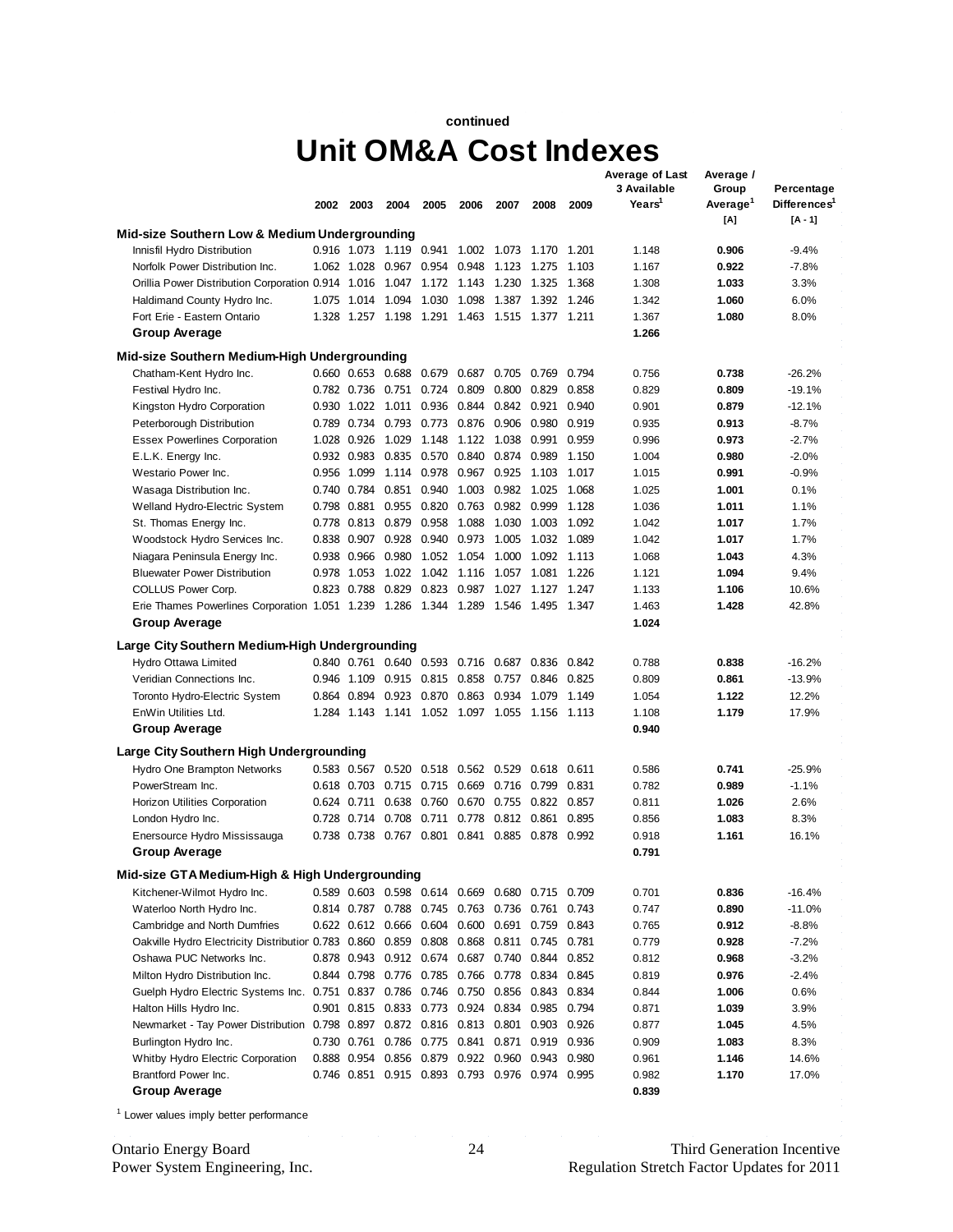# <span id="page-28-0"></span>**Updated Performance Rankings Based on Unit Cost Indexes**

|                                              | Average / Group      | Percentage               |                                   |  |
|----------------------------------------------|----------------------|--------------------------|-----------------------------------|--|
|                                              | Average <sup>1</sup> | Differences <sup>1</sup> | Efficiency Ranking <sup>1,2</sup> |  |
|                                              | [A]                  | $[A - 1]$                |                                   |  |
| Hydro Hawkesbury Inc.                        | 0.501                | $-49.9%$                 | 1                                 |  |
| Renfrew Hydro Inc.                           | 0.670                | $-33.0%$                 | $\overline{2}$                    |  |
| Lakefront Utilities Inc.                     | 0.733                | $-26.7%$                 | 3                                 |  |
| Chatham-Kent Hydro Inc.                      | 0.738                | $-26.2%$                 | 4                                 |  |
| Hydro One Brampton Networks Inc.             | 0.741                | $-25.9%$                 | 5                                 |  |
| Northern Ontario Wires Inc.                  | 0.767                | $-23.3%$                 | 6                                 |  |
| Hydro 2000 Inc.                              | 0.787                | $-21.3%$                 | $\overline{7}$                    |  |
| Parry Sound Power Corporation                | 0.794                | $-20.6%$                 | 8                                 |  |
| Festival Hydro Inc.                          | 0.809                | $-19.1%$                 | 9                                 |  |
| Middlesex Power Distribution Corporation     | 0.810                | $-19.0%$                 | 10                                |  |
| Espanola Regional Hydro Distribution Corpor  | 0.815                | $-18.5%$                 | 11                                |  |
| Kitchener-Wilmot Hydro Inc.                  | 0.836                | $-16.4%$                 | 12                                |  |
| Hydro Ottawa Limited                         | 0.838                | $-16.2%$                 | 13                                |  |
| <b>Grimsby Power Incorporated</b>            | 0.852                | $-14.8%$                 | 14                                |  |
| North Bay Hydro Distribution Limited         | 0.855                | $-14.5%$                 | 15                                |  |
| Veridian Connections Inc.                    | 0.861                | $-13.9%$                 | 16                                |  |
| Sioux Lookout Hydro Inc.                     | 0.863                | $-13.7%$                 | 17                                |  |
| Fort Frances Power Corporation               | 0.874                | $-12.6%$                 | 18                                |  |
| Kingston Hydro Corporation                   | 0.879                | $-12.1%$                 | 19                                |  |
| Hearst Power Distribution Company Limited    | 0.887                | $-11.3%$                 | 20                                |  |
| Waterloo North Hydro Inc.                    | 0.890                | $-11.0%$                 | 21                                |  |
| Innisfil Hydro Distribution Systems Limited  | 0.906                | $-9.4%$                  | 22                                |  |
| Cambridge and North Dumfries Hydro Inc.      | 0.912                | $-8.8%$                  | 23                                |  |
| Peterborough Distribution Incorporated       | 0.913                | $-8.7%$                  | 24                                |  |
| Norfolk Power Distribution Inc.              | 0.922                | $-7.8%$                  | 25                                |  |
| Oakville Hydro Electricity Distribution Inc. | 0.928                | $-7.2%$                  | 26                                |  |
| Niagara-on-the-Lake Hydro Inc.               | 0.936                | $-6.4%$                  | 27                                |  |
| Tillsonburg Hydro Inc.                       | 0.948                | $-5.2%$                  | 28                                |  |
| Lakeland Power Distribution Ltd.             | 0.953                | $-4.7%$                  | 29                                |  |
| Midland Power Utility Corporation            | 0.964                | $-3.6%$                  | 30                                |  |
| <b>PUC Distribution Inc.</b>                 | 0.965                | $-3.5%$                  | 31                                |  |
| Oshawa PUC Networks Inc.                     | 0.968                | $-3.2%$                  | 32                                |  |
| <b>Essex Powerlines Corporation</b>          | 0.973                | $-2.7%$                  | 33                                |  |
| Milton Hydro Distribution Inc.               | 0.976                | $-2.4%$                  | 34                                |  |
| Orangeville Hydro Limited                    | 0.978                | $-2.2%$                  | 35                                |  |
| E.L.K. Energy Inc.                           | 0.980                | $-2.0%$                  | 36                                |  |
| <b>Ottawa River Power Corporation</b>        | 0.988                | $-1.2%$                  | 37                                |  |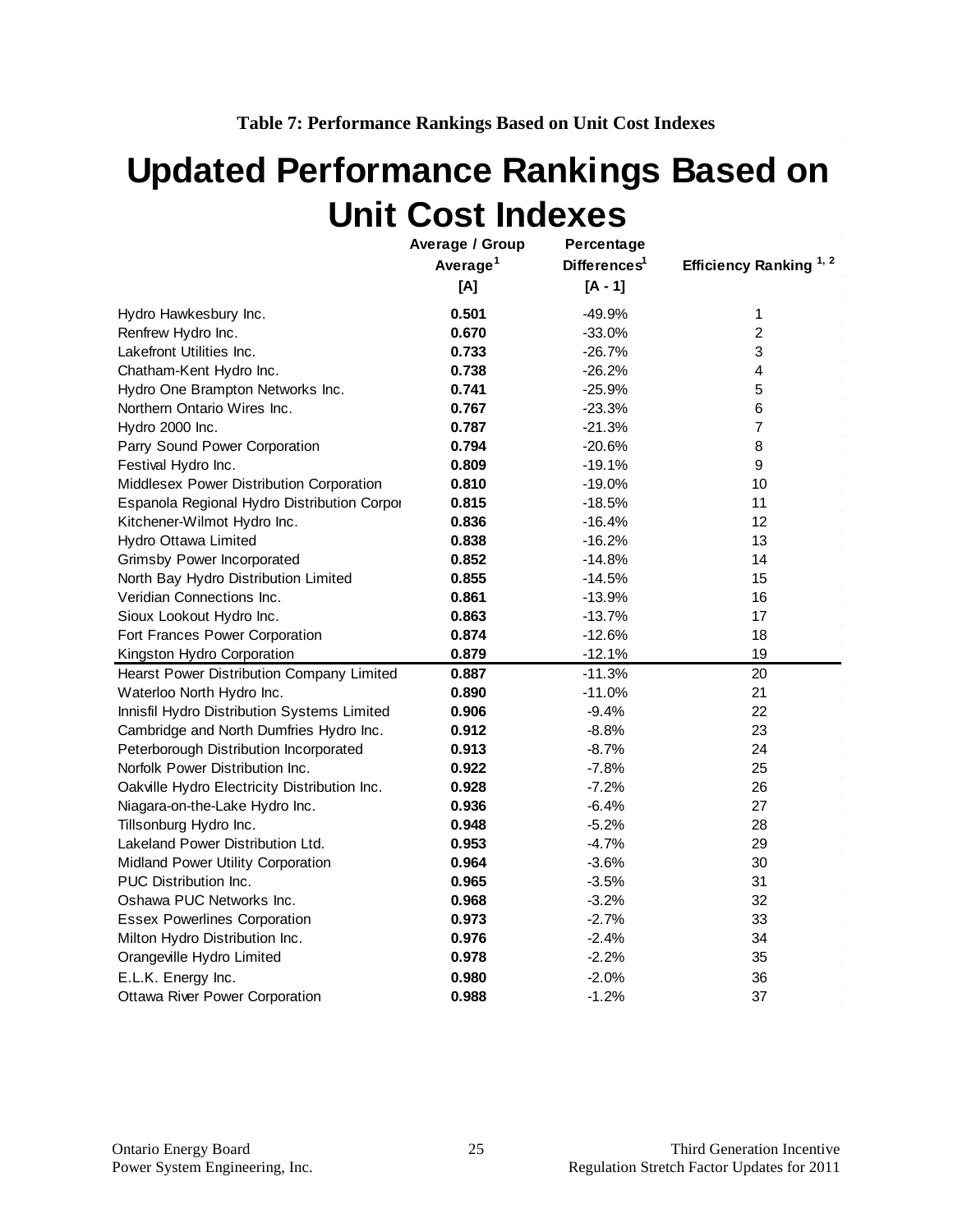**continued**

# **Updated Performance Rankings Based on Unit Cost Indexes**

|                                                 | Average / Group<br>Average <sup>1</sup><br>[A] | Percentage<br>Differences <sup>1</sup><br>$[A - 1]$ | Efficiency Ranking <sup>1,2</sup> |
|-------------------------------------------------|------------------------------------------------|-----------------------------------------------------|-----------------------------------|
|                                                 |                                                |                                                     |                                   |
| PowerStream Inc.                                | 0.989                                          | $-1.1%$                                             | 38                                |
| Westario Power Inc.                             | 0.991                                          | $-0.9%$                                             | 39                                |
| Thunder Bay Hydro Electricity Distribution In   | 0.997                                          | $-0.3%$                                             | 40                                |
| Wasaga Distribution Inc.                        | 1.001                                          | 0.1%                                                | 41                                |
| Brant County Power Inc.                         | 1.001                                          | 0.1%                                                | 42                                |
| Guelph Hydro Electric Systems Inc.              | 1.006                                          | 0.6%                                                | 43                                |
| Welland Hydro-Electric System Corp.             | 1.011                                          | 1.1%                                                | 44                                |
| St. Thomas Energy Inc.                          | 1.017                                          | 1.7%                                                | 45                                |
| Woodstock Hydro Services Inc.                   | 1.017                                          | 1.7%                                                | 46                                |
| Horizon Utilities Corporation                   | 1.026                                          | 2.6%                                                | 47                                |
| Orillia Power Distribution Corporation          | 1.033                                          | 3.3%                                                | 48                                |
| Rideau St. Lawrence Distribution Inc.           | 1.033                                          | 3.3%                                                | 49                                |
| Halton Hills Hydro Inc.                         | 1.039                                          | 3.9%                                                | 50                                |
| Niagara Peninsula Energy Inc.                   | 1.043                                          | 4.3%                                                | 51                                |
| Newmarket - Tay Power Distribution Ltd.         | 1.045                                          | 4.5%                                                | 52                                |
| Haldimand County Hydro Inc.                     | 1.060                                          | 6.0%                                                | 53                                |
| Wellington North Power Inc.                     | 1.066                                          | 6.6%                                                | 54                                |
| Fort Erie - Eastern Ontario Power (CNP)         | 1.080                                          | 8.0%                                                | 55                                |
| London Hydro Inc.                               | 1.083                                          | 8.3%                                                | 56                                |
| Burlington Hydro Inc.                           | 1.083                                          | 8.3%                                                | 57                                |
| <b>Bluewater Power Distribution Corporation</b> | 1.094                                          | 9.4%                                                | 58                                |
| Centre Wellington Hydro Ltd.                    | 1.101                                          | 10.1%                                               | 59                                |
| COLLUS Power Corp.                              | 1.106                                          | 10.6%                                               | 60                                |
| Toronto Hydro-Electric System Limited           | 1.122                                          | 12.2%                                               | 61                                |
| West Perth Power Inc.                           | 1.131                                          | 13.1%                                               | 62                                |
| Cooperative Hydro Embrun Inc.                   | 1.133                                          | 13.3%                                               | 63                                |
| Whitby Hydro Electric Corporation               | 1.146                                          | 14.6%                                               | 64                                |
| West Coast Huron Energy Inc.                    | 1.147                                          | 14.7%                                               | 65                                |
| Enersource Hydro Mississauga Inc.               | 1.161                                          | 16.1%                                               | 66                                |
| Brantford Power Inc.                            | 1.170                                          | 17.0%                                               | 67                                |
| Kenora Hydro Electric Corporation Ltd.          | 1.173                                          | 17.3%                                               | 68                                |
| EnWin Utilities Ltd.                            | 1.179                                          | 17.9%                                               | 69                                |
| Greater Sudbury Hydro Inc.                      | 1.183                                          | 18.3%                                               | 70                                |
| Chapleau Public Utilities Corporation           | 1.194                                          | 19.4%                                               | 71                                |
| Atikokan Hydro Inc.                             | 1.305                                          | 30.5%                                               | 72                                |
| <b>Clinton Power Corporation</b>                | 1.379                                          | 37.9%                                               | 73                                |
| Erie Thames Powerlines Corporation              | 1.428                                          | 42.8%                                               | 74                                |
| Port Colborne (CNP)                             | 1.500                                          | 50.0%                                               | 75                                |
| Algoma Power Inc.                               | 1.718                                          | 71.8%                                               | 76                                |

<sup>1</sup> Lower values imply better performance

 $2$  Hydro One Networks Inc. is alone in their peer group so is omitted here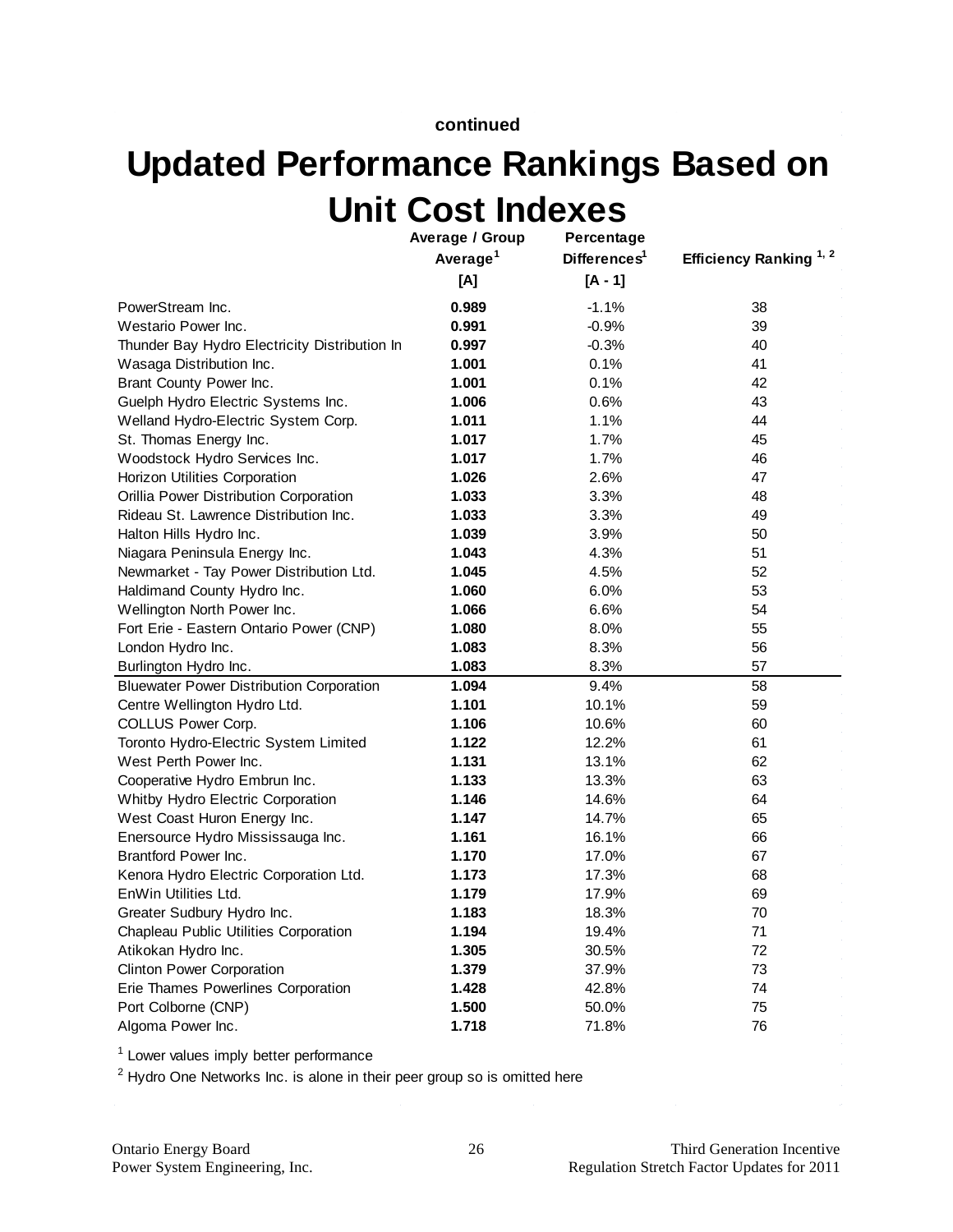# <span id="page-30-0"></span>**3 Efficiency Cohort Groupings**

A company will be in efficiency cohort one if it is statistically superior based on the econometric benchmarking results (found in Table 4) and in the top quartile of the unit cost benchmarking rankings (found in Table 7). A company will be in efficiency cohort three if it is statistically inferior based on the econometric benchmarking results and in the bottom quartile of the unit cost benchmarking rankings. All remaining companies are placed in efficiency cohort two. PSE's analysis of distributors' OM&A cost performance indicates that there are 12 firms in cohort one, 54 firms in cohort two, and 11 firms in cohort three.

Figure 5 below details the ten companies which changed cohorts from the 2010 update to the 2011 update.



**Figure 5: Cohort Changes from 2010 Update to 2011 Update**

<span id="page-30-1"></span>Table 8 below presents the full sample of Ontario power distributors and their corresponding efficiency cohorts for the 2011 update.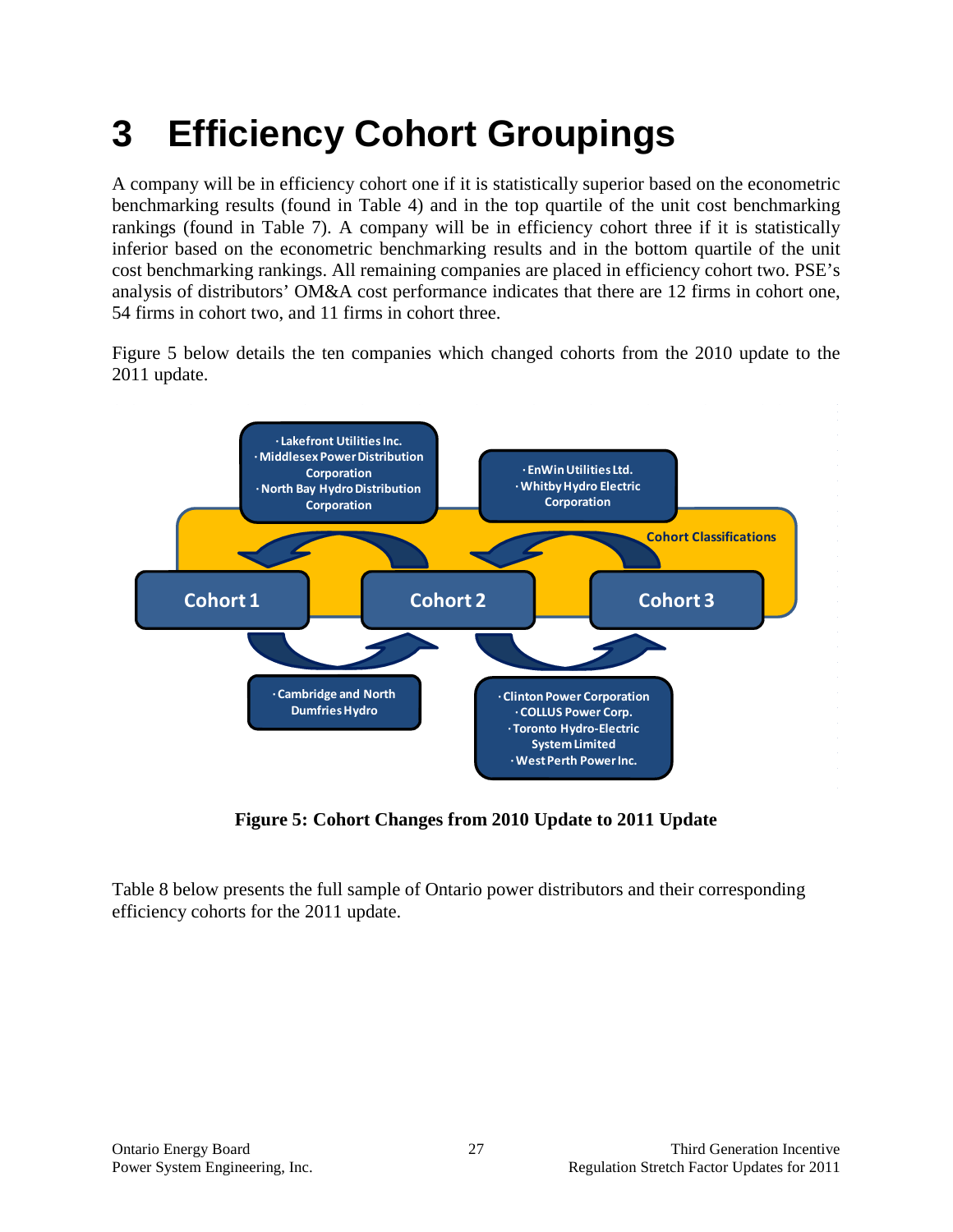# <span id="page-31-0"></span>**Efficiency Cohort Grouping Results**

| Company                                          | Cohort         |
|--------------------------------------------------|----------------|
|                                                  |                |
| Chatham-Kent Hydro Inc.                          | 1              |
| Festival Hydro Inc.                              | 1              |
| Grimsby Power Incorporated                       | 1              |
| Hydro 2000 Inc.                                  | 1              |
| Hydro Hawkesbury Inc.                            | 1              |
| Hydro One Brampton Networks Inc.                 | 1              |
| Kitchener-Wilmot Hydro Inc.                      | 1              |
| Lakefront Utilities Inc.                         | 1              |
| Middlesex Power Distribution Corporation         | 1              |
| North Bay Hydro Distribution Limited             | 1              |
| Northern Ontario Wires Inc.                      | 1              |
| Renfrew Hydro Inc.                               | 1              |
| Atikokan Hydro Inc.                              | $\overline{2}$ |
| <b>Bluewater Power Distribution Corporation</b>  | $\overline{2}$ |
| Brant County Power Inc.                          | $\overline{2}$ |
| Brantford Power Inc.                             | $\overline{2}$ |
| Burlington Hydro Inc.                            | $\overline{2}$ |
| Cambridge and North Dumfries Hydro Inc.          | $\overline{2}$ |
| Cooperative Hydro Embrun Inc.                    | $\overline{2}$ |
| E.L.K. Energy Inc.                               | $\overline{2}$ |
| Enersource Hydro Mississauga Inc.                | $\overline{2}$ |
| EnWin Utilities Ltd.                             | $\overline{2}$ |
| Espanola Regional Hydro Distribution Corporation | $\overline{2}$ |
| <b>Essex Powerlines Corporation</b>              | $\overline{2}$ |
| Fort Erie - Eastern Ontario Power (CNP)          | $\overline{2}$ |
| Fort Frances Power Corporation                   | $\overline{2}$ |
| Guelph Hydro Electric Systems Inc.               | $\overline{2}$ |
| Haldimand County Hydro Inc.                      | 2              |
| Halton Hills Hydro Inc.                          | $\overline{2}$ |
| Hearst Power Distribution Company Limited        | $\overline{2}$ |
| Horizon Utilities Corporation                    | $\overline{2}$ |
| Hydro One Networks Inc.                          | $\overline{2}$ |
| Hydro Ottawa Limited                             | $\overline{2}$ |
| Innisfil Hydro Distribution Systems Limited      | $\overline{2}$ |
| Kenora Hydro Electric Corporation Ltd.           | $\overline{2}$ |
| Kingston Hydro Corporation                       | $\overline{2}$ |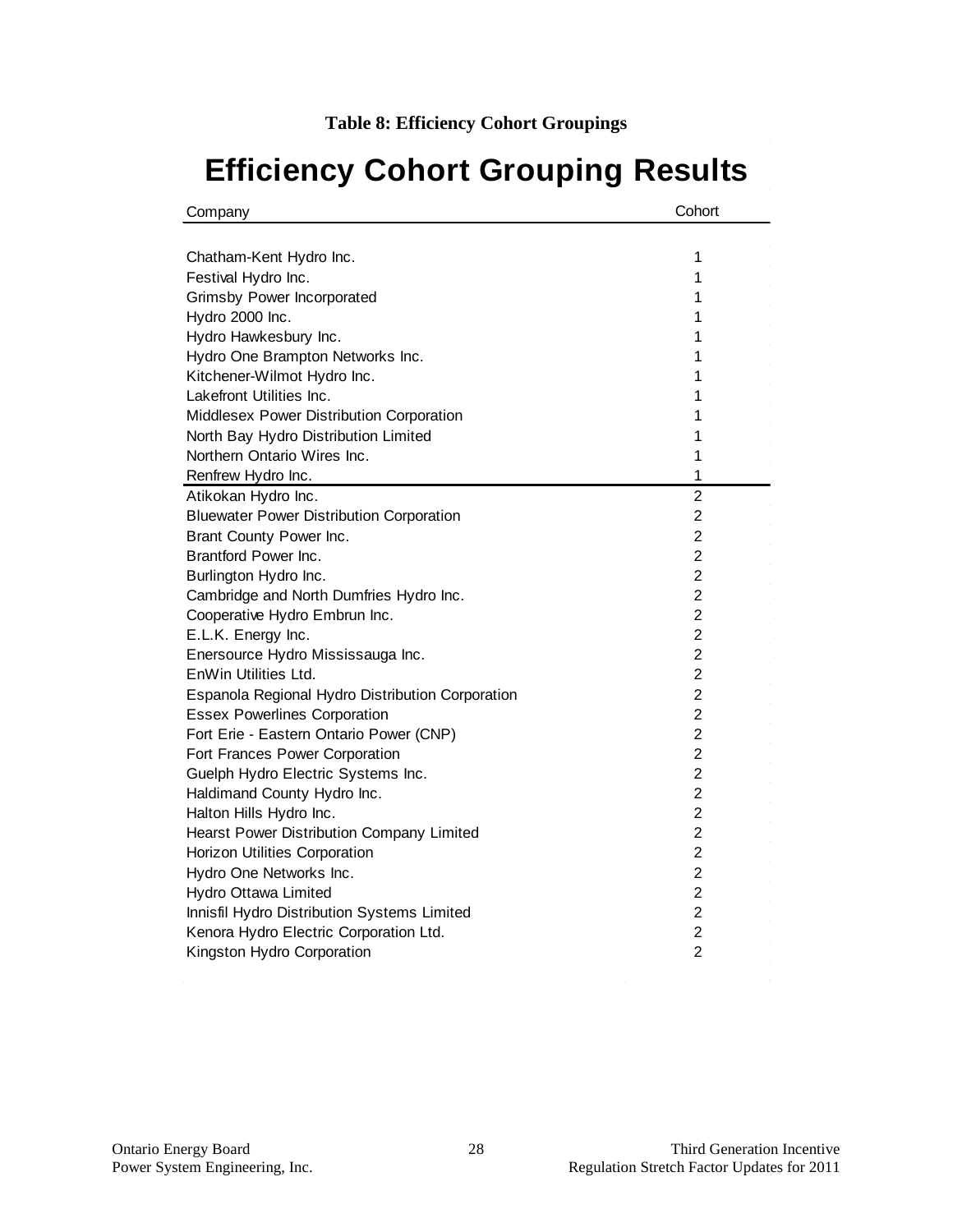# **Efficiency Cohort Grouping Results**

| Company                                         | Cohort         |
|-------------------------------------------------|----------------|
|                                                 |                |
| Lakeland Power Distribution Ltd.                | $\overline{2}$ |
| London Hydro Inc.                               | $\overline{2}$ |
| Midland Power Utility Corporation               | 2              |
|                                                 |                |
| Milton Hydro Distribution Inc.                  | $\overline{2}$ |
| Newmarket - Tay Power Distribution Ltd.         | $\overline{2}$ |
| Niagara Peninsula Energy Inc.                   | $\overline{2}$ |
| Niagara-on-the-Lake Hydro Inc.                  | $\overline{2}$ |
| Norfolk Power Distribution Inc.                 | $\overline{2}$ |
| Oakville Hydro Electricity Distribution Inc.    | $\overline{2}$ |
| Orangeville Hydro Limited                       | $\overline{2}$ |
| Orillia Power Distribution Corporation          | $\overline{2}$ |
| Oshawa PUC Networks Inc.                        | $\overline{2}$ |
| <b>Ottawa River Power Corporation</b>           | $\overline{2}$ |
| Parry Sound Power Corporation                   | $\overline{2}$ |
| Peterborough Distribution Incorporated          | $\overline{2}$ |
| PowerStream Inc.                                | $\overline{2}$ |
| PUC Distribution Inc.                           | $\overline{2}$ |
| Rideau St. Lawrence Distribution Inc.           | $\overline{2}$ |
| Sioux Lookout Hydro Inc.                        | $\overline{2}$ |
| St. Thomas Energy Inc.                          | $\overline{2}$ |
| Thunder Bay Hydro Electricity Distribution Inc. | $\overline{2}$ |
| Tillsonburg Hydro Inc.                          | $\overline{2}$ |
| Veridian Connections Inc.                       | $\overline{2}$ |
| Wasaga Distribution Inc.                        | 2              |
| Waterloo North Hydro Inc.                       | 2              |
| Welland Hydro-Electric System Corp.             | $\overline{2}$ |
| Wellington North Power Inc.                     | 2              |
| Westario Power Inc.                             | 2              |
| Whitby Hydro Electric Corporation               | $\overline{2}$ |
| Woodstock Hydro Services Inc.                   | 2              |
| Algoma Power Inc.                               | 3              |
| Centre Wellington Hydro Ltd.                    | 3              |
| Chapleau Public Utilities Corporation           | 3              |
| <b>Clinton Power Corporation</b>                | 3              |
| COLLUS Power Corp.                              | 3              |
| Erie Thames Powerlines Corporation              | 3              |
| Greater Sudbury Hydro Inc.                      | 3              |
| Port Colborne (CNP)                             | 3              |
| Toronto Hydro-Electric System Limited           | 3              |
| West Coast Huron Energy Inc.                    | 3              |
| West Perth Power Inc.                           | 3              |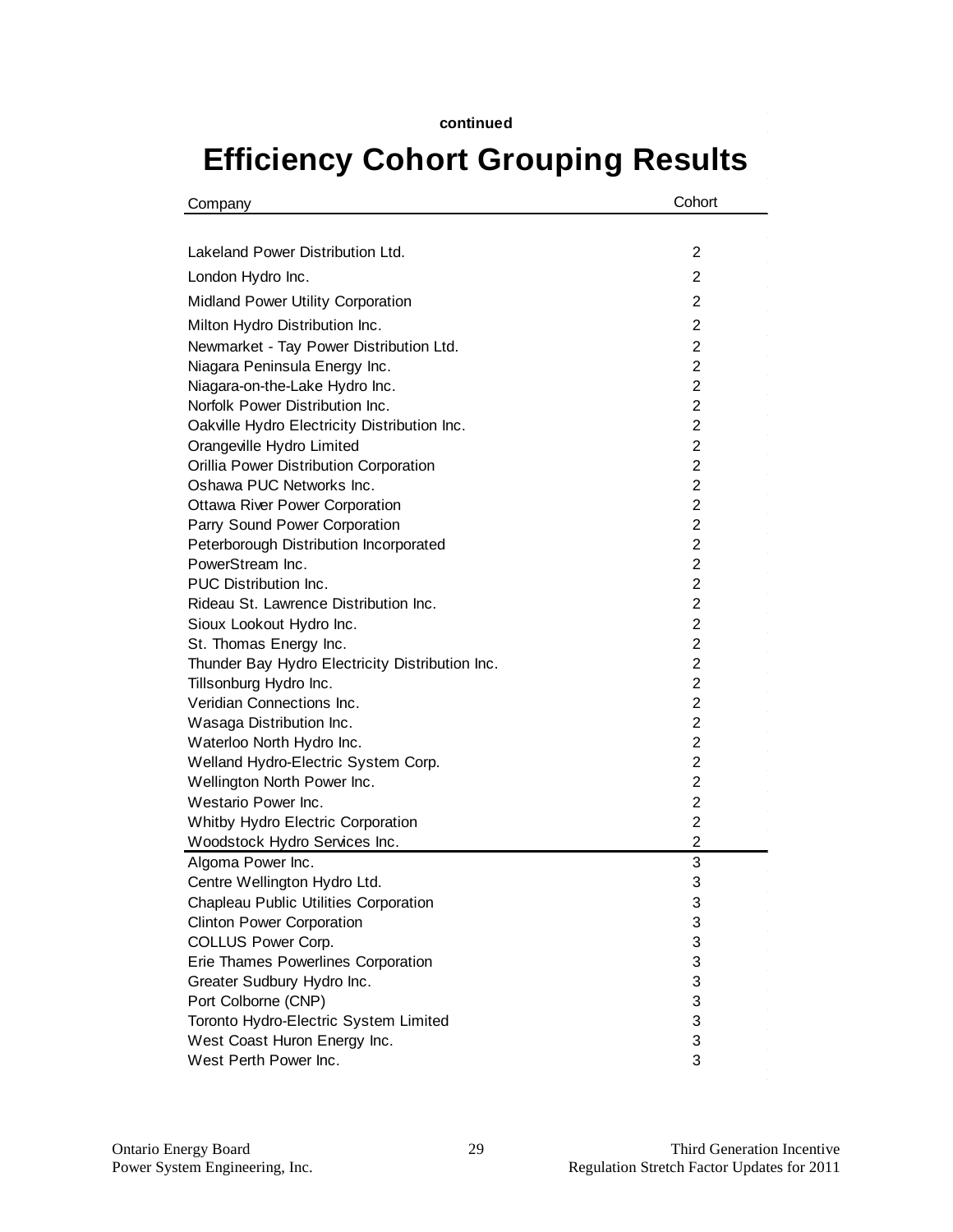# <span id="page-33-0"></span>**4 Cost Efficiency Considerations in Ontario**

The burden on power distribution utilities and, by extension, on their regulators has substantially increased in recent years. LDCs are not only being asked to connect households and businesses reliably to electricity systems but also to enact programs that will modify the load shapes of these customers, integrate distributed generation, and collect and analyze immense amounts of interval use data. To do this, power distribution utilities now have to develop robust communication infrastructures, large dataset management capabilities, and market research expertise.

What is the impetus behind these developments? The notion is that power supply costs, future power supply price risks, outage costs to consumers, and environmental damage costs can be mitigated through initiatives directed towards a greener economy. The objective is that the resultant increase in distribution costs will be less than the ensuing decrease in these other costs, resulting in a net benefit to society. The hoped-for outcome is illustrated below in Figure 6. Notice that distribution costs are portrayed as increasing, however, less than the decrease in power supply and other costs.



**Figure 6: Possible Outcomes from Green Economy Initiatives**

<span id="page-33-1"></span>In this new green environment, distribution performance needs to be monitored and evaluated more rigorously than ever before. The added capital and OM&A expenditures needed to deliver quantifiable benefits will require higher revenue requirements and escalated electric delivery rates. We see this consequence at work in the econometric benchmarking model presented in Table 3. The parameter of the trend variable is 0.021. What does this imply? It implies that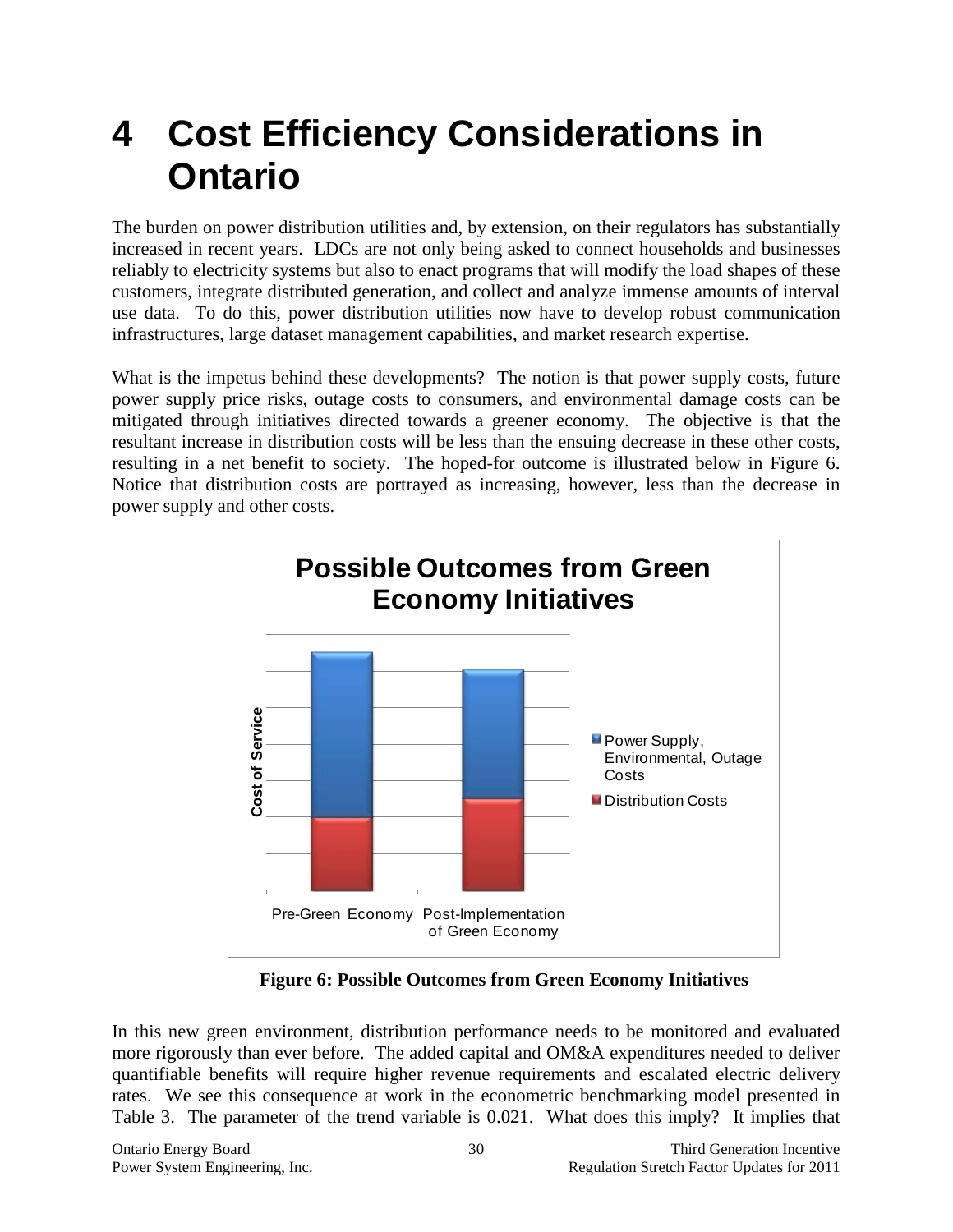over the sample study period (2002-2009) *real* unit OM&A costs have averaged an annual increase of 2.1 percent, for a LDC serving the same quantity of outputs (number of customers, volumes, kilometers of line).<sup>[16](#page-34-1)</sup>

Further evidence of the cost escalation can be shown using rate economics. Rate economics implies that unit costs (which ultimately drive rates) will increase by the trend in an input price index (IPI) minus the trend in productivity. Productivity is defined as the efficiency of a utility in converting inputs (employees, materials, capital) into outputs (customers, volumes).

#### $\Delta Unit \text{ Costs} = \Delta IPI - \Delta Productivity$ **[Equation 10]**

Average unit cost increases over the last three years can be calculated from Table 6. The average unit cost increase from 2006 to 2007 was 4.3 percent, the average increase from 2007 to 2008 equaled 5.2 percent, and the increase from 2008 to 2009 was 4.1 percent. If we insert the input price index trend calculated in the econometric cost model, we are then able to calculate the OM&A partial factor productivity (PFP) trend of the Ontario industry using Equation 10. The results are shown in the table below.

<span id="page-34-0"></span>

| <b>Ontario Power Distribution Industry Recent PFP Trends</b> |                                     |                               |                                 |  |  |  |
|--------------------------------------------------------------|-------------------------------------|-------------------------------|---------------------------------|--|--|--|
| <b>Study Years</b>                                           | <b>OM&amp;A Unit Cost Trend [A]</b> | <b>OM&amp;A IPI Trend [B]</b> | <b>OM&amp;A PFP Trend [B-A]</b> |  |  |  |
| 2006 to 2007                                                 | 4.3%                                | 1.8%                          | $-2.5%$                         |  |  |  |
| 2007 to 2008                                                 | 5.2%                                | 2.9%                          | $-2.3%$                         |  |  |  |
| 2008 to 2009                                                 | 4.1%                                | 2.5%                          | $-1.6%$                         |  |  |  |
| Average Annual Trend                                         |                                     |                               |                                 |  |  |  |
| 2006-2009                                                    | 4.5%                                | 2.4%                          | $-2.1%$                         |  |  |  |

### **Table 9: Productivity Trends of the Ontario Power Distribution Industry**

It is noteworthy that the estimated average annual PFP trend of -2.1 percent from 2006 to 2009 is substantially lower than the targeted Total Factor Productivity (TFP) growth rate of 0.72 percent found in the  $3<sup>rd</sup>$  Generation Incentive Regulation plan.<sup>17</sup> This TFP target was informed by historic productivity trends both in Ontario and in other jurisdictions.<sup>[18](#page-34-3)</sup>

It is justifiable that distribution PFP is declining assuming that Ontario ratepayers are accruing a higher level of benefits (or future benefits) flowing from this decline. As stated earlier, such benefits could include:

<span id="page-34-1"></span><sup>&</sup>lt;sup>16</sup> Recall that the model in Table 3 is only evaluating OM&A spending levels. Capital investments and the associated capital carrying costs are currently not being evaluated but are certainly relevant to this discussion.

<span id="page-34-2"></span><sup>&</sup>lt;sup>17</sup>http://www.oeb.gov.on.ca/OEB/Industry/Regulatory+Proceedings/Policy+Initiatives+and+Consultations/3rd+Gen eration+Incentive+Regulation

<span id="page-34-3"></span><sup>&</sup>lt;sup>18</sup> The difference between TFP and PFP is the incorporation of capital as an input factor. It would be valuable to calculate current TFP growth to have a full picture of the cost efficiency trajectory of the industry.